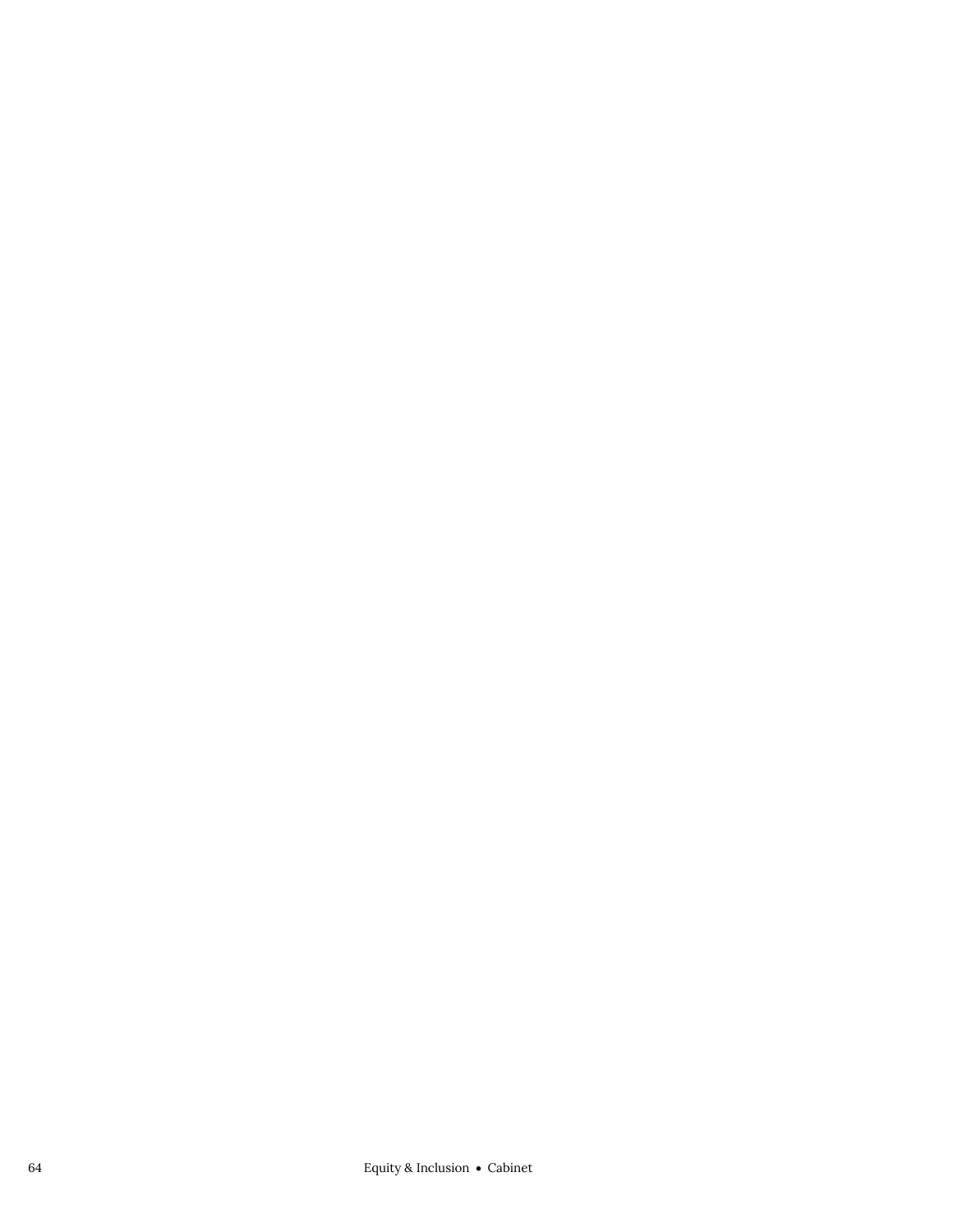# <span id="page-2-0"></span>Equity & Inclusion

## **Mariangely Solis Cervera,** *Chief of Equity and Inclusion*

## **Cabinet Mission**

The Equity & Inclusion cabinet seeks to embed equity and racial justice into all City planning, operations, and programming. The cabinet actively works to dismantle racism, sexism, xenophobia, and other forms of discrimination by putting an intentional focus on supporting communities of color and marginalized groups across all departments and by building equitable and innovative governmental structures to sustain this work.

| <b>Operating Budget</b>            |                                               | <b>Total Actual '20</b> |              | Total Actual '21 Total Approp '22 Total Budget '23 |            |
|------------------------------------|-----------------------------------------------|-------------------------|--------------|----------------------------------------------------|------------|
|                                    | <b>Black Male Advancement</b>                 | 0                       | $\theta$     | $\Omega$                                           |            |
|                                    |                                               |                         |              |                                                    | 1,200,000  |
|                                    | Human Rights Commission                       | 0                       | 194,828      | 602,852                                            | 616,227    |
|                                    | LGBTQ+ Advancement                            | 0                       | 0            | 0                                                  | 295,000    |
|                                    | Office for Immigrant Advancement              | 672,805                 | 1,121,164    | 1,704,718                                          | 2,824,542  |
|                                    | Office of Diversity                           | 0                       | $\Omega$     | 354,667                                            | $\Omega$   |
|                                    | Office of Equity                              | 0                       | 0            | 4,355,242                                          | 1,363,194  |
|                                    | Office of Language &<br>Communications Access | 0                       | $\mathbf{0}$ | 1,169,967                                          | 1,835,217  |
|                                    | Office of Resiliency & Racial Equity          | 0                       | $\Omega$     | 1,651,392                                          | 1,123,825  |
|                                    | Women's Advancement                           | 339,764                 | 466,354      | 869,497                                            | 466,386    |
|                                    | Fair Housing & Equity                         | 226,931                 | 192,010      | 517,514                                            | 517,514    |
|                                    | Total                                         | 1,239,500               | 1,974,356    | 11,205,849                                         | 10,241,906 |
|                                    |                                               |                         |              |                                                    |            |
| <b>External Funds Expenditures</b> |                                               | <b>Total Actual '20</b> |              | Total Actual '21 Total Approp '22 Total Budget '23 |            |
|                                    |                                               |                         |              |                                                    |            |
|                                    | Fair Housing & Equity                         | 837,602                 | 725,755      | 799,762                                            | 783,034    |
|                                    | Office for Immigrant Advancement              | 5,656                   | 100,000      | 330,276                                            | 330,276    |
|                                    | Office of Equity                              | 253,355                 | 174,921      | 173,701                                            | 250,137    |
|                                    | Women's Advancement                           | 30,000                  | 199,500      | 47,500                                             | 0          |
|                                    | <b>Total</b>                                  | 1,126,614               | 1,200,177    | 1,351,239                                          | 1,363,448  |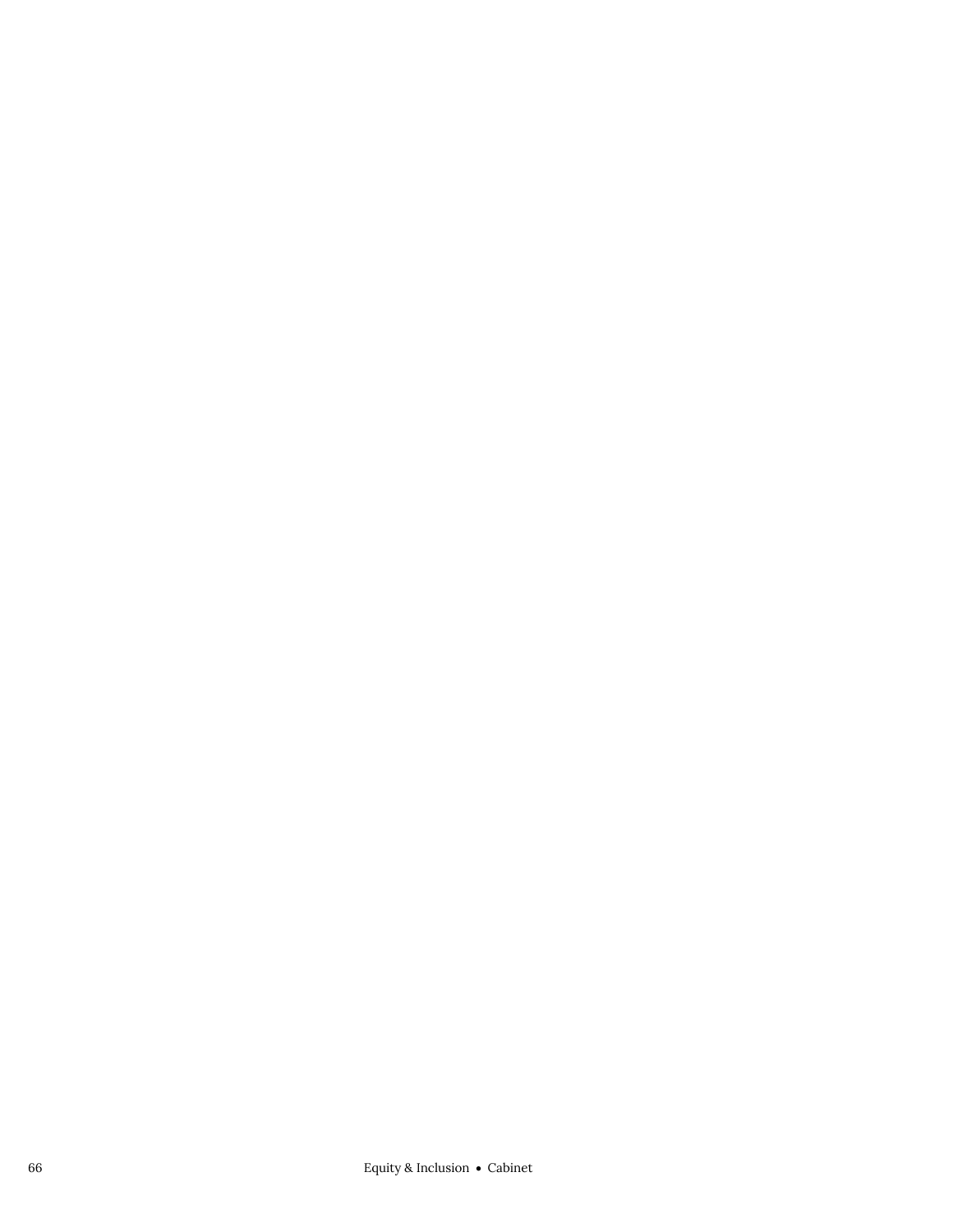# <span id="page-4-0"></span>Black Male Advancement Operating Budget

#### **Frank Farrow,** *Director,* **Appropriation 419000**

#### **Department Mission**

Black Male Advancement

The Office of Black Male Advancement strives to improve outcomes and reduce systemic barriers to advancement for Black men and boys living in Boston. Our office works to empower Black men and boys. We want to ensure they have equitable access to opportunities in the City of Boston. As part of our work, we focus on policies, programs, resources, and local and national partnerships to advance the status of Black men and boys.

| <b>Operating Budget</b> | Program Name                        | <b>Total Actual '20</b> |                   |              | Total Actual '21 Total Approp '22 Total Budget '23 |
|-------------------------|-------------------------------------|-------------------------|-------------------|--------------|----------------------------------------------------|
|                         | <b>Black Male Advancement</b>       | $\mathbf{0}$            | 0                 | $\mathbf{0}$ | 1,200,000                                          |
|                         | <b>Total</b>                        | 0                       | 0                 |              | 1,200,000                                          |
|                         |                                     |                         |                   |              |                                                    |
|                         |                                     |                         |                   |              |                                                    |
| <b>Operating Budget</b> |                                     | Actual '20              | <b>Actual</b> '21 | Approp '22   | <b>Budget '23</b>                                  |
|                         | Personnel Services<br>Non Personnel | 0<br>0                  | 0<br>$\mathbf{0}$ | $\Omega$     | 450,650<br>749,350                                 |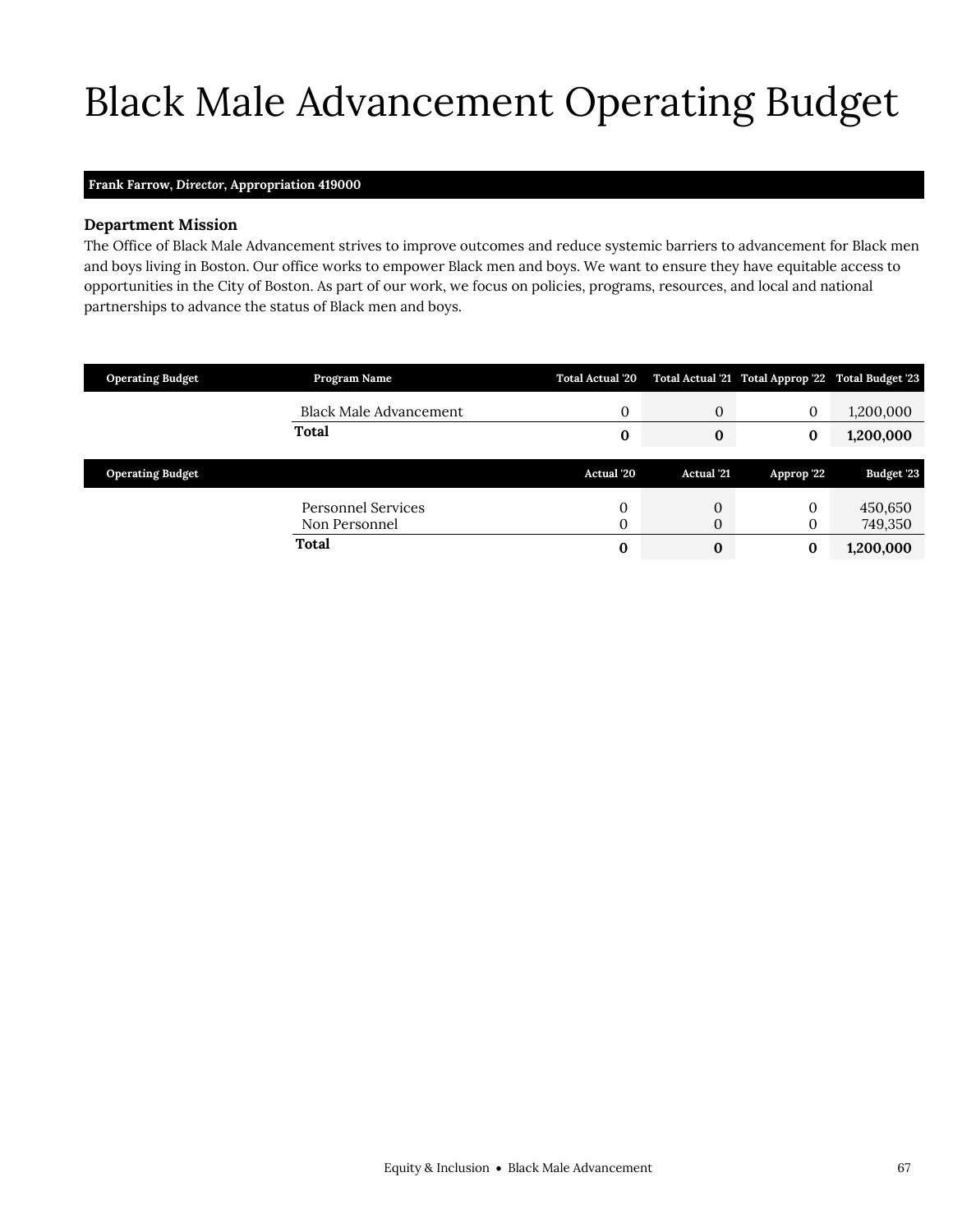## Black Male Advancement Operating Budget



## **Authorizing Statutes**

Ord 2021, c15 s15-11.

## **Description of Services**

Advising the Mayor on issues pertaining to Black men and boys; assisting the Mayor in determining budget and policy priorities. Monitoring and advising city agencies and departments on issues pertaining to Black men and boys. Designing projects and programs that promote equity for Black men and boys which are not currently being implemented by existing city agencies. Performing outreach, communication, and liaison to Black men and boys related to community groups and organizations. Working with the Department of Intergovernmental Relations concerning state and federal legislation and programs that are of concern to Black men and boys. Working with city departments to assure that Black men and boys are represented at all levels of city government. Coordinating dialogues and action on behalf of city government to issues of concern to Black men and boys and related organizations. Producing reports pertaining to the work of the Commission and the progress of the City and the community to advance the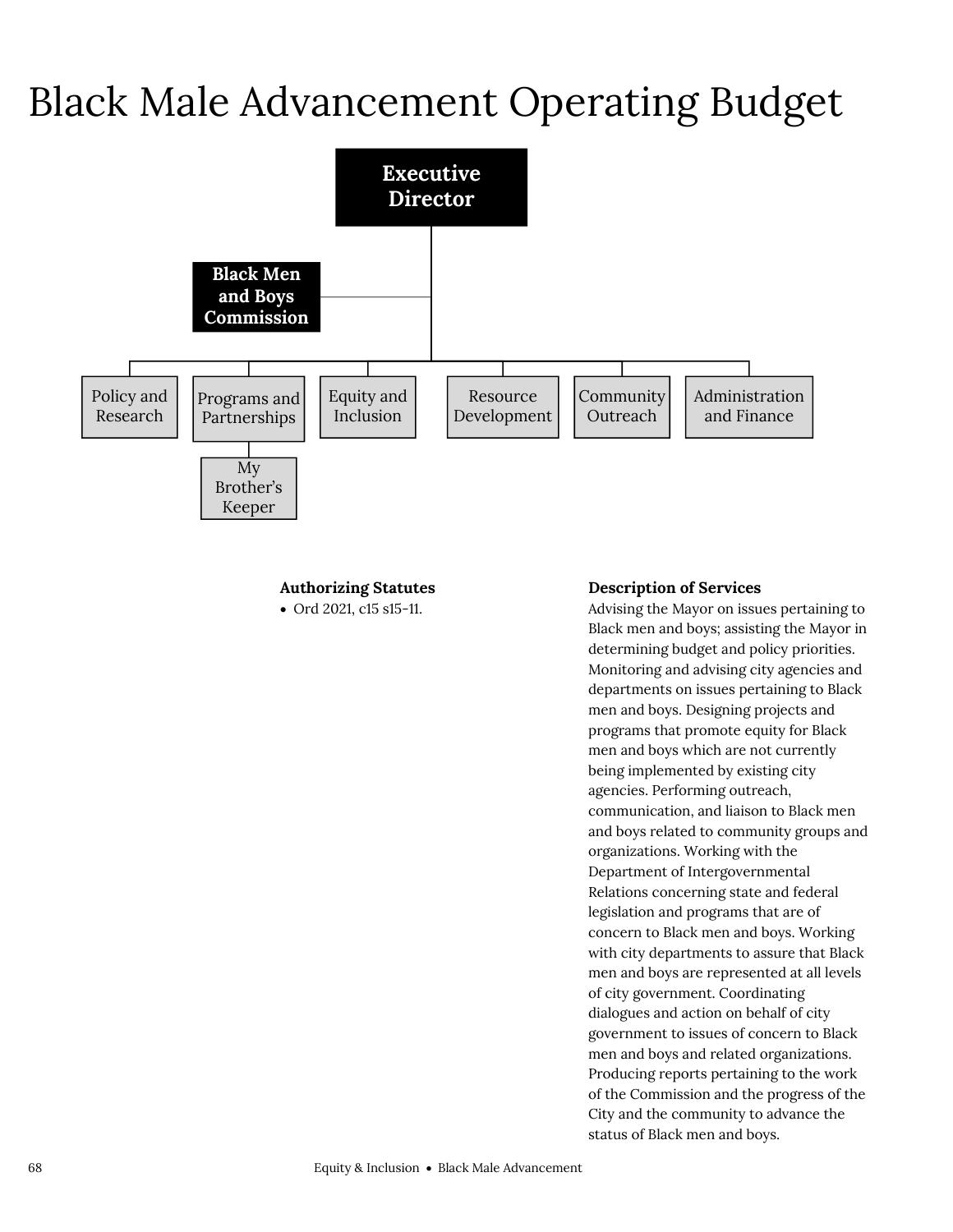# Department History

| <b>Personnel Services</b>                                               | FY20 Expenditure             | FY21 Expenditure            | <b>FY22 Appropriation</b>          | <b>FY23 Recommended</b>  | Inc/Dec 22 vs 23  |
|-------------------------------------------------------------------------|------------------------------|-----------------------------|------------------------------------|--------------------------|-------------------|
| 51000 Permanent Employees                                               | $\mathbf{0}$                 | 0                           | 0                                  | 450,650                  | 450,650           |
| 51100 Emergency Employees                                               | $\boldsymbol{0}$             | 0                           | $\mathbf 0$                        | 0<br>0                   | 0                 |
| 51200 Overtime<br>51600 Unemployment Compensation                       | $\mathbf{0}$<br>$\mathbf{0}$ | 0<br>$\mathbf{0}$           | 0<br>$\mathbf{0}$                  | 0                        | 0<br>0            |
| 51700 Workers' Compensation                                             | $\boldsymbol{0}$             | 0                           | $\boldsymbol{0}$                   | 0                        | $\Omega$          |
| <b>Total Personnel Services</b>                                         | $\mathbf{0}$                 | $\mathbf 0$                 | $\mathbf 0$                        | 450,650                  | 450,650           |
| <b>Contractual Services</b>                                             | FY20 Expenditure             | FY21 Expenditure            | <b>FY22 Appropriation</b>          | FY23 Recommended         | Inc/Dec 22 vs 23  |
| 52100 Communications                                                    | 0                            | 0                           | $\mathbf 0$                        | 2,250                    | 2,250             |
| 52200 Utilities<br>52400 Snow Removal                                   | $\boldsymbol{0}$<br>0        | 0                           | $\boldsymbol{0}$                   | 0                        | 0<br>$\Omega$     |
| 52500 Garbage/Waste Removal                                             | 0                            | 0<br>$\mathbf{0}$           | 0<br>0                             | 0<br>0                   | 0                 |
| 52600 Repairs Buildings & Structures                                    | 0                            | 0                           | 0                                  | 0                        | $\mathbf{0}$      |
| 52700 Repairs & Service of Equipment<br>52800 Transportation of Persons | $\mathbf{0}$<br>$\mathbf{0}$ | $\mathbf{0}$<br>$\mathbf 0$ | $\mathbf{0}$<br>$\boldsymbol{0}$   | 0<br>4,300               | 0<br>4,300        |
| 52900 Contracted Services                                               | $\boldsymbol{0}$             | 0                           | $\mathbf 0$                        | 720,000                  | 720,000           |
| <b>Total Contractual Services</b>                                       | $\mathbf{0}$                 | 0                           | 0                                  | 726,550                  | 726,550           |
| <b>Supplies &amp; Materials</b>                                         | FY20 Expenditure             | FY21 Expenditure            | <b>FY22 Appropriation</b>          | FY23 Recommended         | Inc/Dec 22 vs 23  |
| 53000 Auto Energy Supplies                                              | $\mathbf 0$                  | 0                           | $\mathbf 0$                        | 0                        | 0                 |
| 53200 Food Supplies                                                     | $\mathbf{0}$                 | 0                           | 0                                  | 2,500                    | 2,500             |
| 53400 Custodial Supplies<br>53500 Med, Dental, & Hosp Supply            | 0<br>$\mathbf{0}$            | 0<br>0                      | 0<br>$\mathbf{0}$                  | 0<br>0                   | 0<br>0            |
| 53600 Office Supplies and Materials                                     | 0                            | 0                           | 0                                  | 3,000                    | 3,000             |
| 53700 Clothing Allowance<br>53800 Educational Supplies & Mat            | 0<br>$\mathbf{0}$            | 0<br>0                      | 0<br>$\boldsymbol{0}$              | $\mathbf{0}$<br>$\Omega$ | 0<br>0            |
| 53900 Misc Supplies & Materials                                         | $\boldsymbol{0}$             | 0                           | $\boldsymbol{0}$                   | 5,000                    | 5,000             |
| <b>Total Supplies &amp; Materials</b>                                   | $\mathbf{0}$                 | 0                           | 0                                  | 10,500                   | 10,500            |
| <b>Current Chgs &amp; Oblig</b>                                         | FY20 Expenditure             | FY21 Expenditure            | FY22 Appropriation                 | FY23 Recommended         | Inc/Dec 22 vs 23  |
|                                                                         |                              |                             |                                    |                          |                   |
|                                                                         | $\boldsymbol{0}$             | 0                           | $\mathbf{0}$                       | 0                        | 0                 |
| 54300 Workers' Comp Medical<br>54400 Legal Liabilities                  | $\mathbf{0}$                 | 0                           | 0                                  | 0                        | 0                 |
| 54500 Aid To Veterans                                                   | $\boldsymbol{0}$             | 0                           | 0                                  | 0                        | 0                 |
| 54600 Current Charges H&I<br>54700 Indemnification                      | $\mathbf{0}$<br>$\mathbf{0}$ | 0<br>$\mathbf{0}$           | $\boldsymbol{0}$<br>$\overline{0}$ | 0<br>$\mathbf{0}$        | $\mathbf{0}$<br>0 |
| 54800 Reserve Account                                                   | $\boldsymbol{0}$             | 0                           | $\mathbf{0}$                       | 0                        | $\Omega$          |
| 54900 Other Current Charges                                             | $\boldsymbol{0}$             | $\mathbf 0$                 | $\mathbf{0}$                       | 2,800                    | 2,800             |
| Total Current Chgs & Oblig                                              | $\mathbf{0}$                 | 0                           | 0                                  | 2,800                    | 2,800             |
| Equipment                                                               | FY20 Expenditure             | FY21 Expenditure            | <b>FY22 Appropriation</b>          | FY23 Recommended         | Inc/Dec 22 vs 23  |
| 55000 Automotive Equipment                                              | $\mathbf{0}$                 | 0                           | $\mathbf{0}$                       | 0<br>0                   | 0<br>$\mathbf{0}$ |
| 55400 Lease/Purchase<br>55600 Office Furniture & Equipment              | 0<br>$\mathbf{0}$            | 0<br>$\mathbf{0}$           | 0<br>$\mathbf{0}$                  | 4,500                    | 4,500             |
| 55900 Misc Equipment                                                    | 0                            | 0                           | 0                                  | 5,000                    | 5,000             |
| <b>Total Equipment</b>                                                  | $\boldsymbol{0}$             | 0                           | $\boldsymbol{0}$                   | 9,500                    | 9,500             |
| Other                                                                   | FY20 Expenditure             | FY21 Expenditure            | <b>FY22 Appropriation</b>          | FY23 Recommended         | Inc/Dec 22 vs 23  |
| 56200 Special Appropriation                                             | 0                            | 0                           | 0                                  | 0                        |                   |
| 57200 Structures & Improvements                                         | $\mathbf{0}$                 | 0                           | $\mathbf{0}$                       | 0                        | 0                 |
| 58000 Land & Non-Structure<br><b>Total Other</b>                        | 0<br>$\boldsymbol{0}$        | 0<br>0                      | 0<br>$\boldsymbol{0}$              | 0<br>0                   | 0                 |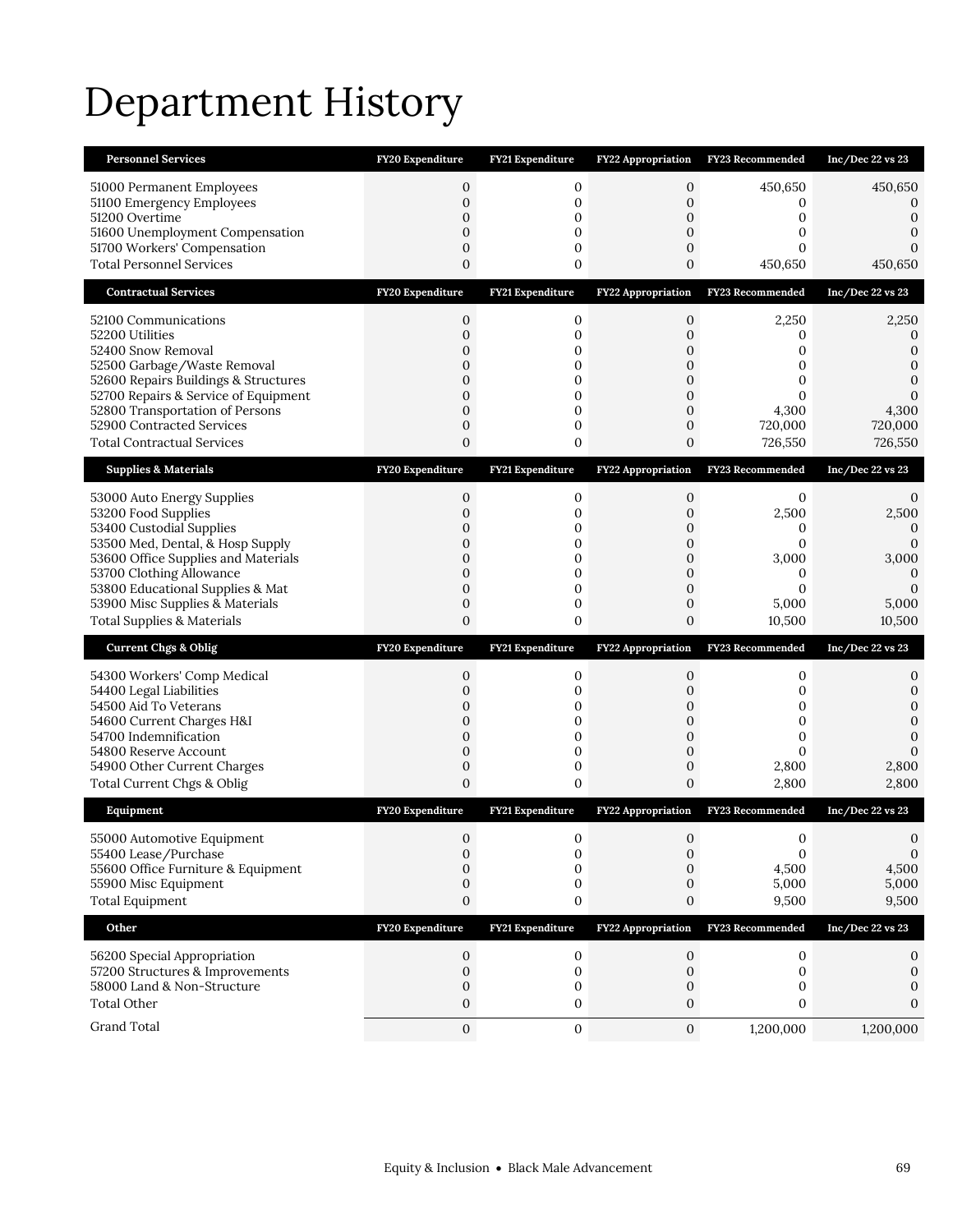## Department Personnel

| Title | Union<br>Code | Grade Position | FY23 Salary | Title                     | Union<br>Code |    | Grade Position | FY23 Salary  |
|-------|---------------|----------------|-------------|---------------------------|---------------|----|----------------|--------------|
|       |               |                |             |                           |               |    |                |              |
|       |               |                |             | Staff Asst III            | <b>MYO</b>    | 07 | 1.00           | 55,829       |
|       |               |                |             | Total                     |               |    |                | 55,829       |
|       |               |                |             | Adjustments               |               |    |                |              |
|       |               |                |             | Differential Payments     |               |    |                | $\mathbf{0}$ |
|       |               |                |             | Other                     |               |    |                | 394,821      |
|       |               |                |             | Chargebacks               |               |    |                | $\mathbf{0}$ |
|       |               |                |             | <b>Salary Savings</b>     |               |    |                | $\mathbf{0}$ |
|       |               |                |             | <b>FY23 Total Request</b> |               |    |                | 450,650      |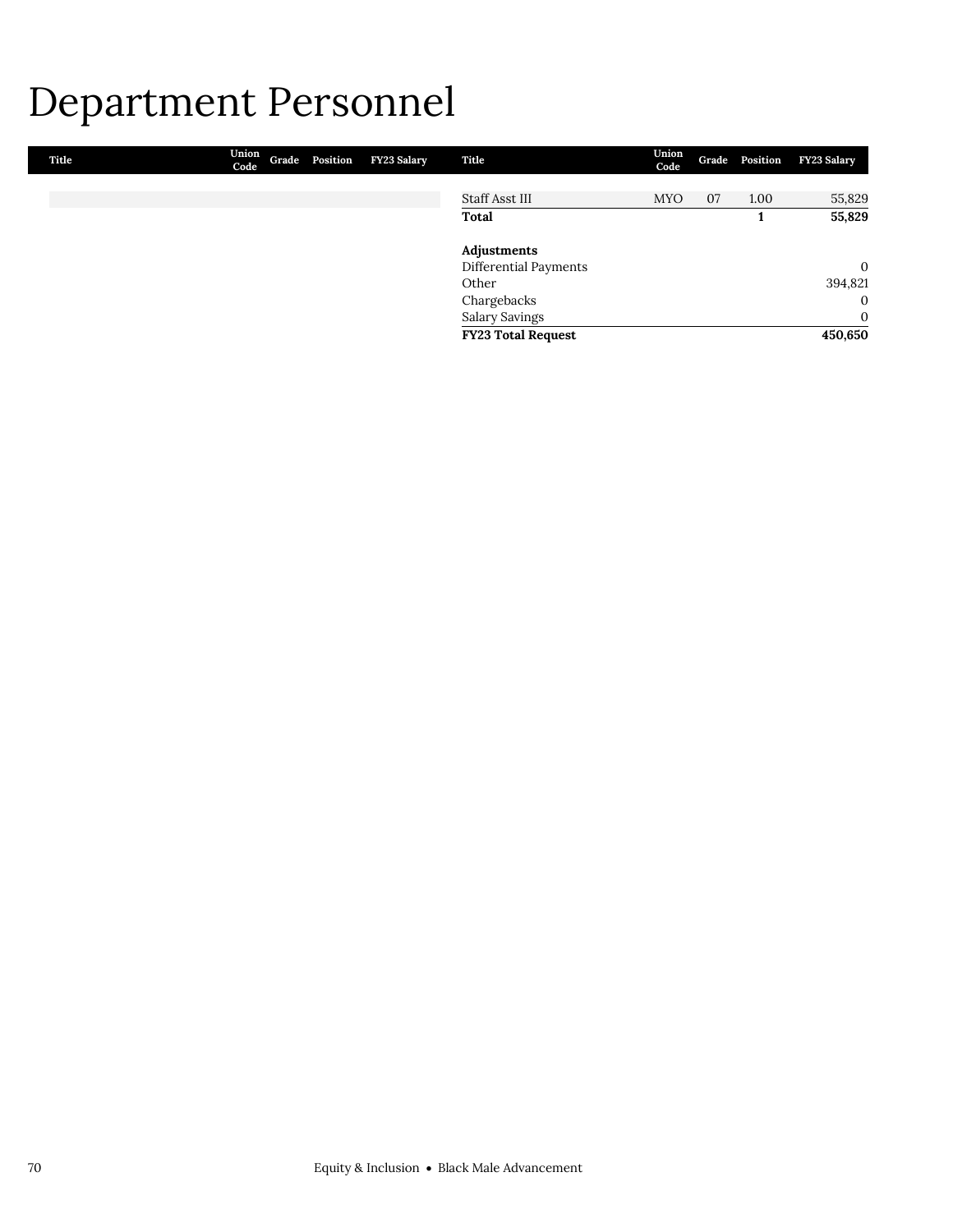# <span id="page-8-0"></span>Program 1. Black Male Advancement

### **Frank Farrow,** *Director,* **Organization 419100**

#### **Program Description**

The Office for Black Male Advancement works to increase access to opportunities for Black men and boys in the City of Boston. This includes reducing systemic barriers to advancement and promoting equity for Black men and boys through policies, programs, resources, and local and national partnerships.

| <b>Operating Budget</b>             | Actual '20 | <b>Actual</b> '21 | Approp '22 | <b>Budget '23</b>  |
|-------------------------------------|------------|-------------------|------------|--------------------|
| Personnel Services<br>Non Personnel |            | U                 |            | 450,650<br>749,350 |
| Total                               |            |                   |            | 1,200,000          |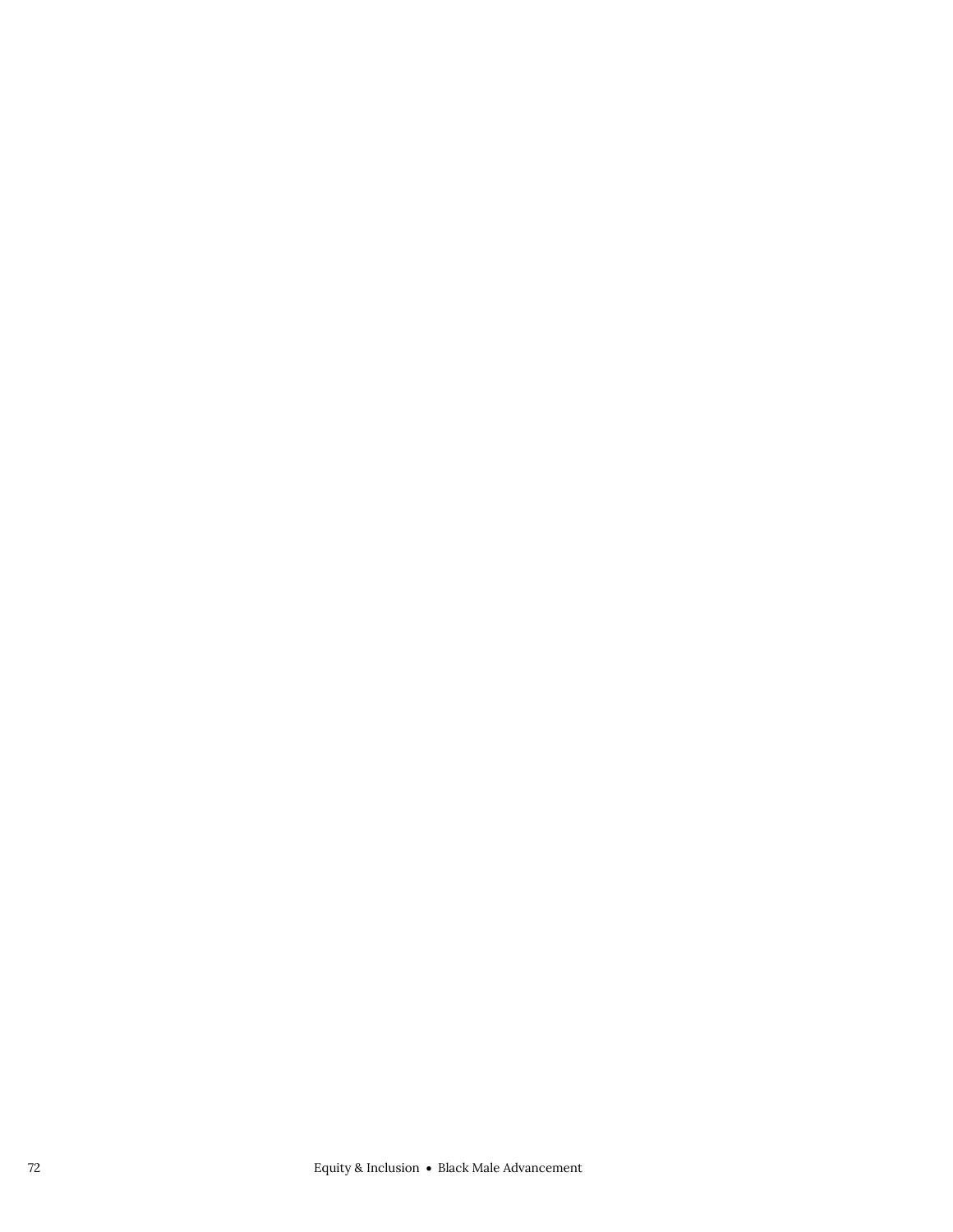# Fair Housing & Equity Operating Budget

#### **William Onuoha,** *Director,* **Appropriation 403000**

### **Department Mission**

Fair Housing & Equity

The mission of the Office of Fair Housing and Equity is to ensure fair and equitable access to housing opportunities. We strive to increase equity and reduce barriers to opportunity for persons living and working in the City of Boston.

### <span id="page-10-0"></span>**Selected Performance Goals**

#### **Fair Housing Commission**

• Increase access to housing opportunity through community engagement.

| <b>Operating Budget</b>      | Program Name                                 | <b>Total Actual '20</b> |                    | Total Actual '21 Total Approp '22 Total Budget '23 |                         |
|------------------------------|----------------------------------------------|-------------------------|--------------------|----------------------------------------------------|-------------------------|
|                              | <b>Fair Housing Commission</b>               | 226,930                 | 192,008            | 517,514                                            | 517,514                 |
|                              | Total                                        | 226,930                 | 192,008            | 517,514                                            | 517,514                 |
| <b>External Funds Budget</b> | <b>Fund Name</b>                             | <b>Total Actual '20</b> |                    | Total Actual '21 Total Approp '22                  | <b>Total Budget '23</b> |
|                              | <b>CDBG</b><br><b>Fair Housing Asst Prog</b> | 416.471<br>421,133      | 463,841<br>261,913 | 364.488<br>435,273                                 | 522,915<br>260,119      |
|                              | Total                                        | 837,604                 | 725,754            | 799,761                                            | 783,034                 |
| <b>Operating Budget</b>      |                                              | Actual '20              | <b>Actual</b> '21  | Approp '22                                         | Budget '23              |
|                              | Personnel Services<br>Non Personnel          | 200,434<br>26,496       | 179,181<br>12,827  | 490.302<br>27,212                                  | 390,302<br>127,212      |
|                              | Total                                        | 226,930                 | 192,008            | 517,514                                            | 517,514                 |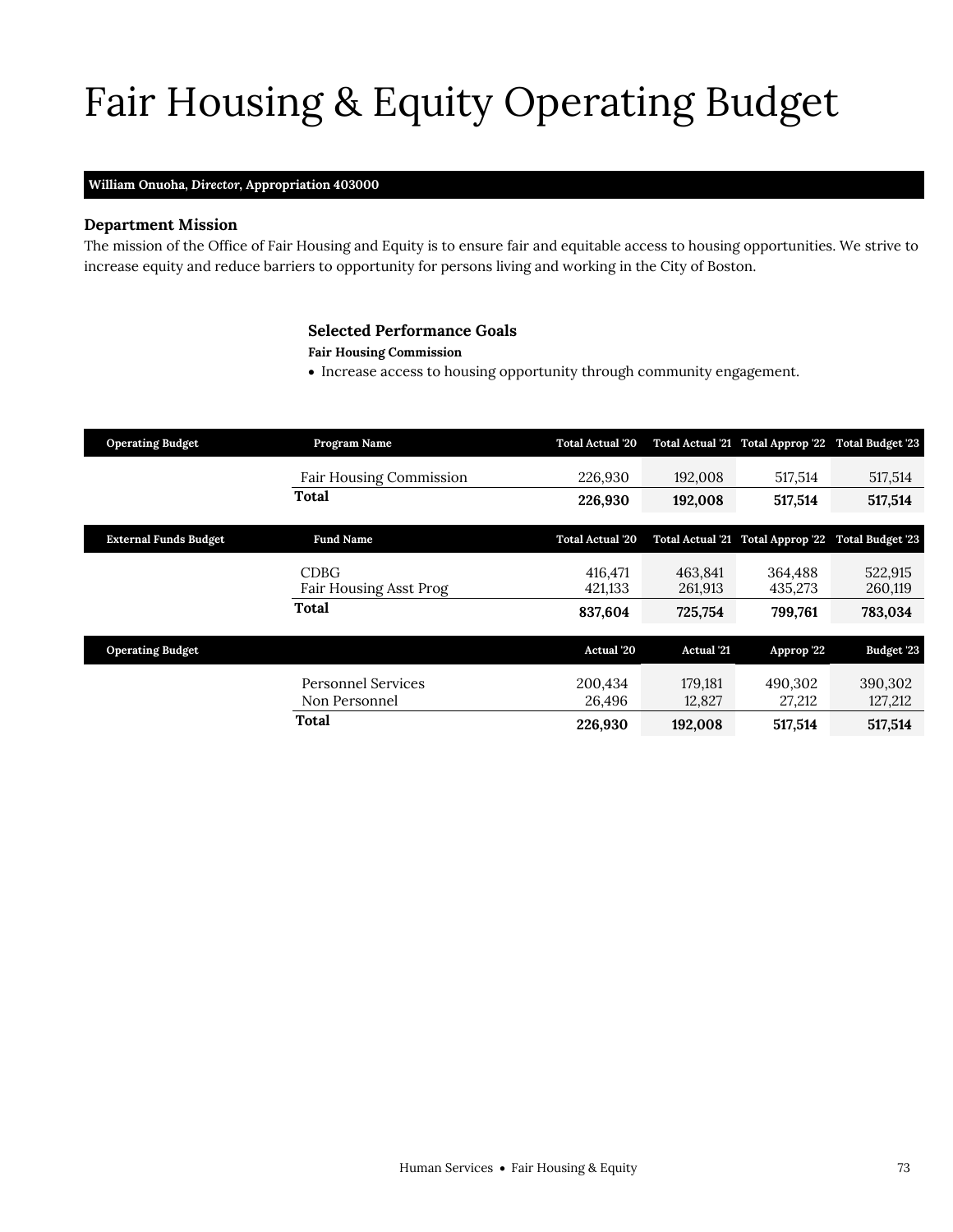# Fair Housing & Equity Operating Budget



## **Authorizing Statutes**

 Enabling Legislation, CBC Ord. §§ 10-3.1- 10-3.6.

#### **Description of Services**

The Boston Fair Housing Commission is responsible for investigating and enforcing all of the City's anti-discrimination laws, conducting education and outreach, and advocating for internal and external policies that advance fair housing protections. The BFHC monitors compliance with fair housing law.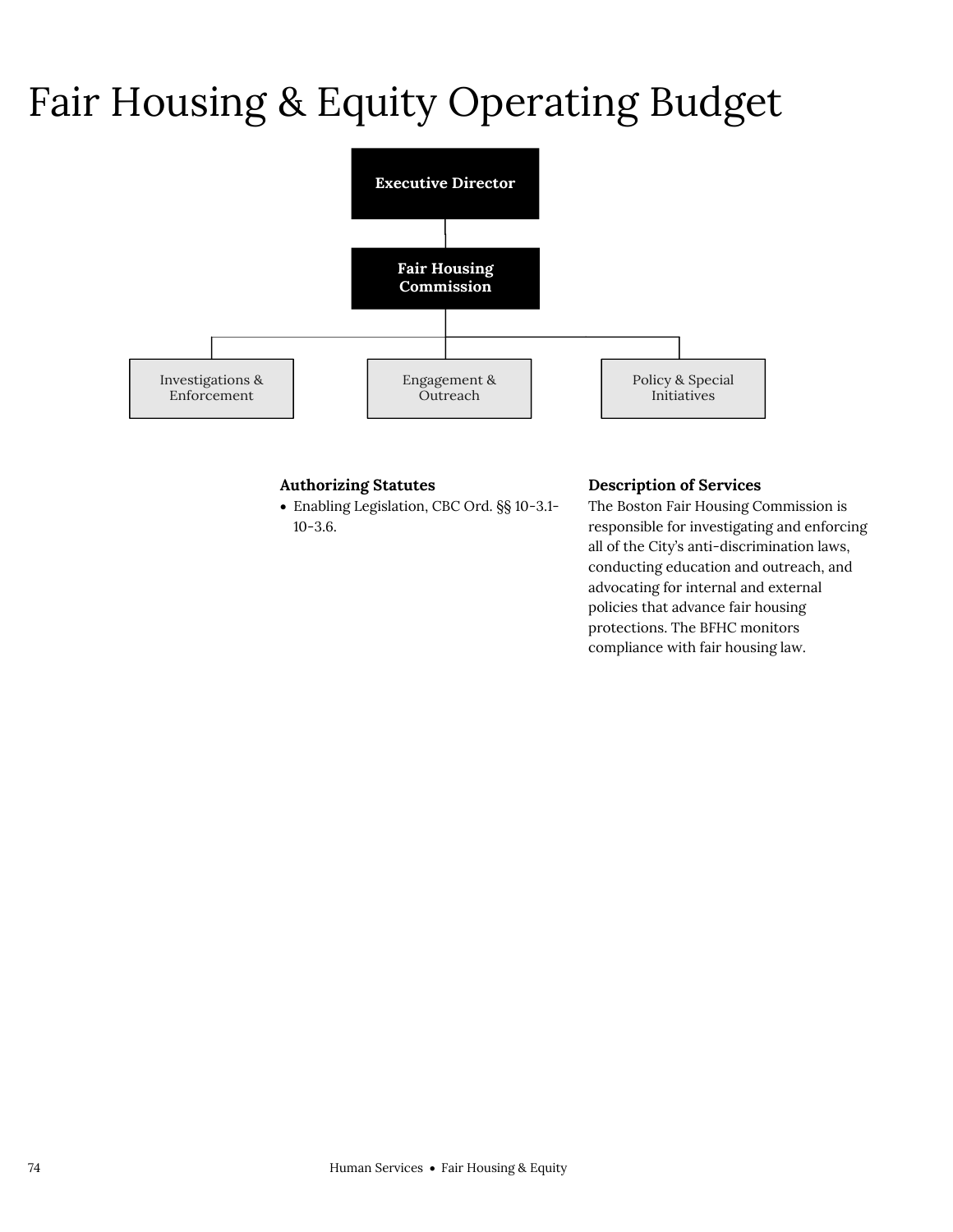# Department History

| <b>Personnel Services</b>                                               | FY20 Expenditure             | FY21 Expenditure             | <b>FY22 Appropriation</b>      | <b>FY23 Recommended</b> | Inc/Dec 22 vs 23             |
|-------------------------------------------------------------------------|------------------------------|------------------------------|--------------------------------|-------------------------|------------------------------|
| 51000 Permanent Employees<br>51100 Emergency Employees                  | 199,894<br>0                 | 179,181<br>0                 | 490,302<br>0                   | 390,302<br>0            | $-100,000$<br>$\Omega$       |
| 51200 Overtime                                                          | $\boldsymbol{0}$             | $\mathbf 0$                  | 0                              | 0                       | 0                            |
| 51600 Unemployment Compensation<br>51700 Workers' Compensation          | $\mathbf{0}$<br>540          | $\mathbf{0}$<br>$\mathbf{0}$ | $\mathbf{0}$<br>$\overline{0}$ | 0<br>0                  | $\Omega$                     |
| <b>Total Personnel Services</b>                                         | 200,434                      | 179,181                      | 490,302                        | 390,302                 | $-100,000$                   |
| <b>Contractual Services</b>                                             | FY20 Expenditure             | FY21 Expenditure             | <b>FY22 Appropriation</b>      | <b>FY23 Recommended</b> | Inc/Dec 22 vs 23             |
| 52100 Communications                                                    | 5,566                        | 5,041                        | 5,566                          | 5,566                   | 0                            |
| 52200 Utilities                                                         | 0<br>0                       | 0<br>$\mathbf{0}$            | 0                              | 0<br>0                  | $\mathbf{0}$<br>$\Omega$     |
| 52400 Snow Removal<br>52500 Garbage/Waste Removal                       | $\mathbf{0}$                 | 0                            | 0<br>0                         | 0                       | 0                            |
| 52600 Repairs Buildings & Structures                                    | $\boldsymbol{0}$             | $\mathbf{0}$                 | $\boldsymbol{0}$               | 0                       | 0                            |
| 52700 Repairs & Service of Equipment<br>52800 Transportation of Persons | 724<br>1,594                 | 1,793<br>0                   | 724<br>$\overline{0}$          | 724<br>$\Omega$         | $\mathbf{0}$                 |
| 52900 Contracted Services                                               | 2,633                        | 642                          | 6,950                          | 106,950                 | 100,000                      |
| <b>Total Contractual Services</b>                                       | 10,517                       | 7,476                        | 13,240                         | 113,240                 | 100,000                      |
| <b>Supplies &amp; Materials</b>                                         | FY20 Expenditure             | FY21 Expenditure             | FY22 Appropriation             | FY23 Recommended        | Inc/Dec 22 vs 23             |
| 53000 Auto Energy Supplies                                              | $\mathbf{0}$                 | 0                            | 0                              | 0                       | 0                            |
| 53200 Food Supplies<br>53400 Custodial Supplies                         | 0<br>0                       | $\mathbf{0}$<br>0            | 0<br>0                         | $\mathbf{0}$<br>0       | $\mathbf{0}$<br>$\mathbf{0}$ |
| 53500 Med, Dental, & Hosp Supply                                        | 0                            | $\mathbf{0}$                 | 0                              | 0                       | $\mathbf{0}$                 |
| 53600 Office Supplies and Materials<br>53700 Clothing Allowance         | 7,426<br>$\mathbf{0}$        | 2,721<br>$\mathbf 0$         | 7,572<br>$\boldsymbol{0}$      | 7,572<br>$\mathbf{0}$   | $\mathbf{0}$<br>$\mathbf{0}$ |
| 53800 Educational Supplies & Mat                                        | $\mathbf{0}$                 | $\mathbf{0}$                 | $\mathbf{0}$                   | $\Omega$                | 0                            |
| 53900 Misc Supplies & Materials                                         |                              |                              | 4,250                          |                         | 0                            |
|                                                                         | 4,252                        | 340                          |                                | 4,250                   |                              |
| <b>Total Supplies &amp; Materials</b>                                   | 11,678                       | 3,061                        | 11,822                         | 11,822                  | $\Omega$                     |
| <b>Current Chgs &amp; Oblig</b>                                         | FY20 Expenditure             | FY21 Expenditure             | FY22 Appropriation             | FY23 Recommended        | Inc/Dec 22 vs 23             |
| 54300 Workers' Comp Medical                                             | 3,495                        | 0                            | 0                              | 0                       | 0                            |
| 54400 Legal Liabilities<br>54500 Aid To Veterans                        | 0<br>0                       | $\mathbf{0}$<br>0            | $\mathbf{0}$<br>0              | $\mathbf{0}$<br>0       | 0<br>$\mathbf{0}$            |
| 54600 Current Charges H&I                                               | $\boldsymbol{0}$             | $\mathbf 0$                  | $\mathbf 0$                    | 0                       | $\mathbf{0}$                 |
| 54700 Indemnification<br>54800 Reserve Account                          | $\mathbf{0}$<br>$\mathbf{0}$ | $\mathbf{0}$<br>$\mathbf{0}$ | $\mathbf{0}$<br>$\overline{0}$ | 0<br>$\Omega$           | $\mathbf{0}$<br>$\Omega$     |
| 54900 Other Current Charges                                             | 806                          | 590                          | 2,150                          | 2,150                   | 0                            |
| Total Current Chgs & Oblig                                              | 4,301                        | 590                          | 2,150                          | 2,150                   | $\Omega$                     |
| Equipment                                                               | FY20 Expenditure             | FY21 Expenditure             | <b>FY22 Appropriation</b>      | FY23 Recommended        | Inc/Dec 22 vs 23             |
| 55000 Automotive Equipment                                              | $\mathbf{0}$                 | $\mathbf 0$                  | $\mathbf{0}$                   | 0                       | 0                            |
| 55400 Lease/Purchase                                                    | 0<br>0                       | $\boldsymbol{0}$<br>$\Omega$ | $\mathbf 0$<br>$\Omega$        | 0<br>0                  | 0<br>0                       |
| 55600 Office Furniture & Equipment<br>55900 Misc Equipment              | $\boldsymbol{0}$             | 1,700                        | 0                              | 0                       | 0                            |
| <b>Total Equipment</b>                                                  | $\boldsymbol{0}$             | 1,700                        | 0                              | 0                       | 0                            |
| Other                                                                   | FY20 Expenditure             | FY21 Expenditure             | <b>FY22 Appropriation</b>      | FY23 Recommended        | Inc/Dec 22 vs 23             |
| 56200 Special Appropriation                                             | 0                            | 0                            | 0                              | 0                       | 0                            |
| 57200 Structures & Improvements                                         | $\mathbf 0$                  | 0                            | $\mathbf{0}$                   | 0                       | 0                            |
| 58000 Land & Non-Structure<br><b>Total Other</b>                        | 0<br>0                       | 0<br>0                       | 0<br>0                         | 0<br>0                  | 0<br>0                       |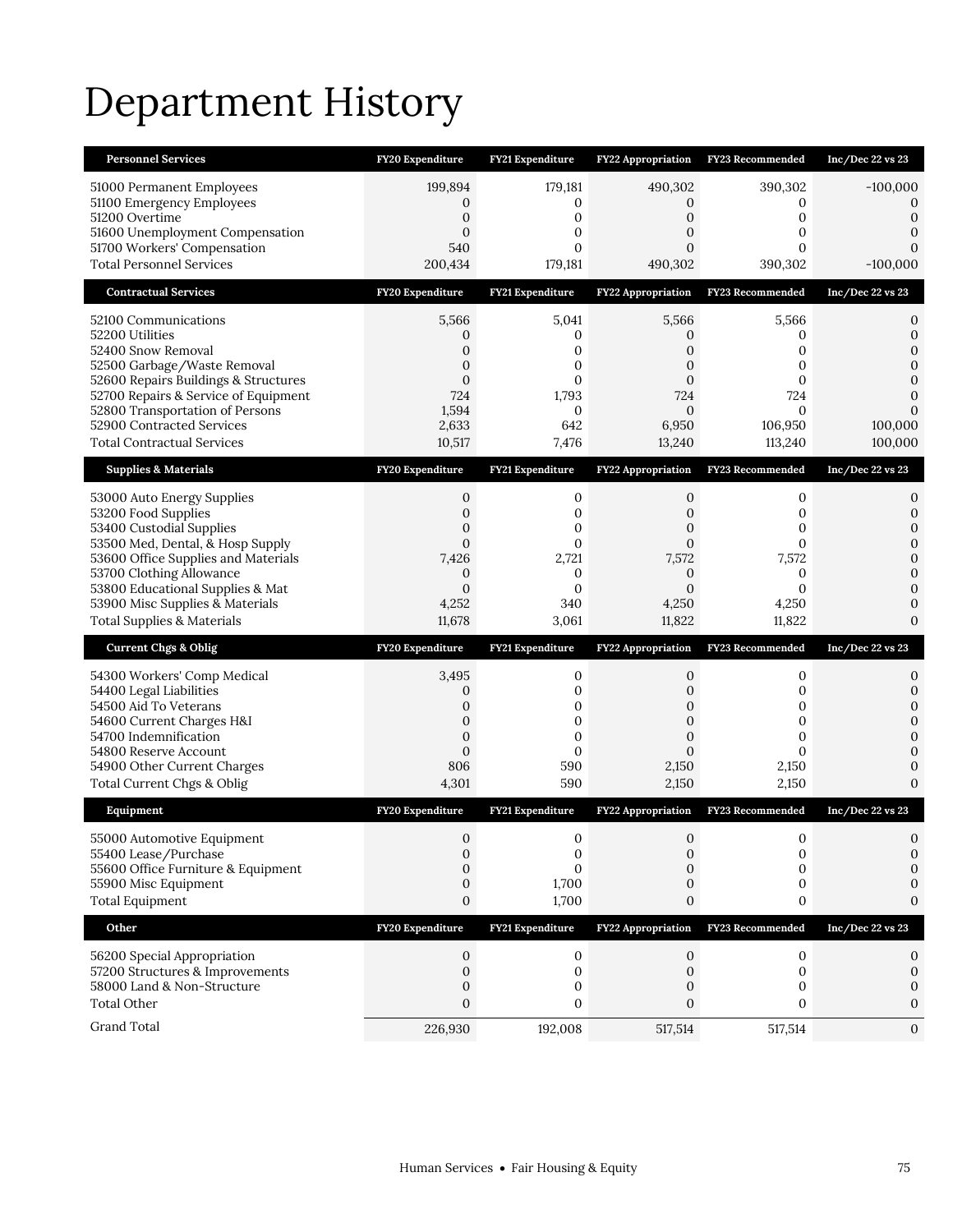## Department Personnel

| Title           | Union<br>Code |    | Grade Position | FY23 Salary | Title                     | Union<br>Code | Grade | Position | <b>FY23 Salary</b> |
|-----------------|---------------|----|----------------|-------------|---------------------------|---------------|-------|----------|--------------------|
|                 |               |    |                |             |                           |               |       |          |                    |
| Deputy Director | <b>EXM</b>    | NG | 1.00           | 96,280      | Member-Fair Housing Comm  | EXO           | NG    | 5.00     | 52,143             |
| Exec Dir        | <b>CDH</b>    | NG | 1.00           | 114,313     | Staff Asst III            | <b>MYO</b>    | 07    | 1.00     | 63,744             |
|                 |               |    |                |             | Total                     |               |       | 8        | 326,480            |
|                 |               |    |                |             | Adjustments               |               |       |          |                    |
|                 |               |    |                |             | Differential Payments     |               |       |          | $\mathbf{0}$       |
|                 |               |    |                |             | Other                     |               |       |          | 115,965            |
|                 |               |    |                |             | Chargebacks               |               |       |          | $-52,143$          |
|                 |               |    |                |             | Salary Savings            |               |       |          | $\overline{0}$     |
|                 |               |    |                |             | <b>FY23 Total Request</b> |               |       |          | 390,302            |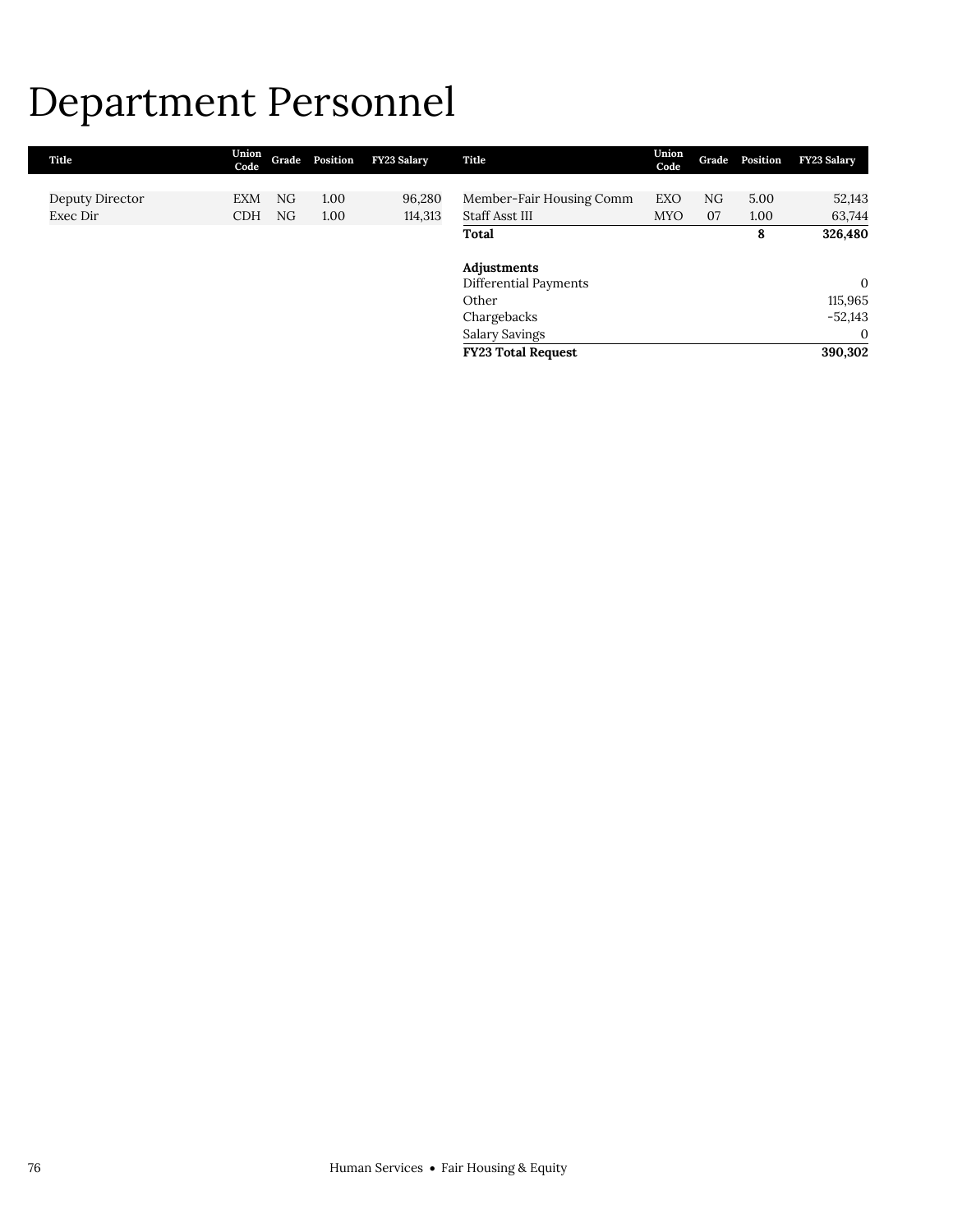# External Funds History

| <b>Personnel Services</b>                                                                                                                                                                                                                                                                                 | FY20 Expenditure                                                                                                    | <b>FY21 Expenditure</b>                                                                                           | <b>FY22 Appropriation</b>                                                                              | <b>FY23 Recommended</b>                                                                                           | Inc/Dec 22 vs 23                                                                                                               |
|-----------------------------------------------------------------------------------------------------------------------------------------------------------------------------------------------------------------------------------------------------------------------------------------------------------|---------------------------------------------------------------------------------------------------------------------|-------------------------------------------------------------------------------------------------------------------|--------------------------------------------------------------------------------------------------------|-------------------------------------------------------------------------------------------------------------------|--------------------------------------------------------------------------------------------------------------------------------|
| 51000 Permanent Employees<br>51100 Emergency Employees<br>51200 Overtime<br>51300 Part Time Employees<br>51400 Health Insurance<br>51500 Pension & Annuity<br>51600 Unemployment Compensation<br>51700 Workers' Compensation<br>51800 Indirect Costs<br>51900 Medicare<br><b>Total Personnel Services</b> | 598,180<br>0<br>$\boldsymbol{0}$<br>$\Omega$<br>82,636<br>48,767<br>0<br>$\mathbf{0}$<br>28,728<br>7,382<br>765,693 | 547,028<br>0<br>$\mathbf{0}$<br>$\Omega$<br>70,372<br>46,811<br>0<br>$\mathbf{0}$<br>$\Omega$<br>6,683<br>670,894 | 632,605<br>0<br>0<br>$\Omega$<br>65,591<br>28,356<br>0<br>$\mathbf{0}$<br>$\Omega$<br>6,507<br>733,059 | 556,230<br>0<br>$\mathbf{0}$<br>$\Omega$<br>27,954<br>17,383<br>0<br>$\mathbf{0}$<br>$\Omega$<br>2,518<br>604,085 | $-76,375$<br>$\Omega$<br>$\boldsymbol{0}$<br>$-37,637$<br>$-10,973$<br>0<br>$\mathbf{0}$<br>$\Omega$<br>$-3,989$<br>$-128,974$ |
| <b>Contractual Services</b>                                                                                                                                                                                                                                                                               | FY20 Expenditure                                                                                                    | FY21 Expenditure                                                                                                  | FY22 Appropriation                                                                                     | FY23 Recommended                                                                                                  | Inc/Dec 22 vs 23                                                                                                               |
| 52100 Communications<br>52200 Utilities<br>52400 Snow Removal<br>52500 Garbage/Waste Removal<br>52600 Repairs Buildings & Structures<br>52700 Repairs & Service of Equipment<br>52800 Transportation of Persons<br>52900 Contracted Services<br><b>Total Contractual Services</b>                         | $\mathbf{0}$<br>$\overline{0}$<br>0<br>$\mathbf{0}$<br>$\mathbf{0}$<br>483<br>29,959<br>30,688<br>61,130            | 0<br>$\mathbf{0}$<br>0<br>0<br>0<br>$\mathbf{0}$<br>$-375$<br>47,984<br>47,609                                    | 0<br>$\overline{0}$<br>0<br>$\mathbf{0}$<br>0<br>800<br>18,552<br>36,000<br>55,352                     | 0<br>0<br>0<br>0<br>0<br>0<br>$\Omega$<br>171,697<br>171,697                                                      | 0<br>0<br>$\Omega$<br>0<br>$\Omega$<br>$-800$<br>$-18,552$<br>135,697<br>116,345                                               |
| <b>Supplies &amp; Materials</b>                                                                                                                                                                                                                                                                           | FY20 Expenditure                                                                                                    | FY21 Expenditure                                                                                                  | FY22 Appropriation                                                                                     | FY23 Recommended                                                                                                  | Inc/Dec 22 vs 23                                                                                                               |
| 53000 Auto Energy Supplies<br>53200 Food Supplies<br>53400 Custodial Supplies<br>53500 Med, Dental, & Hosp Supply<br>53600 Office Supplies and Materials<br>53700 Clothing Allowance<br>53800 Educational Supplies & Mat<br>53900 Misc Supplies & Materials<br>Total Supplies & Materials                 | $\mathbf{0}$<br>3,200<br>0<br>$\mathbf{0}$<br>303<br>$\mathbf 0$<br>$\mathbf{0}$<br>108<br>3,611                    | 0<br>$\mathbf 0$<br>0<br>$\mathbf 0$<br>605<br>0<br>$\mathbf{0}$<br>0<br>605                                      | $\mathbf{0}$<br>2,000<br>0<br>$\mathbf{0}$<br>580<br>0<br>$\mathbf{0}$<br>730<br>3,310                 | 0<br>0<br>0<br>$\mathbf{0}$<br>606<br>0<br>$\mathbf{0}$<br>0<br>606                                               | 0<br>$-2,000$<br>$\Omega$<br>$\mathbf{0}$<br>26<br>$\mathbf{0}$<br>$\Omega$<br>$-730$<br>$-2,704$                              |
| <b>Current Chgs &amp; Oblig</b>                                                                                                                                                                                                                                                                           | FY20 Expenditure                                                                                                    | FY21 Expenditure                                                                                                  | FY22 Appropriation                                                                                     | FY23 Recommended                                                                                                  | Inc/Dec 22 vs 23                                                                                                               |
| 54300 Workers' Comp Medical<br>54400 Legal Liabilities<br>54600 Current Charges H&I<br>54700 Indemnification<br>54800 Reserve Account<br>54900 Other Current Charges<br>Total Current Chgs & Oblig                                                                                                        | 0<br>0<br>0<br>0<br>$\mathbf{0}$<br>6,040<br>6,040                                                                  | 0<br>0<br>0<br>0<br>$\Omega$<br>6,646<br>6,646                                                                    | 0<br>0<br>0<br>0<br>$\Omega$<br>8,000<br>8,000                                                         | 0<br>0<br>0<br>0<br>$\Omega$<br>6,646<br>6,646                                                                    | 0<br>0<br>0<br>$\mathbf{0}$<br>$\Omega$<br>$-1,354$<br>$-1,354$                                                                |
| Equipment                                                                                                                                                                                                                                                                                                 | FY20 Expenditure                                                                                                    | FY21 Expenditure                                                                                                  | <b>FY22 Appropriation</b>                                                                              | <b>FY23 Recommended</b>                                                                                           | Inc/Dec 22 vs 23                                                                                                               |
| 55000 Automotive Equipment<br>55400 Lease/Purchase<br>55600 Office Furniture & Equipment<br>55900 Misc Equipment<br><b>Total Equipment</b>                                                                                                                                                                | $\boldsymbol{0}$<br>$\mathbf 0$<br>$\boldsymbol{0}$<br>1,130<br>1,130                                               | $\boldsymbol{0}$<br>0<br>0<br>0<br>0                                                                              | 0<br>$\mathbf 0$<br>$\boldsymbol{0}$<br>40<br>40                                                       | 0<br>0<br>0<br>0<br>0                                                                                             | 0<br>$\mathbf 0$<br>$\mathbf{0}$<br>$-40$<br>$-40$                                                                             |
| Other                                                                                                                                                                                                                                                                                                     | FY20 Expenditure                                                                                                    | FY21 Expenditure                                                                                                  | FY22 Appropriation                                                                                     | FY23 Recommended                                                                                                  | Inc/Dec 22 vs 23                                                                                                               |
| 56200 Special Appropriation<br>57200 Structures & Improvements<br>58000 Land & Non-Structure<br><b>Total Other</b>                                                                                                                                                                                        | 0<br>$\boldsymbol{0}$<br>$\boldsymbol{0}$<br>$\mathbf{0}$                                                           | 0<br>$\boldsymbol{0}$<br>0<br>0                                                                                   | 0<br>$\boldsymbol{0}$<br>0<br>0                                                                        | $\mathbf 0$<br>$\boldsymbol{0}$<br>0<br>0                                                                         | 0<br>$\mathbf{0}$<br>0<br>0                                                                                                    |
| Grand Total                                                                                                                                                                                                                                                                                               | 837,604                                                                                                             | 725,754                                                                                                           | 799,761                                                                                                | 783,034                                                                                                           | $-16,727$                                                                                                                      |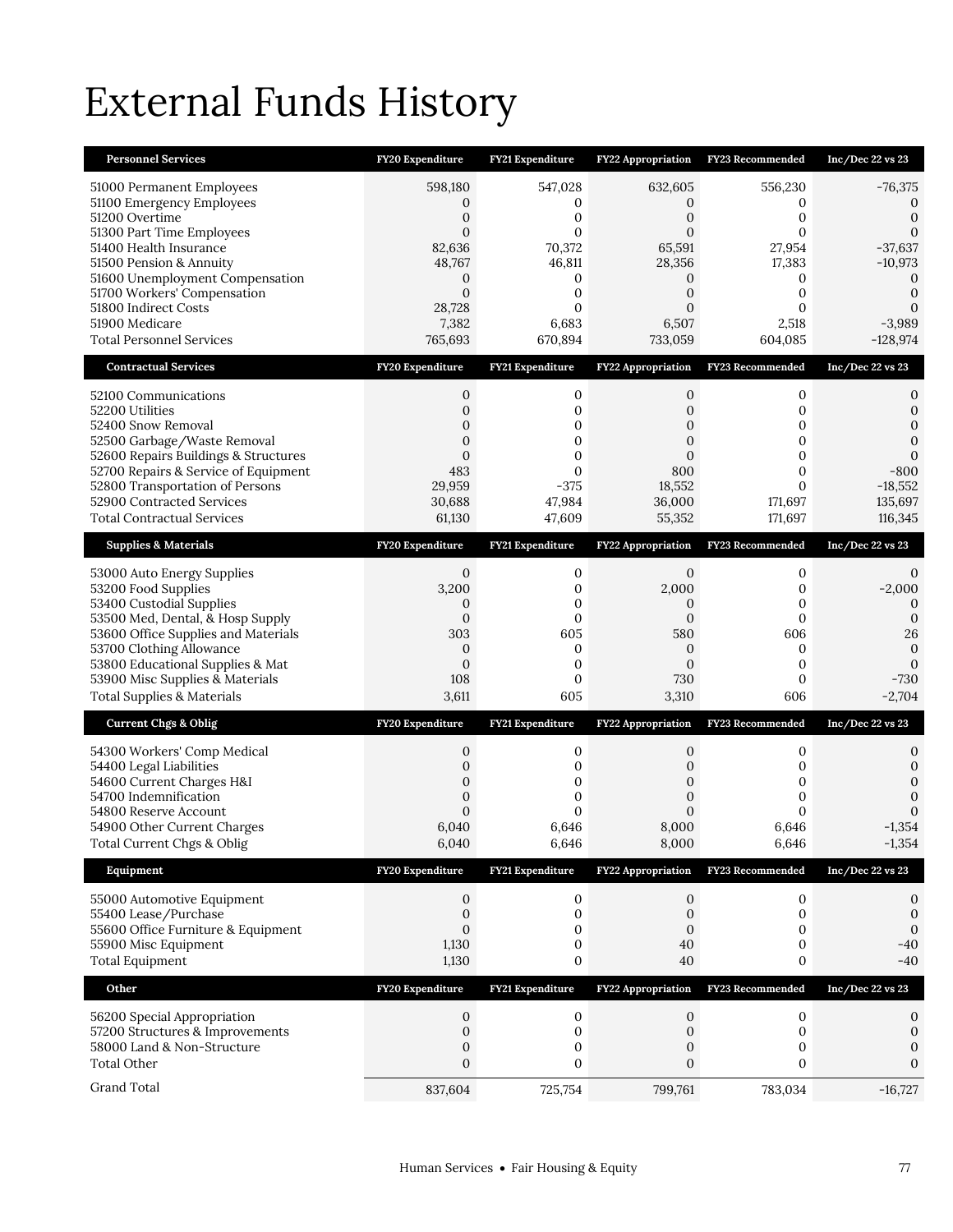## External Funds Personnel

| Title                | Union<br>Code | Grade | Position | <b>FY23 Salary</b> | Title                     | Union<br>Code | Grade | Position | <b>FY23 Salary</b> |
|----------------------|---------------|-------|----------|--------------------|---------------------------|---------------|-------|----------|--------------------|
|                      |               |       |          |                    |                           |               |       |          |                    |
| Adm Assistant        | <b>MYG</b>    | 17    | 1.00     | 44,637             | Prj Manager               | <b>MYO</b>    | 08    | 1.00     | 61,483             |
| Dir - Investigations | <b>MYO</b>    | 09    | 1.00     | 91,375             | Sr. Investigator          | <b>MYO</b>    | 07    | 3.00     | 191,792            |
| Exec Assistant       | <b>MYG</b>    | 20    | 1.00     | 58,971             | Staff Asst III            | <b>MYO</b>    | 07    | 1.00     | 55,829             |
|                      |               |       |          |                    | Total                     |               |       | 8        | 504,087            |
|                      |               |       |          |                    |                           |               |       |          |                    |
|                      |               |       |          |                    | Adjustments               |               |       |          |                    |
|                      |               |       |          |                    | Differential Payments     |               |       |          | $\mathbf{0}$       |
|                      |               |       |          |                    | Other                     |               |       |          | $\mathbf{0}$       |
|                      |               |       |          |                    | Chargebacks               |               |       |          | 52,143             |
|                      |               |       |          |                    | <b>Salary Savings</b>     |               |       |          | $\mathbf{0}$       |
|                      |               |       |          |                    | <b>FY23 Total Request</b> |               |       |          | 556,230            |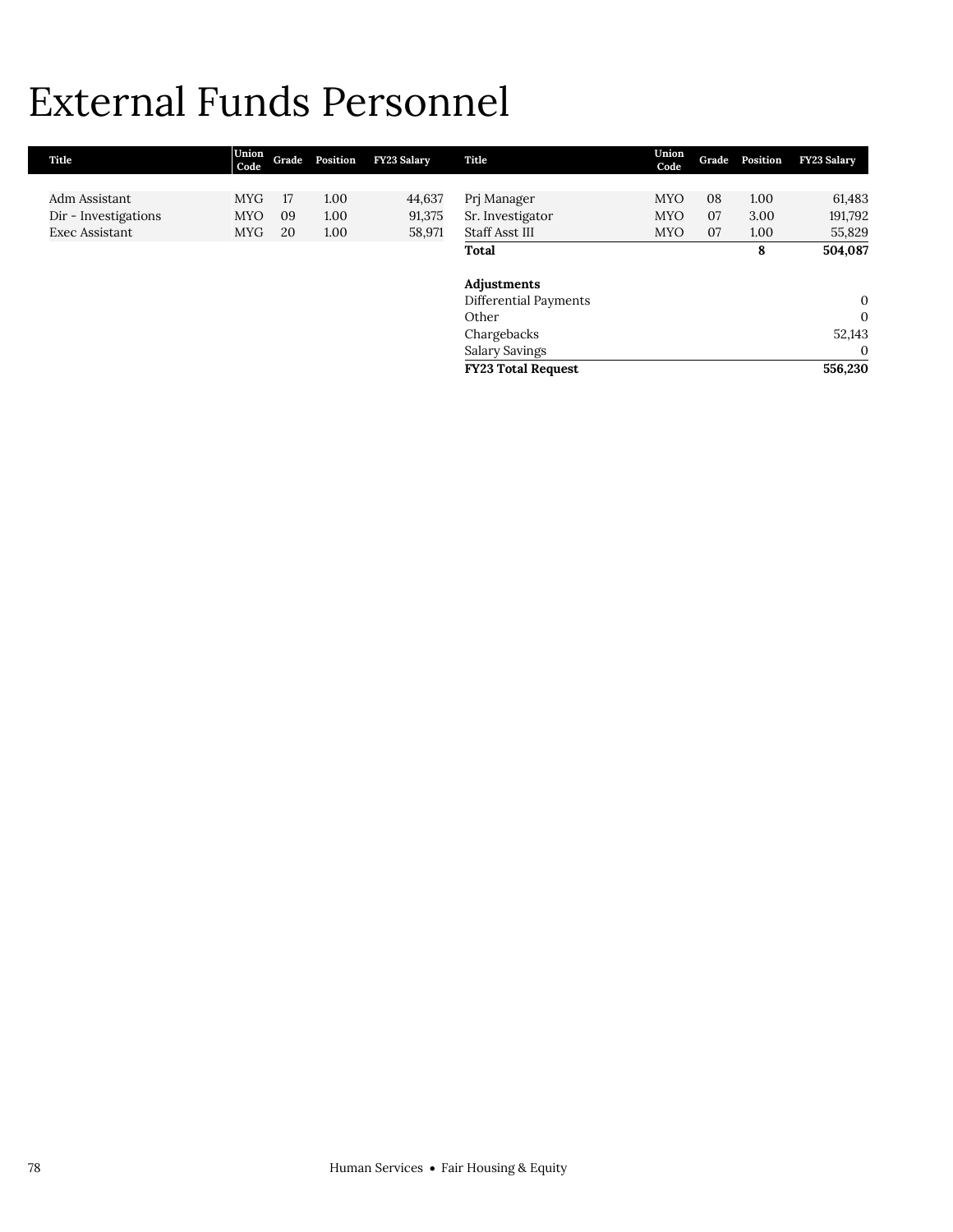# <span id="page-16-0"></span>Program 1. Fair Housing Commission

#### **William Onuoha,** *Manager,* **Organization 403100**

### **Program Description**

The Fair Housing Commission works to eliminate discrimination and increase access to housing in Boston through investigation and enforcement, affirmative marketing, and interagency coordination.

| <b>Operating Budget</b> |                                                                     | <b>Actual</b> '20 | <b>Actual</b> '21 | Approp '22        | <b>Budget '23</b>  |
|-------------------------|---------------------------------------------------------------------|-------------------|-------------------|-------------------|--------------------|
|                         | <b>Personnel Services</b><br>Non Personnel                          | 200,434<br>26,496 | 179,181<br>12,827 | 490,302<br>27,212 | 390,302<br>127,212 |
|                         | <b>Total</b>                                                        | 226,930           | 192,008           | 517,514           | 517,514            |
| Performance             |                                                                     |                   |                   |                   |                    |
| <b>Goal:</b>            | Increase access to housing opportunities through enforcement        |                   |                   |                   |                    |
|                         | <b>Performance Measures</b>                                         | Actual '20        | <b>Actual</b> '21 | Projected '22     | Target '23         |
|                         | # Intakes processed                                                 | 279               | 274               | 327               | 400                |
|                         | # Only Dual Filed investigations<br>completed                       | 89                | 75                | 62                | 85                 |
|                         | # of Attendees at events                                            | 4,362             | 2,642             | 2,000             | 2,000              |
|                         | # Education & Outreach events                                       | 23                | 23                | 40                | 40                 |
|                         | # Investigations completed<br>including Dual Filed                  | 96                | 91                | 83                | 95                 |
|                         | Average age of open cases (in days)                                 | 190               | 178               | 75                | 100                |
| <b>Goal:</b>            | Increase access to housing opportunity through community engagement |                   |                   |                   |                    |
|                         | <b>Performance Measures</b>                                         | Actual '20        | <b>Actual</b> '21 | Projected '22     | Target '23         |

%# Investigations currently open 30 30 30 30 30 30 30 4 Investigations filed  $\begin{array}{ccc} 81 & 30 & 30 \\ 81 & 75 & 85 & 100 \end{array}$ # Investigations filed 81 75 85 100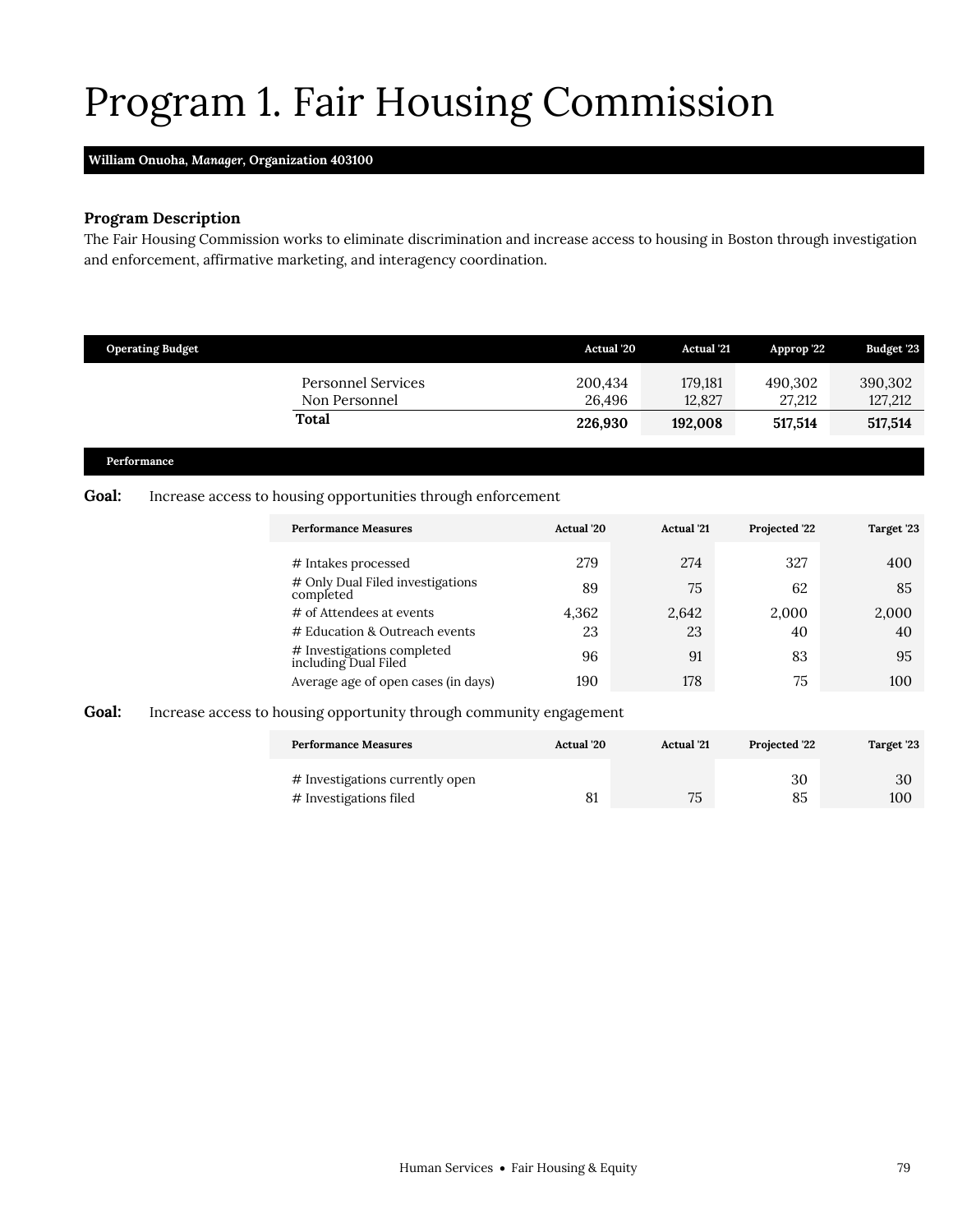## External Funds Projects

#### **Community Development Block Grant**

#### **Project Mission**

The Community Development Block Grant (CDBG) is an annual entitlement grant from the U.S. Department of Housing and Urban Development to the City of Boston designed to fund a variety of neighborhood development activities. At least 70 percent of CDBG funds must be used to benefit low- and moderate-income households. CDBG funds are used to produce and preserve affordable housing, revitalize neighborhood commercial districts, assist the renovation of non-profit facilities, improve vacant lots, promote and monitor fair housing activities, and assist non-profit organizations in the operation of emergency shelters, health care, child care, youth and adult literacy programs. CDBG funds cannot be used for general government services or to replace funding cuts from existing public service activities.

#### **Fair Housing Assistance Program (FHAP)**

#### **Project Mission**

The Boston Fair Housing Commission is contracted by the U.S Department of Housing & Urban Development to investigate and enforce complaints of housing discrimination under federal and state law within the City of Boston. The FHAP funding provides the BFHC support for a variety of fair housing administrative and enforcement activities, including complaint investigation, conciliation, administrative and/or judicial enforcement, training, and education and outreach.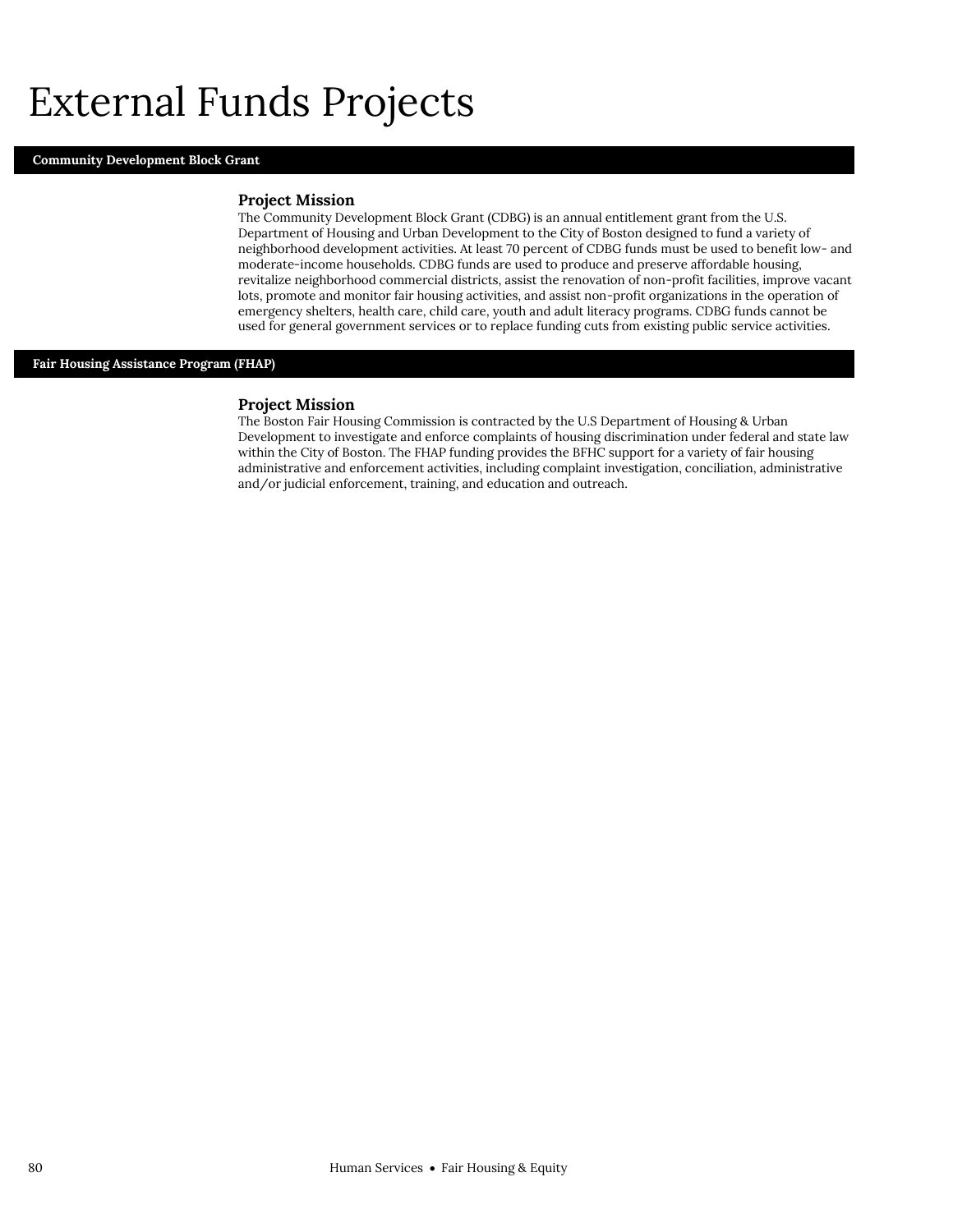# <span id="page-18-0"></span>Human Rights Commission Operating Budget

#### **Evandro Carvalho,** *Executive Director,* **Appropriation 401000**

#### **Department Mission**

The mission of the Boston Human Rights Commission is to create a more accessible and harmonious atmosphere within the City. The Commission works to assure access to public services and accommodations, to enforce the Boston Human Rights Ordinance (which prohibits discrimination and harassment), and to education Boston residents about their civil rights.

| <b>Operating Budget</b> | Program Name                        | <b>Total Actual '20</b> |                   | Total Actual '21 Total Approp '22 Total Budget '23 |                    |
|-------------------------|-------------------------------------|-------------------------|-------------------|----------------------------------------------------|--------------------|
|                         | Human Rights                        | 0                       | 194.828           | 602.852                                            | 616,227            |
|                         | Total                               | $\bf{0}$                | 194,828           | 602.852                                            | 616,227            |
| <b>Operating Budget</b> |                                     | Actual '20              | <b>Actual</b> '21 | Approp '22                                         | Budget '23         |
|                         | Personnel Services<br>Non Personnel | $\Omega$<br>0           | 182,642<br>12,186 | 455.452<br>147,400                                 | 469,727<br>146,500 |
|                         | Total                               | $\bf{0}$                | 194,828           | 602,852                                            | 616,227            |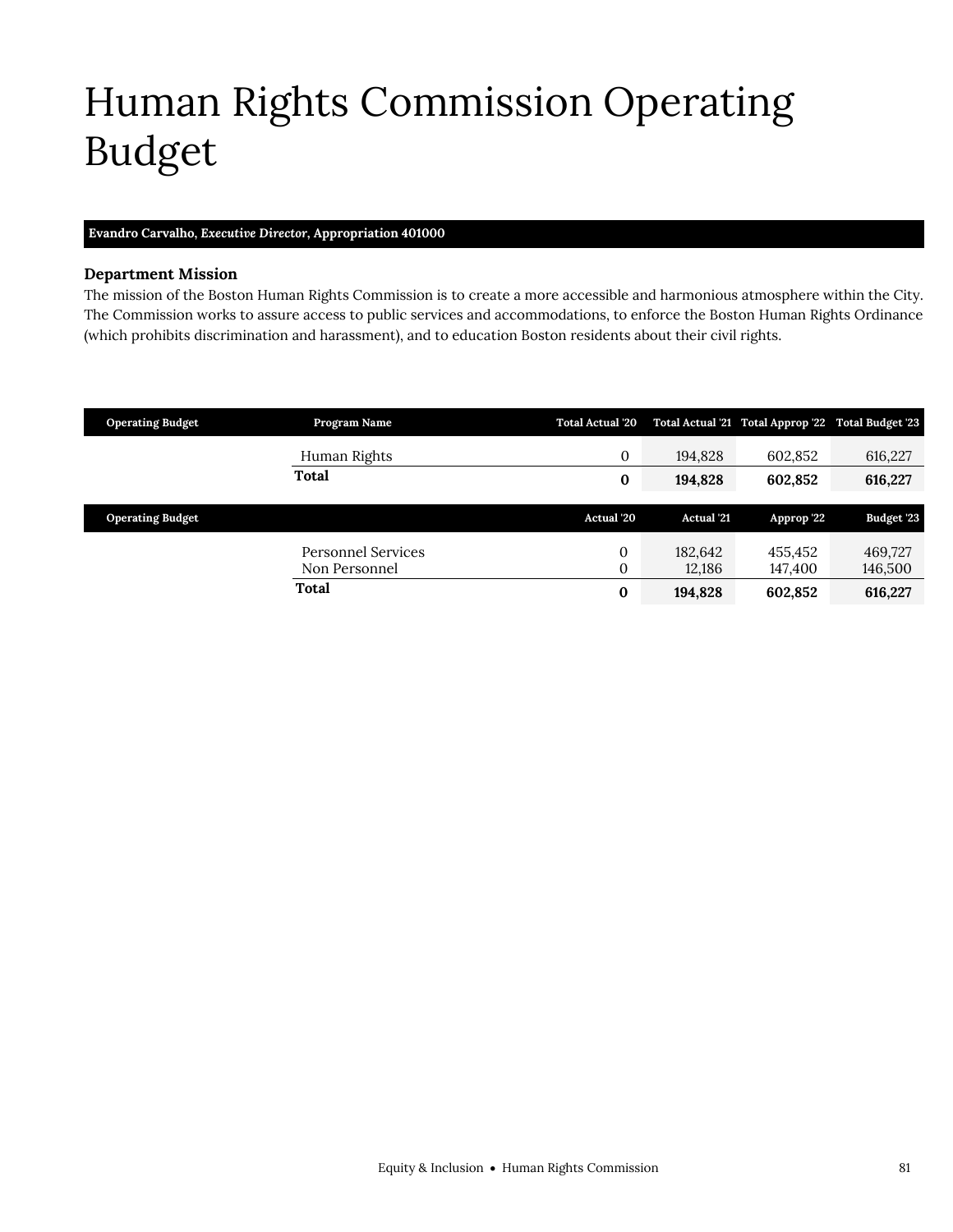# Human Rights Commission Operating Budget



## **Authorizing Statutes**

- Ord 1984, c16 s408.
- Ord 1984 c 16 s209.
- Ord 1984 c16 s 411.

#### **Description of Services**

The Human Rights Commission is responsible for investigating and enforcing all anti-discrimination laws and harassment claims that come before the Commission and to provide public education and outreach to support its mission.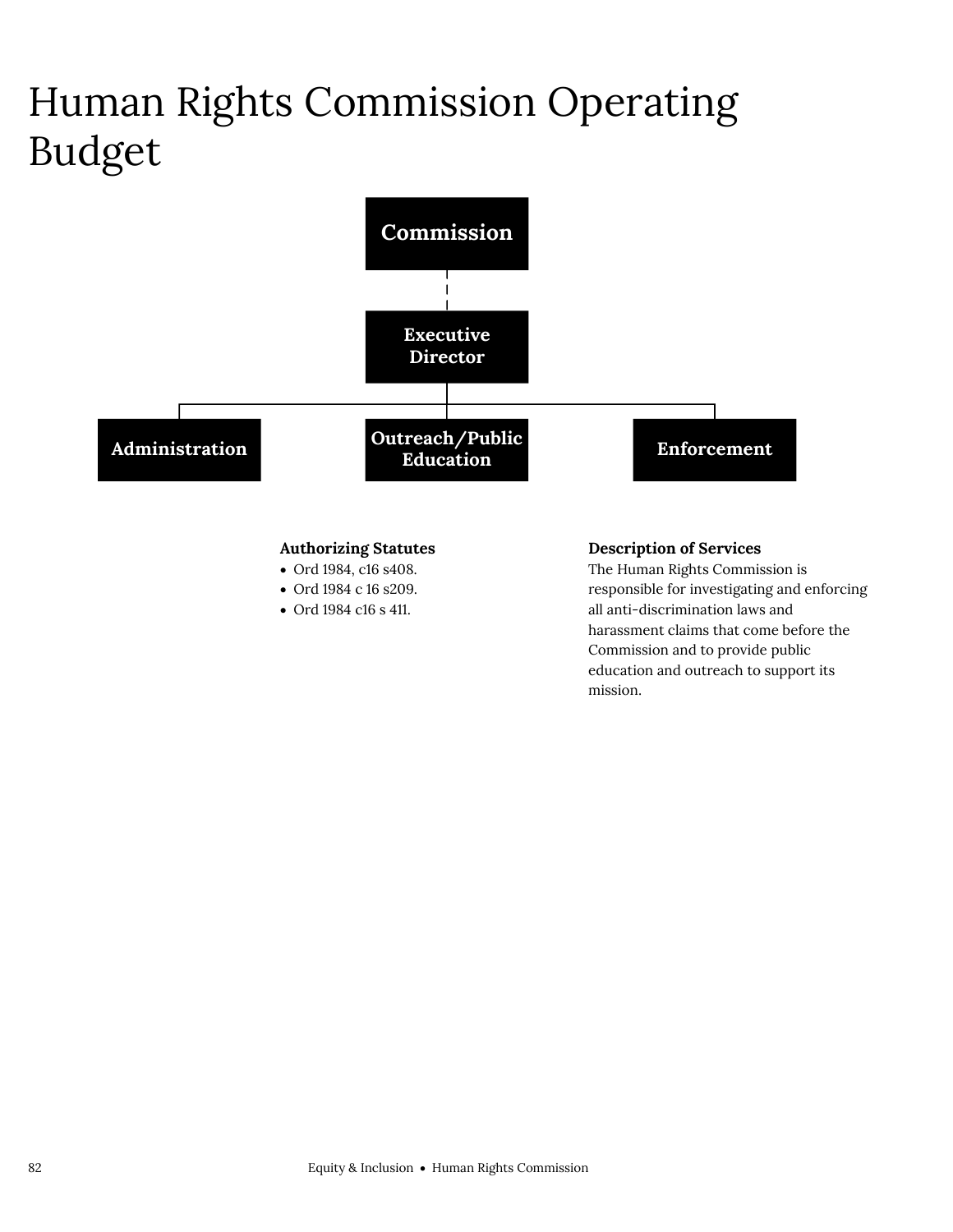# Department History

| <b>Personnel Services</b>             | <b>FY20 Expenditure</b> | FY21 Expenditure        | <b>FY22 Appropriation</b> | <b>FY23 Recommended</b> | Inc/Dec 22 vs 23 |
|---------------------------------------|-------------------------|-------------------------|---------------------------|-------------------------|------------------|
| 51000 Permanent Employees             | $\mathbf{0}$            | 182,642                 | 455,452                   | 469,727                 | 14,275           |
| 51100 Emergency Employees             | $\mathbf{0}$            | 0                       | 0                         | 0                       | 0                |
| 51200 Overtime                        | $\overline{0}$          | 0                       | 0                         | 0                       | $\mathbf{0}$     |
| 51600 Unemployment Compensation       | $\mathbf{0}$            | $\mathbf{0}$            | 0                         | 0                       | 0                |
| 51700 Workers' Compensation           | $\mathbf{0}$            | $\mathbf{0}$            | 0                         | 0                       | $\Omega$         |
| <b>Total Personnel Services</b>       | 0                       | 182,642                 | 455,452                   | 469,727                 | 14,275           |
| <b>Contractual Services</b>           | FY20 Expenditure        | FY21 Expenditure        | FY22 Appropriation        | FY23 Recommended        | Inc/Dec 22 vs 23 |
| 52100 Communications                  | $\mathbf{0}$            | $\boldsymbol{0}$        | 2,000                     | 2,000                   | 0                |
| 52200 Utilities                       | $\mathbf{0}$            | $\mathbf{0}$            | 0                         | 0                       | 0                |
| 52400 Snow Removal                    | $\mathbf{0}$            | $\mathbf 0$             | 0                         | 0                       | $\Omega$         |
| 52500 Garbage/Waste Removal           | $\mathbf{0}$            | $\mathbf{0}$            | $\mathbf{0}$              | 0                       | 0                |
| 52600 Repairs Buildings & Structures  | $\overline{0}$          | $\mathbf 0$             | $\overline{0}$            | 0                       | 0                |
| 52700 Repairs & Service of Equipment  | $\overline{0}$          | $\Omega$                | $\Omega$                  | 0                       | $\Omega$         |
| 52800 Transportation of Persons       | $\mathbf{0}$            | $-100$                  | 900                       | $\Omega$                | $-900$           |
| 52900 Contracted Services             | $\mathbf 0$             | 11,270                  | 132,500                   | 132,500                 | $\Omega$         |
| <b>Total Contractual Services</b>     | 0                       | 11,170                  | 135,400                   | 134,500                 | $-900$           |
| <b>Supplies &amp; Materials</b>       | FY20 Expenditure        | FY21 Expenditure        | FY22 Appropriation        | FY23 Recommended        | Inc/Dec 22 vs 23 |
| 53000 Auto Energy Supplies            | $\mathbf{0}$            | 0                       | 0                         | 0                       | 0                |
| 53200 Food Supplies                   | $\mathbf{0}$            | $\mathbf 0$             | 0                         | 0                       | 0                |
| 53400 Custodial Supplies              | 0                       | 0                       | 0                         | 0                       | $\mathbf{0}$     |
| 53500 Med, Dental, & Hosp Supply      | $\mathbf{0}$            | $\mathbf 0$             | $\overline{0}$            | 0                       | 0                |
| 53600 Office Supplies and Materials   | $\overline{0}$          | $\mathbf{0}$            | 1,000                     | 1,000                   | $\mathbf{0}$     |
| 53700 Clothing Allowance              | $\mathbf{0}$            | 0                       | $\mathbf{0}$              | 0                       | $\mathbf{0}$     |
| 53800 Educational Supplies & Mat      | $\overline{0}$          | $\mathbf 0$             | 0                         | 0                       | 0                |
| 53900 Misc Supplies & Materials       | $\mathbf{0}$            | $\mathbf{0}$            | 0                         | 0                       | $\mathbf{0}$     |
| <b>Total Supplies &amp; Materials</b> | $\overline{0}$          | 0                       | 1,000                     | 1,000                   | $\Omega$         |
| <b>Current Chgs &amp; Oblig</b>       | FY20 Expenditure        | <b>FY21 Expenditure</b> | FY22 Appropriation        | FY23 Recommended        | Inc/Dec 22 vs 23 |
| 54300 Workers' Comp Medical           | 0                       | 0                       | 0                         | 0                       | 0                |
| 54400 Legal Liabilities               | $\overline{0}$          | $\mathbf{0}$            | 0                         | 0                       | 0                |
| 54500 Aid To Veterans                 | 0                       | 0                       | 0                         | 0                       | $\overline{0}$   |
| 54600 Current Charges H&I             | $\mathbf{0}$            | $\mathbf 0$             | $\mathbf{0}$              | 0                       | $\mathbf{0}$     |
| 54700 Indemnification                 | 0                       | $\mathbf{0}$            | $\mathbf{0}$              | 0                       | $\Omega$         |
| 54800 Reserve Account                 | $\mathbf{0}$            | $\mathbf{0}$            | $\overline{0}$            | $\Omega$                | $\mathbf{0}$     |
| 54900 Other Current Charges           | $\mathbf 0$             | 1,016                   | 11,000                    | 11,000                  | 0                |
| Total Current Chgs & Oblig            | $\mathbf{0}$            | 1,016                   | 11,000                    | 11,000                  | $\Omega$         |
| Equipment                             | FY20 Expenditure        | FY21 Expenditure        | <b>FY22 Appropriation</b> | FY23 Recommended        | Inc/Dec 22 vs 23 |
| 55000 Automotive Equipment            | $\mathbf{0}$            | 0                       | $\mathbf{0}$              | 0                       | $\Omega$         |
| 55400 Lease/Purchase                  | 0                       | 0                       | 0                         | 0                       | 0                |
| 55600 Office Furniture & Equipment    | 0                       | 0                       | $\Omega$                  | 0                       | 0                |
| 55900 Misc Equipment                  | 0                       | 0                       | 0                         | 0                       | 0                |
| <b>Total Equipment</b>                | $\mathbf{0}$            | 0                       | 0                         | 0                       | 0                |
| Other                                 | FY20 Expenditure        | FY21 Expenditure        | <b>FY22 Appropriation</b> | FY23 Recommended        | Inc/Dec 22 vs 23 |
| 56200 Special Appropriation           | 0                       | 0                       | 0                         | 0                       | 0                |
| 57200 Structures & Improvements       | $\mathbf{0}$            | $\mathbf{0}$            | 0                         | $\mathbf{0}$            | 0                |
| 58000 Land & Non-Structure            | 0                       | 0                       | 0                         | 0                       | 0                |
| <b>Total Other</b>                    | 0                       | 0                       | 0                         | 0                       | $\Omega$         |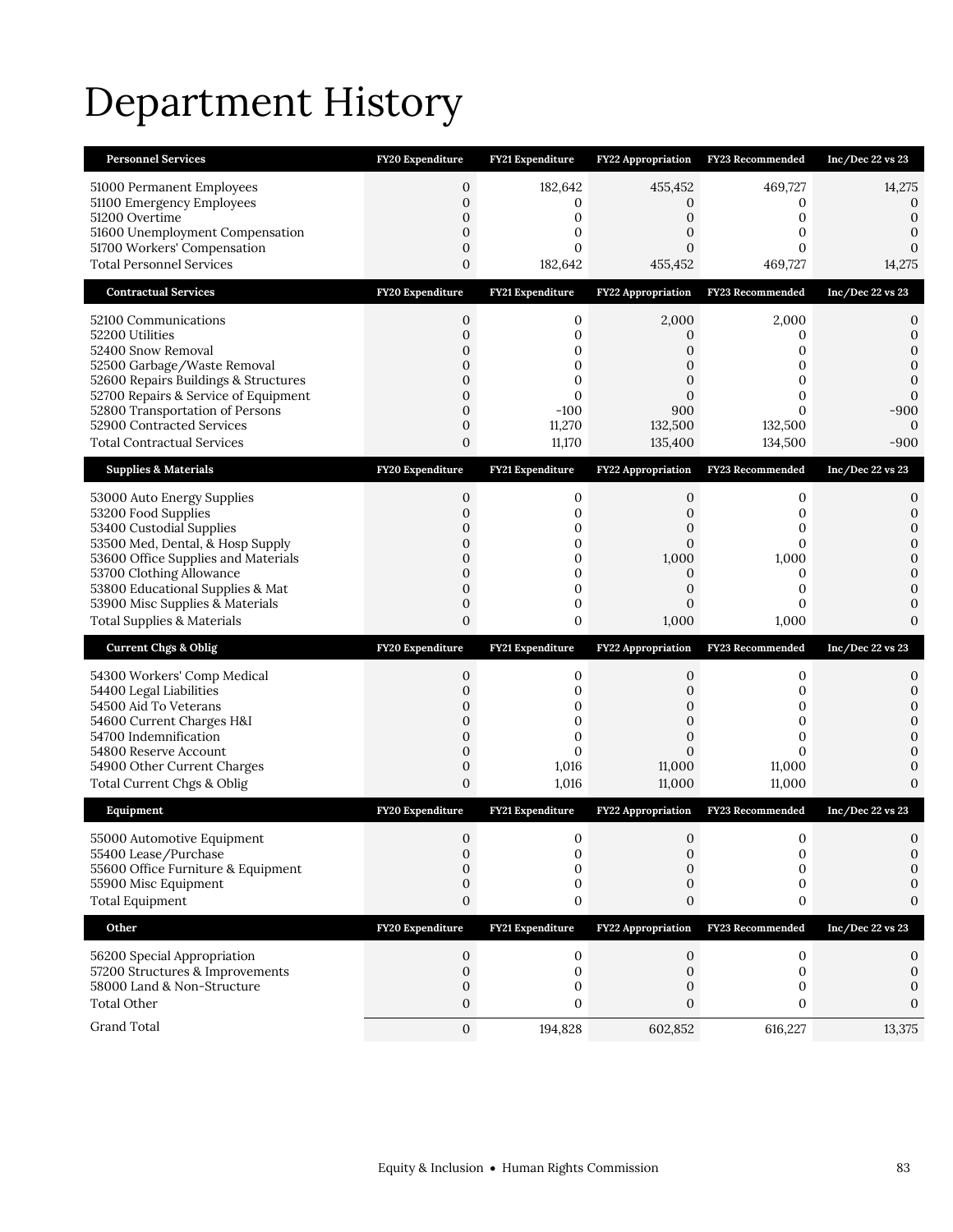## Department Personnel

| Title           | Union<br>Code | Grade | Position | FY23 Salary | Title                     | Union<br>Code | Grade | Position | <b>FY23 Salary</b> |
|-----------------|---------------|-------|----------|-------------|---------------------------|---------------|-------|----------|--------------------|
|                 |               |       |          |             |                           |               |       |          |                    |
| Exec Dir        | <b>CDH</b>    | NG    | 1.00     | 123,338     | Staff Asst IV             | <b>MYO</b>    | 09    | 1.00     | 70,242             |
| Prin Admin Asst | <b>MYO</b>    | 08    | 2.00     | 164,951     | Staff Asst IV             | <b>MYO</b>    | 12    | 1.00     | 102,396            |
|                 |               |       |          |             | Total                     |               |       | 5        | 460,927            |
|                 |               |       |          |             | Adjustments               |               |       |          |                    |
|                 |               |       |          |             | Differential Payments     |               |       |          | $\mathbf{0}$       |
|                 |               |       |          |             | Other                     |               |       |          | 8,800              |
|                 |               |       |          |             | Chargebacks               |               |       |          | $\overline{0}$     |
|                 |               |       |          |             | <b>Salary Savings</b>     |               |       |          | $\mathbf{0}$       |
|                 |               |       |          |             | <b>FY23 Total Request</b> |               |       |          | 469,727            |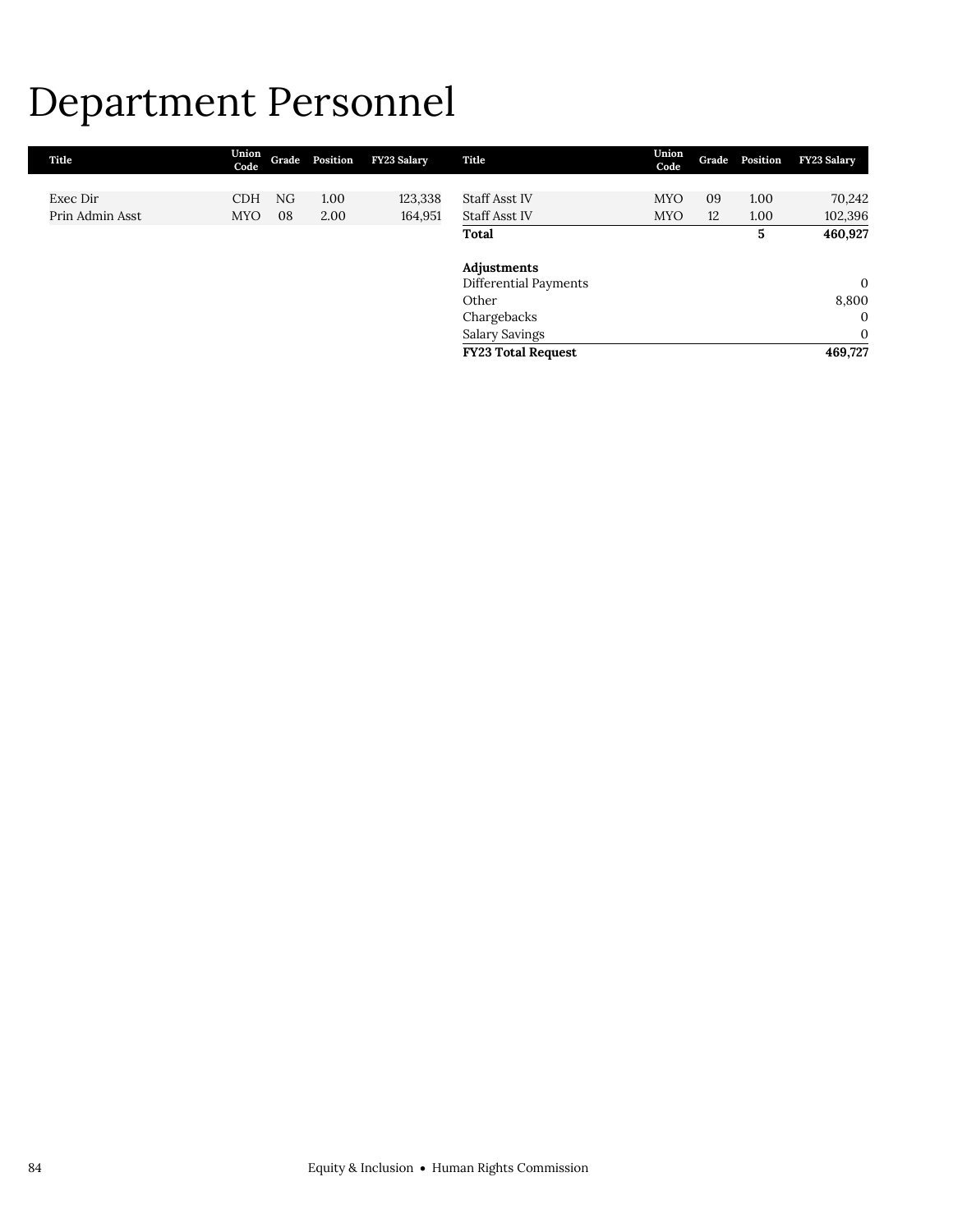# <span id="page-22-0"></span>Program 1. Human Rights

#### **Evandro Carvalho,** *Executive Director,* **Organization 401100**

### **Program Description**

The Human Rights Commission works to eliminate discrimination and harassment in the City through investigation, enforcement, outreach and public education.

| <b>Operating Budget</b>                    | <b>Actual</b> '20 | <b>Actual</b> '21 | Approp '22         | <b>Budget '23</b>  |
|--------------------------------------------|-------------------|-------------------|--------------------|--------------------|
| <b>Personnel Services</b><br>Non Personnel | 0                 | 182.642<br>12.186 | 455.452<br>147.400 | 469.727<br>146,500 |
| Total                                      | 0                 | 194.828           | 602.852            | 616,227            |

#### **Performance**

#### **Goal:** Investigate or refer complaints

| <b>Performance Measures</b>                           | Actual '20 | <b>Actual</b> '21 | Projected '22 | Target '23 |
|-------------------------------------------------------|------------|-------------------|---------------|------------|
| % of Inquiries or Referrals on<br>Complaints Received |            |                   | 100%          | 100%       |
| # of public Commission meetings                       |            |                   | 8             | 11         |
| # of public Commission meeting<br>participants        |            |                   | 35            | 40         |
| # of motions or public statements<br>made             |            |                   | 5             | 10         |
| % of Inquiries or Referrals on<br>Complaints Received |            |                   | 100%          | 100%       |

Goal: Advise COB compliance with HRC's Ordinance along with advise COB agencies on policies and practices

| <b>Performance Measures</b>                              | <b>Actual</b> '20 | <b>Actual</b> '21 | <b>Projected 22</b> | Target '23 |
|----------------------------------------------------------|-------------------|-------------------|---------------------|------------|
| # of interactions with City<br>Departments on compliance |                   |                   |                     | 13         |

#### **Goal:** Educate Boston residents on human rights expectations

| <b>Performance Measures</b>       | <b>Actual</b> '20 | <b>Actual</b> '21 | Projected '22 | Target '23 |
|-----------------------------------|-------------------|-------------------|---------------|------------|
|                                   |                   |                   |               |            |
|                                   |                   |                   |               |            |
| # of education events             |                   |                   |               | 5          |
|                                   |                   |                   | 50            | 80         |
| # of education event participants |                   |                   |               |            |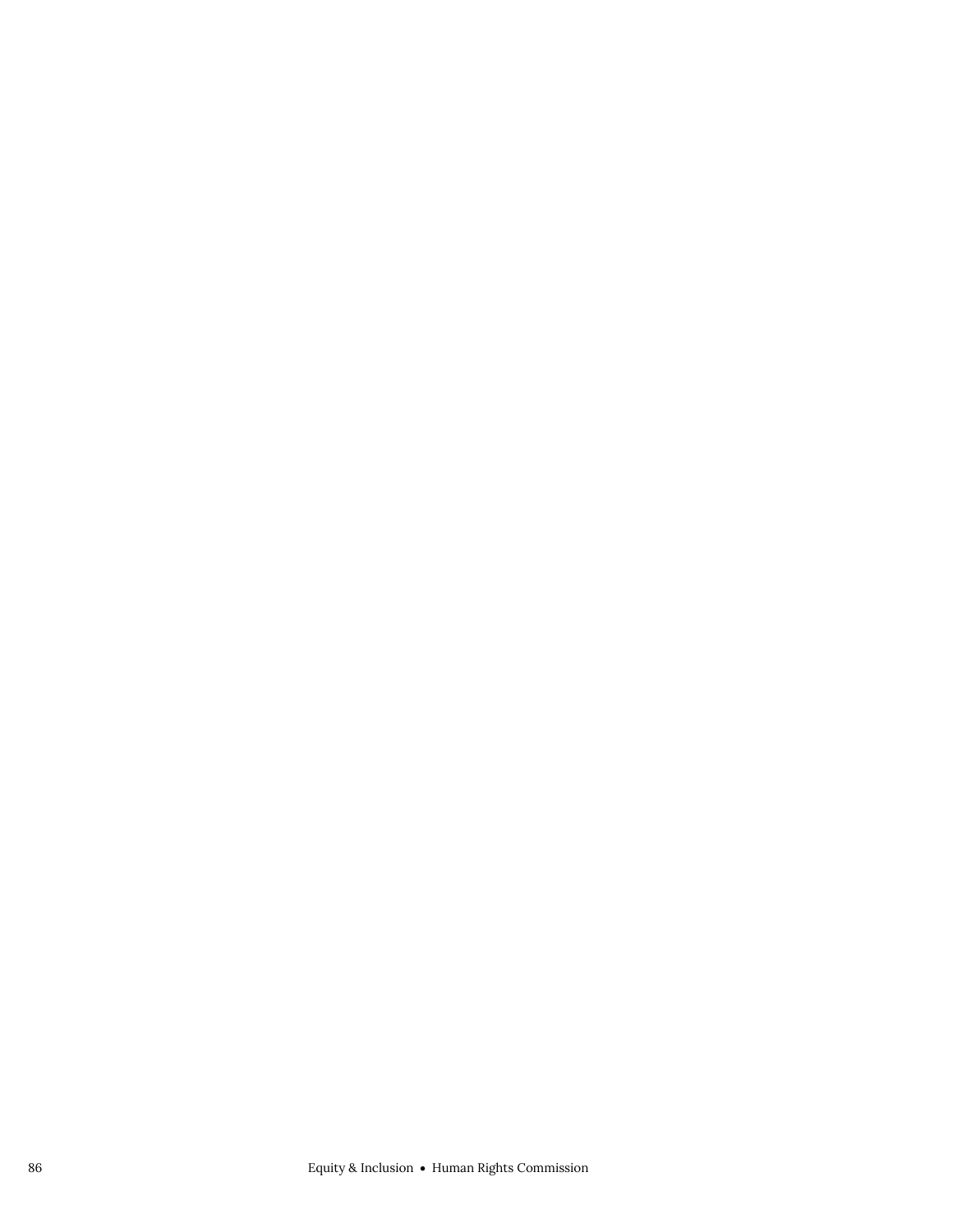# <span id="page-24-0"></span>LGBTQ+ Advancement Operating Budget

## **Vacant,** *Director,* **Appropriation 422000**

## **Department Mission**

LGBTQ+ Advancement

The Office of LGBTQ+ Advancement strives to advance and empower the diverse LGBTQ+ community in the city of Boston.

| <b>Operating Budget</b> | Program Name       | <b>Total Actual '20</b> |                   | Total Actual '21 Total Approp '22 Total Budget '23 |            |
|-------------------------|--------------------|-------------------------|-------------------|----------------------------------------------------|------------|
|                         | LGBTQ+ Advancement | 0                       | $\mathbf{0}$      | $\Omega$                                           | 295,000    |
|                         | <b>Total</b>       | 0                       | 0                 | $\bf{0}$                                           | 295,000    |
|                         |                    |                         |                   |                                                    |            |
|                         |                    |                         |                   |                                                    |            |
| <b>Operating Budget</b> |                    | <b>Actual</b> '20       | <b>Actual</b> '21 | Approp '22                                         | Budget '23 |
|                         | Personnel Services | 0                       | 0                 | $\Omega$                                           | 220,000    |
|                         | Non Personnel      | 0                       | 0                 | O                                                  | 75,000     |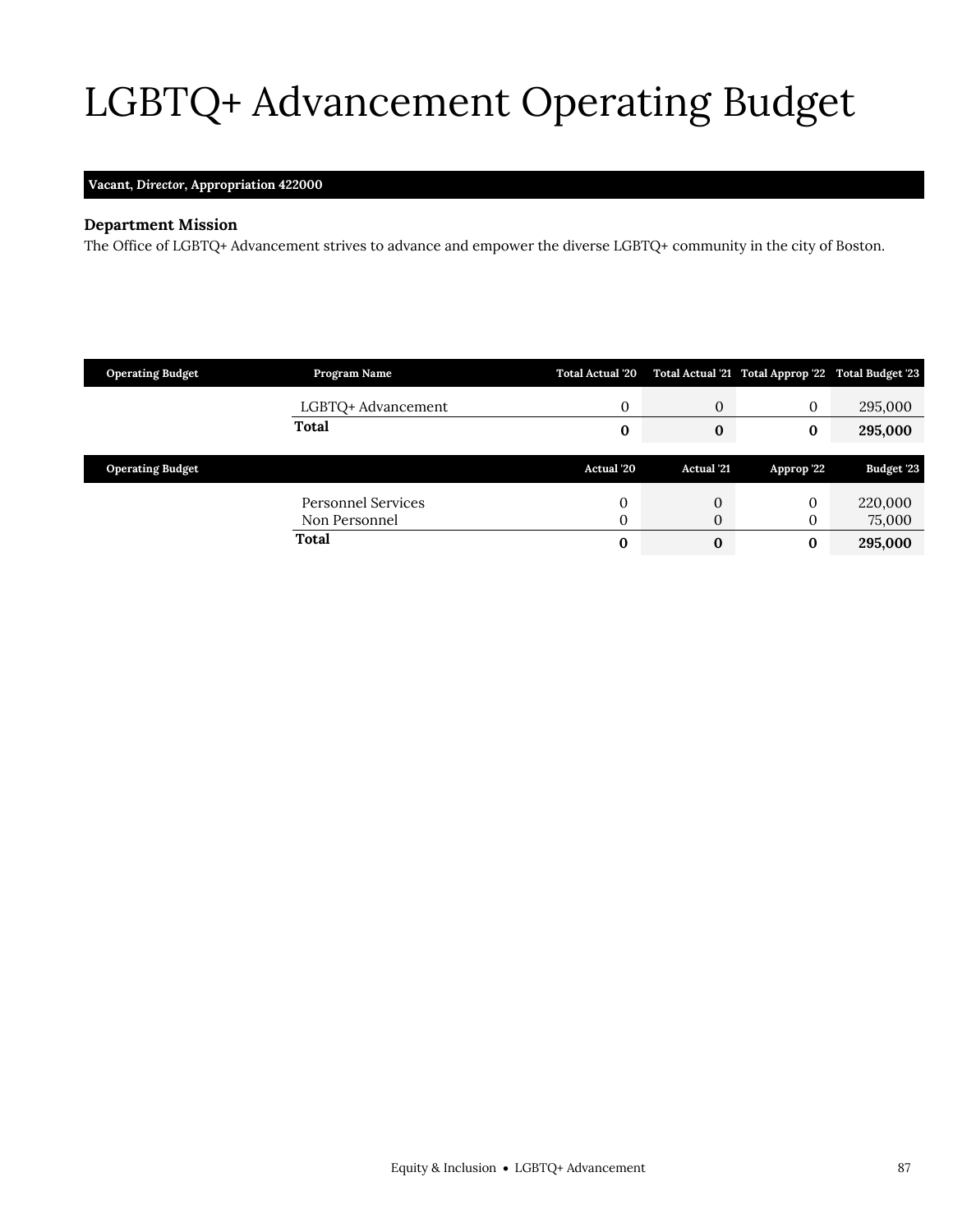## LGBTQ+ Advancement Operating Budget



#### **Description of Services**

The office will work with other city departments to expand our understanding of the LGBTQ+ community, build relationships with outside organizations, and develop policies and programs that further the mission of the office. It will establish partnerships with grassroots organizations, schools and community centers of interest and use that engagement to shape the office's priorities and goals.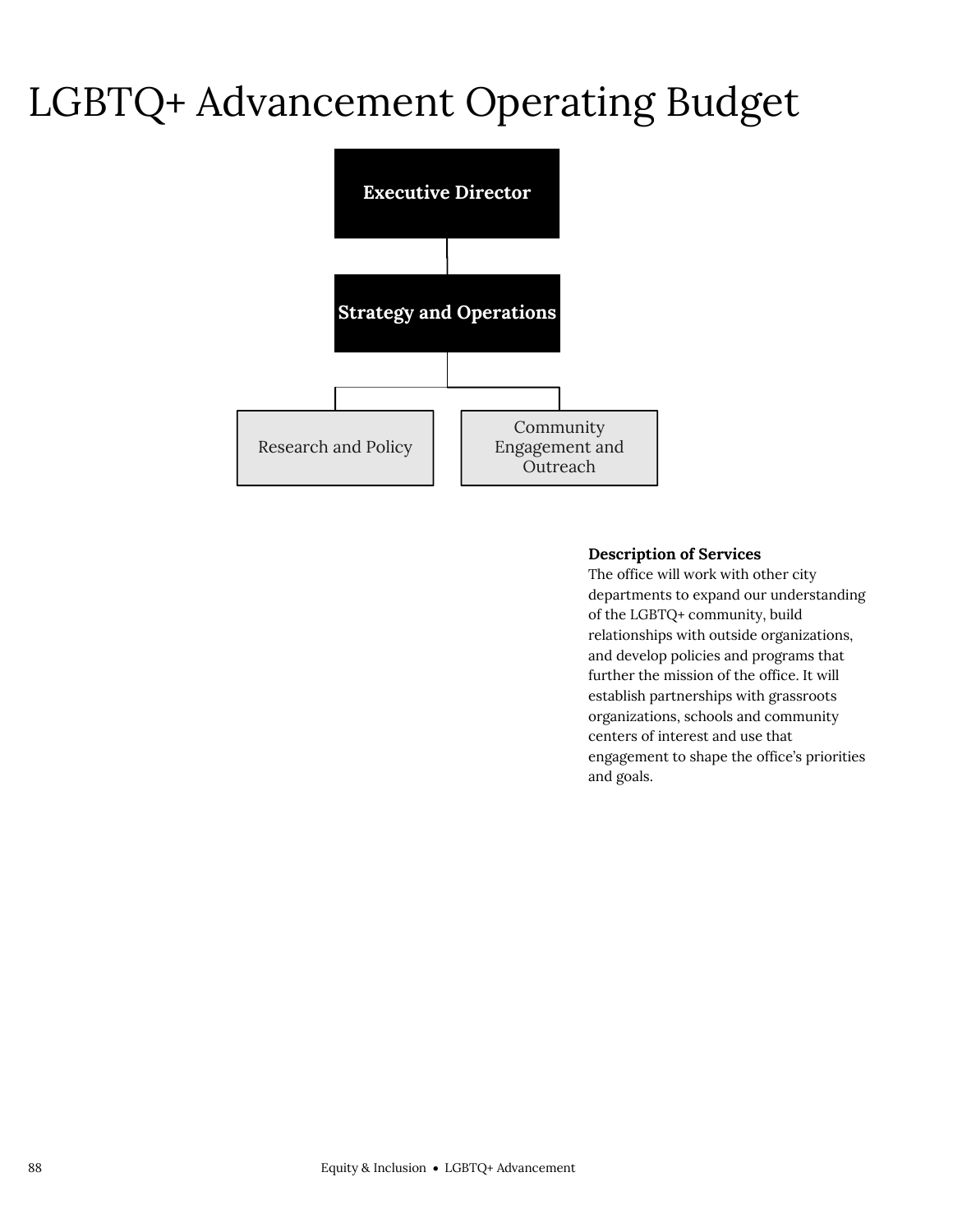# Department History

| <b>Personnel Services</b>                                      | FY20 Expenditure                 | <b>FY21 Expenditure</b> | <b>FY22 Appropriation</b>       | <b>FY23 Recommended</b> | Inc/Dec 22 vs 23    |
|----------------------------------------------------------------|----------------------------------|-------------------------|---------------------------------|-------------------------|---------------------|
| 51000 Permanent Employees<br>51100 Emergency Employees         | 0<br>$\boldsymbol{0}$            | 0<br>0                  | 0<br>$\mathbf 0$                | 220,000<br>0            | 220,000<br>$\Omega$ |
| 51200 Overtime                                                 | $\mathbf{0}$                     | 0                       | 0                               | 0                       | 0                   |
| 51600 Unemployment Compensation<br>51700 Workers' Compensation | $\mathbf{0}$<br>$\mathbf{0}$     | $\mathbf{0}$<br>0       | 0<br>$\boldsymbol{0}$           | 0<br>0                  | $\Omega$            |
| <b>Total Personnel Services</b>                                | $\mathbf{0}$                     | $\mathbf 0$             | 0                               | 220,000                 | 220,000             |
| <b>Contractual Services</b>                                    | FY20 Expenditure                 | FY21 Expenditure        | <b>FY22 Appropriation</b>       | <b>FY23 Recommended</b> | Inc/Dec 22 vs 23    |
| 52100 Communications                                           | 0                                | 0                       | $\mathbf 0$                     | 2,250                   | 2,250               |
| 52200 Utilities                                                | $\boldsymbol{0}$                 | 0                       | $\boldsymbol{0}$                | 0                       | 0                   |
| 52400 Snow Removal<br>52500 Garbage/Waste Removal              | 0<br>0                           | 0<br>$\mathbf{0}$       | 0<br>0                          | 0<br>0                  | $\Omega$<br>0       |
| 52600 Repairs Buildings & Structures                           | 0                                | 0                       | 0                               | 0                       | 0                   |
| 52700 Repairs & Service of Equipment                           | $\mathbf{0}$                     | $\mathbf{0}$            | $\overline{0}$                  | 0                       | $\mathbf{0}$        |
| 52800 Transportation of Persons<br>52900 Contracted Services   | 0<br>$\mathbf{0}$                | $\mathbf 0$<br>0        | $\boldsymbol{0}$<br>$\mathbf 0$ | $\Omega$<br>50,000      | 50,000              |
| <b>Total Contractual Services</b>                              | $\mathbf{0}$                     | 0                       | 0                               | 52,250                  | 52,250              |
| <b>Supplies &amp; Materials</b>                                | FY20 Expenditure                 | FY21 Expenditure        | <b>FY22 Appropriation</b>       | FY23 Recommended        | Inc/Dec 22 vs 23    |
| 53000 Auto Energy Supplies                                     | $\mathbf 0$                      | 0                       | $\mathbf 0$                     | 0                       | 0                   |
| 53200 Food Supplies                                            | $\mathbf{0}$                     | 0                       | 0                               | 0                       | 0<br>$\mathbf{0}$   |
| 53400 Custodial Supplies<br>53500 Med, Dental, & Hosp Supply   | 0<br>$\mathbf{0}$                | 0<br>0                  | 0<br>$\mathbf 0$                | 0<br>$\mathbf{0}$       | $\mathbf 0$         |
| 53600 Office Supplies and Materials                            | 0                                | 0                       | 0                               | 7,500                   | 7,500               |
| 53700 Clothing Allowance<br>53800 Educational Supplies & Mat   | 0<br>$\mathbf{0}$                | 0<br>0                  | 0<br>$\boldsymbol{0}$           | 0<br>0                  | 0<br>0              |
|                                                                |                                  |                         |                                 |                         |                     |
| 53900 Misc Supplies & Materials                                | $\boldsymbol{0}$                 | 0                       | $\boldsymbol{0}$                | 7,500                   | 7,500               |
| <b>Total Supplies &amp; Materials</b>                          | $\mathbf{0}$                     | 0                       | 0                               | 15,000                  | 15,000              |
| <b>Current Chgs &amp; Oblig</b>                                | FY20 Expenditure                 | FY21 Expenditure        | FY22 Appropriation              | FY23 Recommended        | Inc/Dec 22 vs 23    |
| 54300 Workers' Comp Medical                                    | 0                                | 0                       | $\mathbf 0$                     | 0                       | 0                   |
| 54400 Legal Liabilities                                        | $\mathbf{0}$                     | 0                       | 0                               | 0                       | 0                   |
| 54500 Aid To Veterans                                          | $\boldsymbol{0}$<br>$\mathbf{0}$ | 0<br>0                  | 0<br>$\boldsymbol{0}$           | 0<br>0                  | 0<br>$\mathbf{0}$   |
| 54600 Current Charges H&I<br>54700 Indemnification             | $\mathbf{0}$                     | $\mathbf{0}$            | $\overline{0}$                  | $\mathbf{0}$            | 0                   |
| 54800 Reserve Account                                          | 0                                | 0                       | $\mathbf 0$                     | 0                       | $\Omega$            |
| 54900 Other Current Charges<br>Total Current Chgs & Oblig      | $\boldsymbol{0}$<br>$\mathbf{0}$ | $\mathbf 0$<br>0        | $\mathbf 0$<br>0                | 2,750<br>2,750          | 2,750<br>2,750      |
| Equipment                                                      | FY20 Expenditure                 | FY21 Expenditure        | <b>FY22 Appropriation</b>       | FY23 Recommended        | Inc/Dec 22 vs 23    |
| 55000 Automotive Equipment                                     | $\mathbf{0}$                     | 0                       | $\mathbf{0}$                    | 0                       | 0                   |
| 55400 Lease/Purchase                                           | 0                                | 0                       | 0                               | 0                       | 0                   |
| 55600 Office Furniture & Equipment                             | 0<br>$\boldsymbol{0}$            | $\mathbf{0}$<br>0       | 0<br>0                          | $\Omega$                | 0                   |
| 55900 Misc Equipment<br><b>Total Equipment</b>                 | $\boldsymbol{0}$                 | 0                       | $\boldsymbol{0}$                | 5,000<br>5,000          | 5,000<br>5,000      |
| Other                                                          | FY20 Expenditure                 | FY21 Expenditure        | <b>FY22 Appropriation</b>       | FY23 Recommended        | Inc/Dec 22 vs 23    |
|                                                                | 0                                | 0                       | 0                               | 0                       | 0                   |
| 56200 Special Appropriation<br>57200 Structures & Improvements | $\mathbf 0$                      | 0                       | $\mathbf 0$                     | 0                       | 0                   |
| 58000 Land & Non-Structure                                     | $\boldsymbol{0}$                 | 0                       | 0                               | 0                       |                     |
| <b>Total Other</b><br>Grand Total                              | $\mathbf{0}$<br>$\mathbf{0}$     | 0<br>0                  | 0<br>$\mathbf{0}$               | 0<br>295,000            | 0<br>295,000        |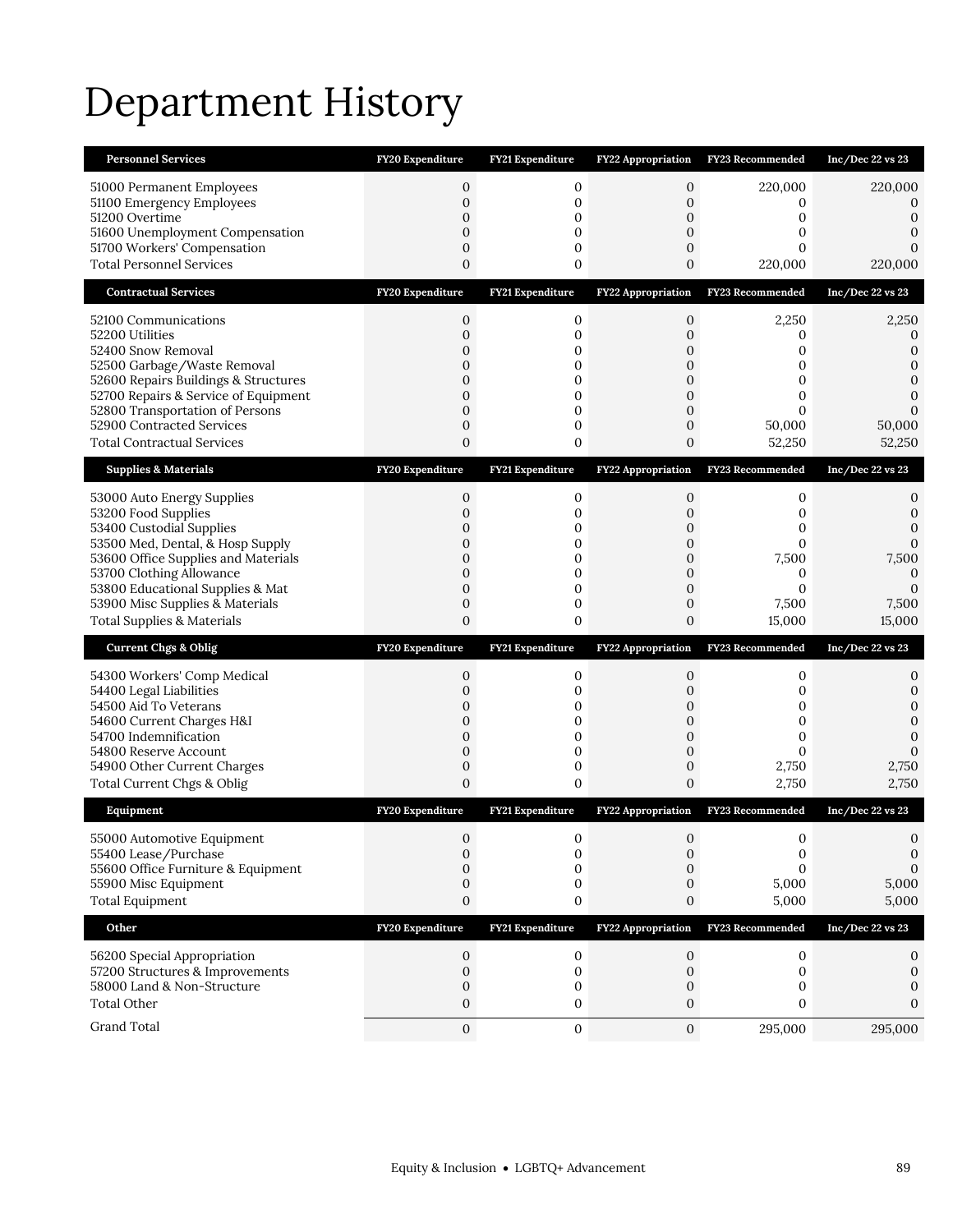# <span id="page-27-0"></span>Program 1. LGBTQ+ Advancement

## **Vacant,** *Director,* **Organization 422100**

### **Program Description**

The Office of LGBTQ+ Advancement will focus on policy, advocacy and programming that help advance the wellbeing of the diverse LBGTQ+ community.

| <b>Operating Budget</b> |                                     | <b>Actual</b> '20 | <b>Actual</b> '21 | Approp '22 | Budget '23        |
|-------------------------|-------------------------------------|-------------------|-------------------|------------|-------------------|
|                         | Personnel Services<br>Non Personnel |                   |                   |            | 220,000<br>75,000 |
|                         | <b>Total</b>                        |                   |                   |            | 295,000           |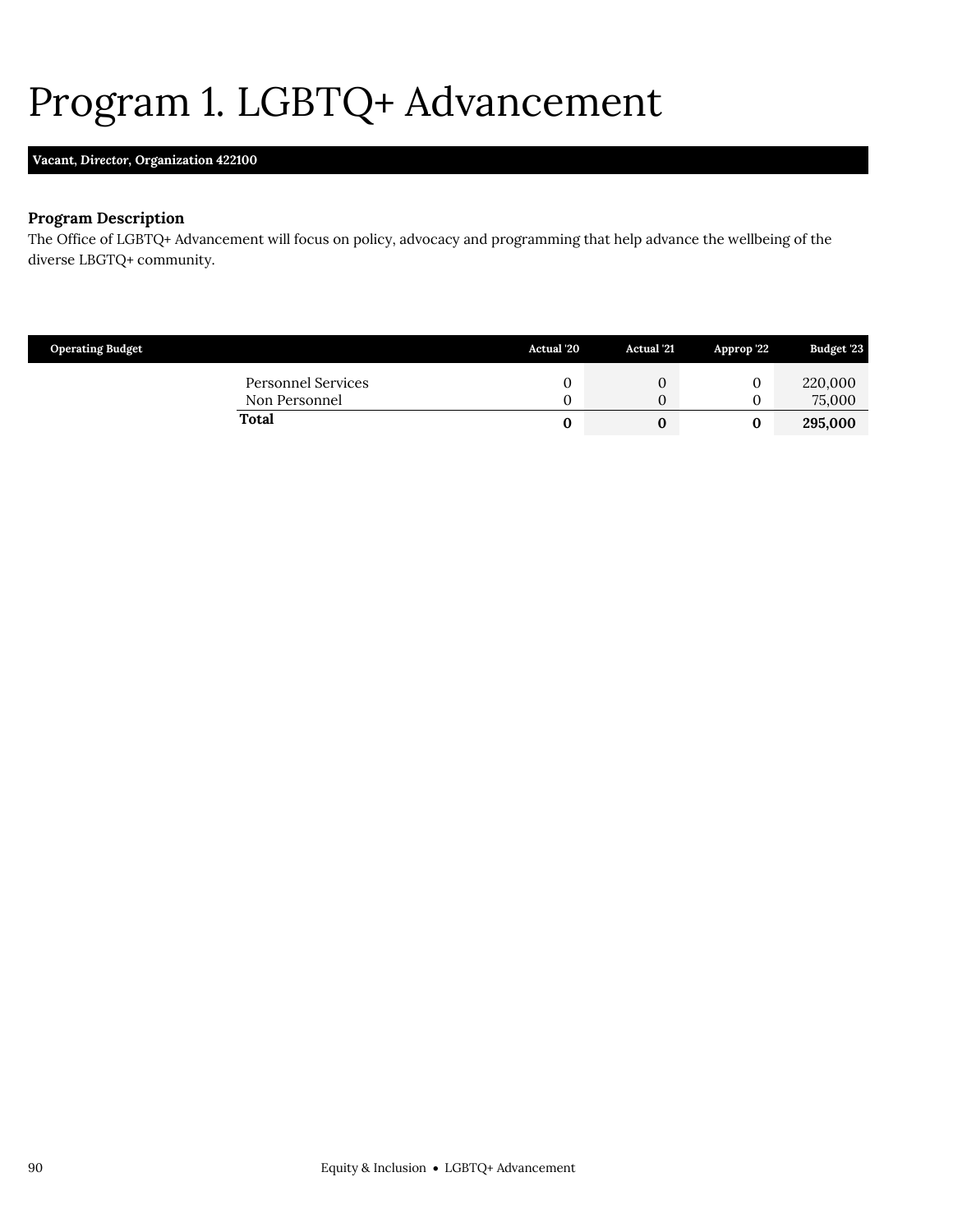## Office for Immigrant Advancement Operating Budget

#### **Yusufi Sabir Vali,** *Director,* **Appropriation 113000**

#### **Department Mission**

The mission of the Office for Immigrant Advancement is to strengthen the ability of immigrants, and the diverse cultural and linguistic communities of which they are a part, to fully participate in the economic, civic, social, and cultural life of the City of Boston, and to promote the commemoration and public understanding of the contributions of immigrants.

#### <span id="page-28-0"></span>**Selected Performance Goals**

#### **Immigrant Advancement**

- Assist immigrant constituents in accessing programs, services & critical information.
- Connect Immigrant-serving organizations to resources to better serve their constituents.
- Publicize critical resources and immigrant contributions to immigrant communities.
- Support city, state, and federal agencies to more equitably serve our immigrant residents.

| <b>Operating Budget</b>      | Program Name                               | <b>Total Actual '20</b> |                    | Total Actual '21 Total Approp '22 Total Budget '23 |                         |
|------------------------------|--------------------------------------------|-------------------------|--------------------|----------------------------------------------------|-------------------------|
|                              | Immigrant Advancement                      | 672,805                 | 1,121,164          | 1,704,718                                          | 2,824,542               |
|                              | <b>Total</b>                               | 672,805                 | 1,121,164          | 1,704,718                                          | 2,824,542               |
| <b>External Funds Budget</b> | <b>Fund Name</b>                           | <b>Total Actual '20</b> |                    | Total Actual '21 Total Approp '22                  | <b>Total Budget '23</b> |
|                              | Office of Immigrant Advancement<br>Fund    | 5,656                   | 100,000            | 330,276                                            | 330,276                 |
|                              | <b>Total</b>                               | 5,656                   | 100,000            | 330,276                                            | 330,276                 |
| <b>Operating Budget</b>      |                                            | Actual '20              | <b>Actual</b> '21  | Approp '22                                         | <b>Budget '23</b>       |
|                              | <b>Personnel Services</b><br>Non Personnel | 471,398<br>201,407      | 688,559<br>432,605 | 838,138<br>866,580                                 | 931,633<br>1,892,909    |
|                              | Total                                      | 672,805                 | 1,121,164          | 1,704,718                                          | 2,824,542               |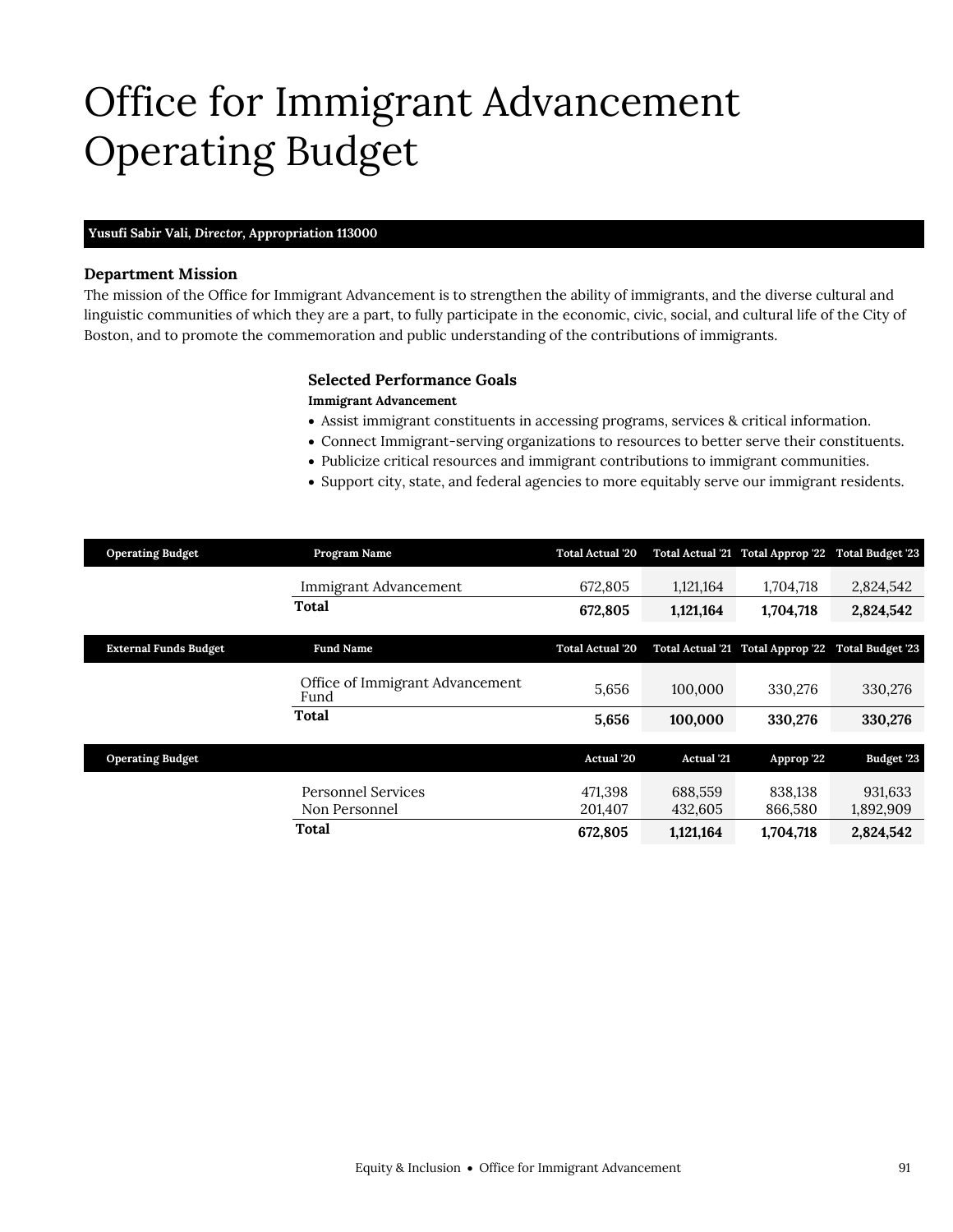## Office for Immigrant Advancement Operating Budget



#### **Description of Services**

The Office for Immigrant Advancement provides public education to inform immigrants about City services, information and referral to community services as well as information in conducting outreach to immigrant groups. The Office conducts on-going outreach, including surveys to identify concerns and problems that immigrants face in Boston. The Office works with City departments to better reach and serve diverse cultural and linguistic communities and create a welcoming multicultural environment. The Office collaborates with other agencies to promote multiculturalism and understanding of immigrant history.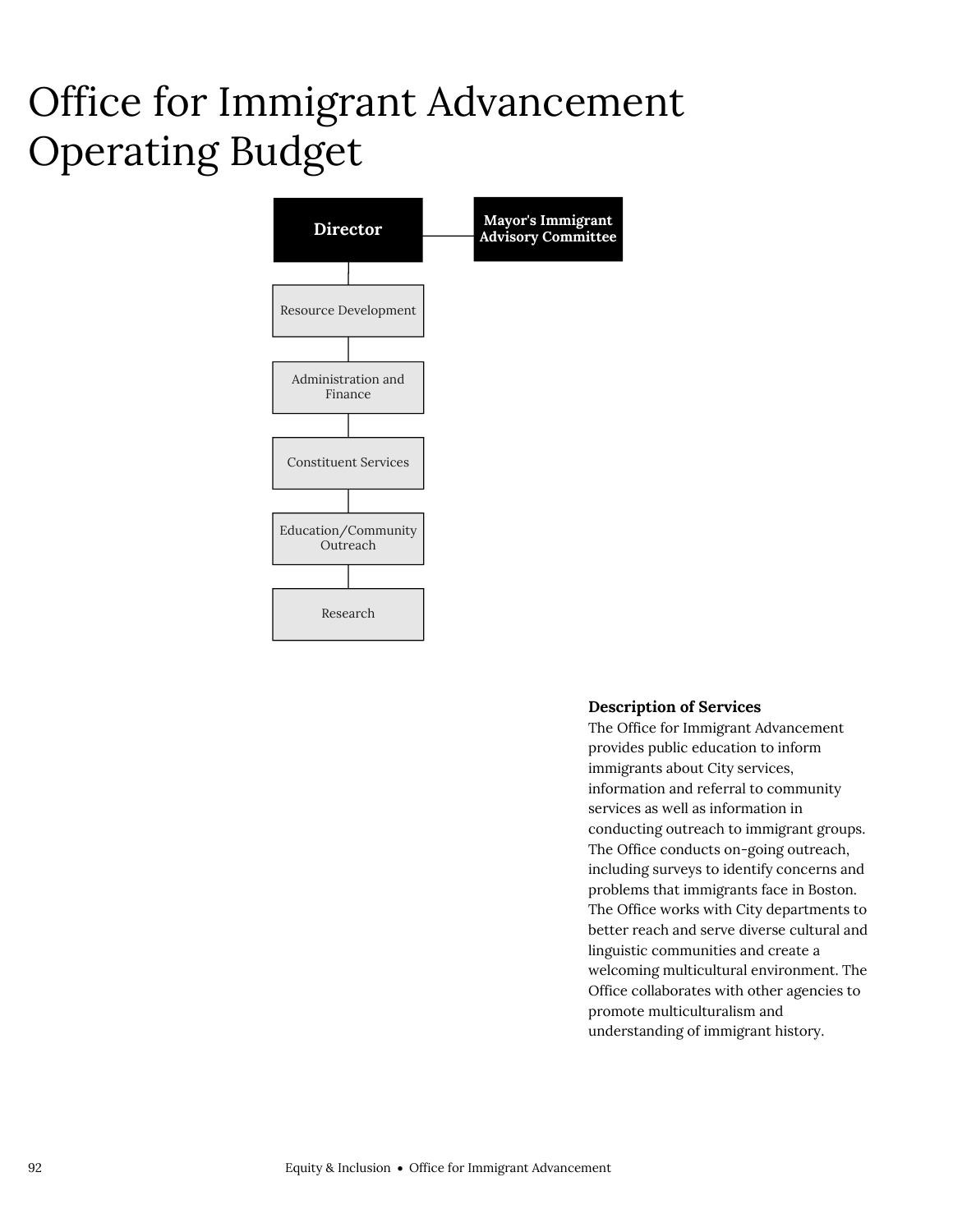# Department History

| <b>Personnel Services</b>                                                                                                                                                                                                                                                         | FY20 Expenditure                                                                              | FY21 Expenditure                                                                    | <b>FY22 Appropriation</b>                                                                     | <b>FY23 Recommended</b>                                                | Inc/Dec 22 vs 23                                                                       |
|-----------------------------------------------------------------------------------------------------------------------------------------------------------------------------------------------------------------------------------------------------------------------------------|-----------------------------------------------------------------------------------------------|-------------------------------------------------------------------------------------|-----------------------------------------------------------------------------------------------|------------------------------------------------------------------------|----------------------------------------------------------------------------------------|
| 51000 Permanent Employees<br>51100 Emergency Employees<br>51200 Overtime<br>51600 Unemployment Compensation<br>51700 Workers' Compensation<br><b>Total Personnel Services</b>                                                                                                     | 471,398<br>0<br>$\boldsymbol{0}$<br>$\mathbf{0}$<br>$\overline{0}$<br>471,398                 | 688,559<br>0<br>$\mathbf{0}$<br>0<br>0<br>688,559                                   | 838,138<br>0<br>$\mathbf{0}$<br>$\mathbf{0}$<br>$\overline{0}$<br>838,138                     | 931,633<br>0<br>0<br>$\Omega$<br>0<br>931,633                          | 93,495<br>$\Omega$<br>$\mathbf{0}$<br>$\Omega$<br>93,495                               |
| <b>Contractual Services</b>                                                                                                                                                                                                                                                       | FY20 Expenditure                                                                              | FY21 Expenditure                                                                    | <b>FY22 Appropriation</b>                                                                     | <b>FY23 Recommended</b>                                                | $Inc/Dec$ 22 vs 23                                                                     |
| 52100 Communications<br>52200 Utilities<br>52400 Snow Removal<br>52500 Garbage/Waste Removal<br>52600 Repairs Buildings & Structures<br>52700 Repairs & Service of Equipment<br>52800 Transportation of Persons<br>52900 Contracted Services<br><b>Total Contractual Services</b> | 3,092<br>0<br>0<br>0<br>$\mathbf{0}$<br>1,540<br>8,102<br>165,531<br>178,265                  | 5,534<br>0<br>$\mathbf{0}$<br>0<br>0<br>913<br>$-825$<br>414,767<br>420,389         | 9,700<br>0<br>0<br>0<br>0<br>1,000<br>6,525<br>835,055<br>852,280                             | 10,900<br>0<br>0<br>0<br>0<br>1,000<br>5,000<br>1,848,185<br>1,865,085 | 1,200<br>0<br>0<br>0<br>$\Omega$<br>$\mathbf{0}$<br>$-1,525$<br>1,013,130<br>1,012,805 |
| <b>Supplies &amp; Materials</b>                                                                                                                                                                                                                                                   | FY20 Expenditure                                                                              | FY21 Expenditure                                                                    | FY22 Appropriation                                                                            | FY23 Recommended                                                       | Inc/Dec 22 vs 23                                                                       |
| 53000 Auto Energy Supplies<br>53200 Food Supplies<br>53400 Custodial Supplies<br>53500 Med, Dental, & Hosp Supply<br>53600 Office Supplies and Materials<br>53700 Clothing Allowance<br>53800 Educational Supplies & Mat                                                          | $\mathbf 0$<br>3,888<br>0<br>$\mathbf{0}$<br>1,417<br>$\boldsymbol{0}$<br>$\mathbf{0}$        | $\mathbf 0$<br>4,798<br>0<br>$\mathbf{0}$<br>734<br>0<br>$\mathbf{0}$               | $\mathbf{0}$<br>9,000<br>0<br>0<br>2,500<br>0<br>$\mathbf{0}$                                 | 0<br>9,000<br>0<br>$\mathbf{0}$<br>2,500<br>$\mathbf{0}$<br>0          | 0<br>$\mathbf{0}$<br>$\mathbf{0}$<br>$\mathbf{0}$<br>$\mathbf{0}$<br>$\mathbf{0}$<br>0 |
| 53900 Misc Supplies & Materials<br><b>Total Supplies &amp; Materials</b>                                                                                                                                                                                                          | 0<br>5,305                                                                                    | $\mathbf{0}$<br>5,532                                                               | 0<br>11,500                                                                                   | 0<br>11,500                                                            | 0<br>$\Omega$                                                                          |
| <b>Current Chgs &amp; Oblig</b>                                                                                                                                                                                                                                                   | FY20 Expenditure                                                                              | FY21 Expenditure                                                                    | FY22 Appropriation                                                                            | FY23 Recommended                                                       | Inc/Dec 22 vs 23                                                                       |
| 54300 Workers' Comp Medical<br>54400 Legal Liabilities<br>54500 Aid To Veterans<br>54600 Current Charges H&I<br>54700 Indemnification<br>54800 Reserve Account<br>54900 Other Current Charges<br>Total Current Chgs & Oblig                                                       | 0<br>$\overline{0}$<br>0<br>$\mathbf 0$<br>$\overline{0}$<br>$\overline{0}$<br>5,099<br>5,099 | 0<br>$\mathbf{0}$<br>0<br>$\mathbf 0$<br>$\mathbf{0}$<br>$\mathbf{0}$<br>924<br>924 | 0<br>$\overline{0}$<br>0<br>$\mathbf 0$<br>$\overline{0}$<br>$\overline{0}$<br>2,800<br>2,800 | 0<br>0<br>0<br>0<br>0<br>$\Omega$<br>16,324<br>16,324                  | 0<br>0<br>$\mathbf{0}$<br>$\mathbf{0}$<br>$\mathbf{0}$<br>$\Omega$<br>13,524<br>13,524 |
| Equipment                                                                                                                                                                                                                                                                         | FY20 Expenditure                                                                              | FY21 Expenditure                                                                    | <b>FY22 Appropriation</b>                                                                     | FY23 Recommended                                                       | Inc/Dec 22 vs 23                                                                       |
| 55000 Automotive Equipment<br>55400 Lease/Purchase<br>55600 Office Furniture & Equipment<br>55900 Misc Equipment<br><b>Total Equipment</b>                                                                                                                                        | $\mathbf{0}$<br>$\boldsymbol{0}$<br>1,098<br>11,640<br>12,738                                 | $\mathbf 0$<br>$\boldsymbol{0}$<br>$\Omega$<br>5,760<br>5,760                       | $\mathbf{0}$<br>0<br>0<br>0<br>0                                                              | 0<br>0<br>$\mathbf{0}$<br>0<br>0                                       | $\mathbf{0}$<br>0<br>0<br>0<br>0                                                       |
| Other                                                                                                                                                                                                                                                                             | FY20 Expenditure                                                                              | FY21 Expenditure                                                                    | <b>FY22 Appropriation</b>                                                                     | FY23 Recommended                                                       | Inc/Dec 22 vs 23                                                                       |
| 56200 Special Appropriation<br>57200 Structures & Improvements<br>58000 Land & Non-Structure<br><b>Total Other</b><br>Grand Total                                                                                                                                                 | 0<br>$\mathbf 0$<br>$\boldsymbol{0}$<br>0<br>672,805                                          | 0<br>$\mathbf 0$<br>0<br>0<br>1,121,164                                             | 0<br>$\mathbf 0$<br>0<br>0<br>1,704,718                                                       | 0<br>0<br>0<br>0<br>2,824,542                                          | 0<br>0<br>0<br>$\Omega$<br>1,119,824                                                   |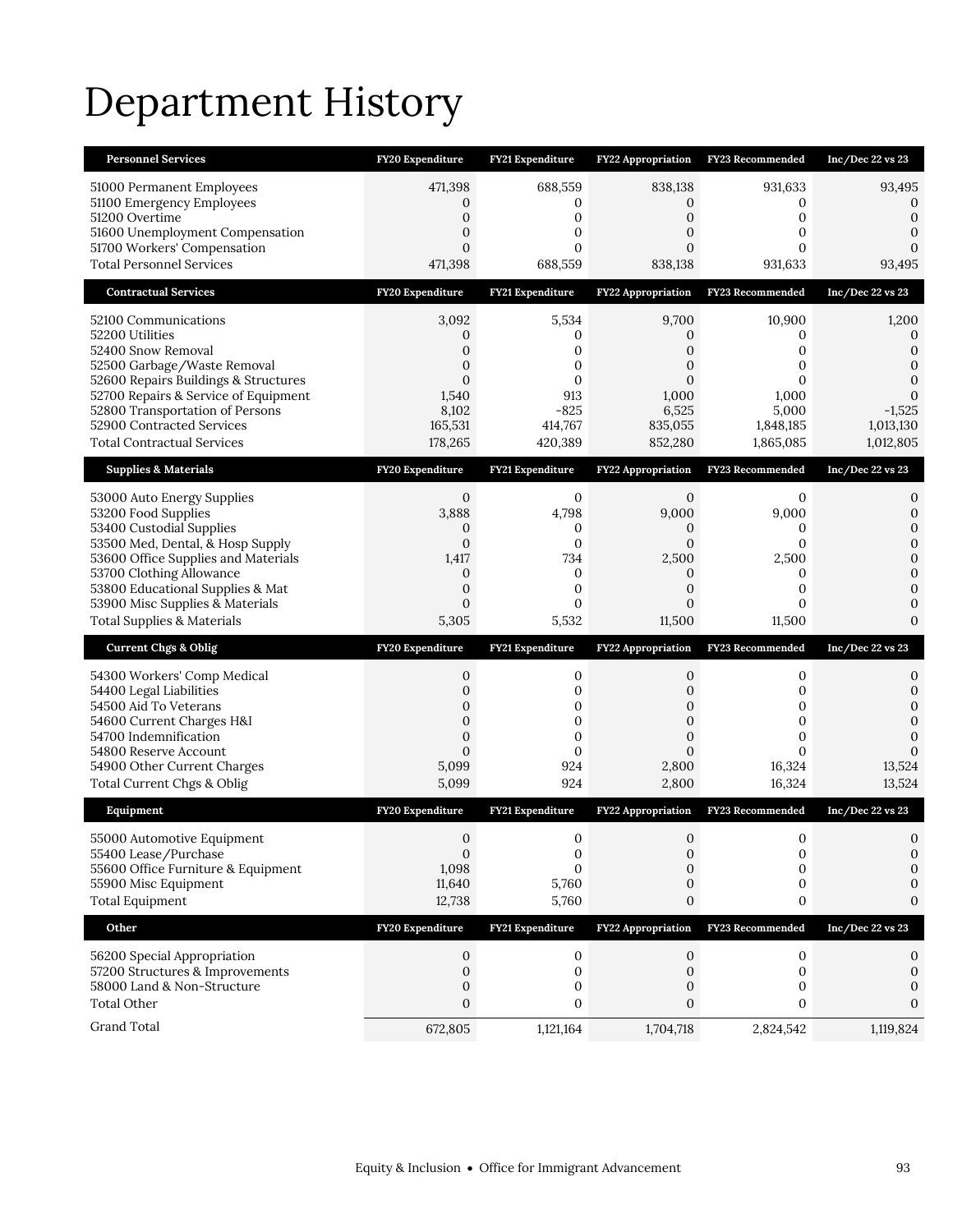# Department Personnel

| Title                         | Union<br>Code | Grade | Position | <b>FY23 Salary</b> | Title                     | Union<br>Code | Grade | Position | <b>FY23 Salary</b> |
|-------------------------------|---------------|-------|----------|--------------------|---------------------------|---------------|-------|----------|--------------------|
|                               |               |       |          |                    |                           |               |       |          |                    |
| Admin Asst III                | <b>MYO</b>    | 08    | 1.00     | 79,125             | Director                  | <b>CDH</b>    | NG    | 1.00     | 114,313            |
| Administrator                 | <b>MYO</b>    | 11    | 1.00     | 89,567             | Policy Analyst            | <b>MYO</b>    | 08    | 1.00     | 84,970             |
| <b>Communications Manager</b> | <b>MYO</b>    | 08    | 1.00     | 80,069             | Prj Manager               | <b>MYO</b>    | 08    | 3.00     | 232,927            |
|                               |               |       |          |                    | Program Coordinator       | <b>MYO</b>    | 07    | 4.00     | 246,462            |
|                               |               |       |          |                    | Total                     |               |       | 12       | 927,433            |
|                               |               |       |          |                    | Adjustments               |               |       |          |                    |
|                               |               |       |          |                    | Differential Payments     |               |       |          | 0                  |
|                               |               |       |          |                    | Other                     |               |       |          | 4,200              |
|                               |               |       |          |                    | Chargebacks               |               |       |          | $\mathbf{0}$       |
|                               |               |       |          |                    | Salary Savings            |               |       |          | $\mathbf{0}$       |
|                               |               |       |          |                    | <b>FY23 Total Request</b> |               |       |          | 931,633            |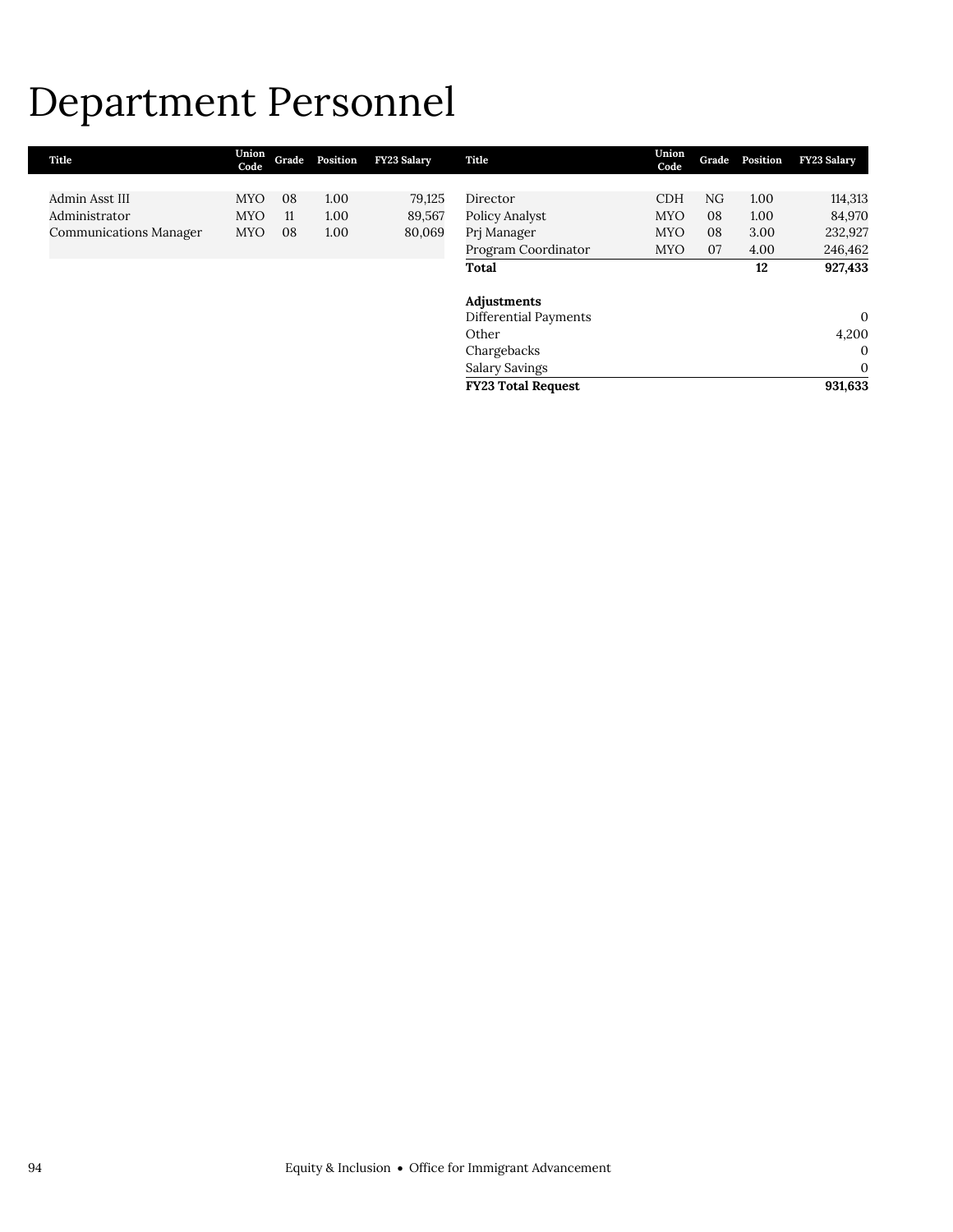# External Funds History

| <b>Personnel Services</b>                                                                                                                                                                                                                                                                                 | FY20 Expenditure                                                                                                                    | FY21 Expenditure                                                        | FY22 Appropriation                                                                                           | FY23 Recommended                                      | Inc/Dec 22 vs 23                                                                                                                  |
|-----------------------------------------------------------------------------------------------------------------------------------------------------------------------------------------------------------------------------------------------------------------------------------------------------------|-------------------------------------------------------------------------------------------------------------------------------------|-------------------------------------------------------------------------|--------------------------------------------------------------------------------------------------------------|-------------------------------------------------------|-----------------------------------------------------------------------------------------------------------------------------------|
| 51000 Permanent Employees<br>51100 Emergency Employees<br>51200 Overtime<br>51300 Part Time Employees<br>51400 Health Insurance<br>51500 Pension & Annuity<br>51600 Unemployment Compensation<br>51700 Workers' Compensation<br>51800 Indirect Costs<br>51900 Medicare<br><b>Total Personnel Services</b> | $\mathbf{0}$<br>$\mathbf{0}$<br>$\mathbf 0$<br>$\mathbf{0}$<br>0<br>$\mathbf{0}$<br>$\overline{0}$<br>0<br>$\overline{0}$<br>0<br>0 | 0<br>$\mathbf 0$<br>0<br>0<br>0<br>0<br>$\mathbf 0$<br>0<br>0<br>0<br>0 | 0<br>0<br>$\mathbf 0$<br>0<br>$\mathbf 0$<br>0<br>$\overline{0}$<br>0<br>$\overline{0}$<br>0<br>$\mathbf{0}$ | 0<br>0<br>0<br>0<br>0<br>0<br>0<br>0<br>0<br>0<br>0   | 0<br>0<br>$\mathbf 0$<br>$\mathbf{0}$<br>$\mathbf{0}$<br>0<br>$\mathbf{0}$<br>$\overline{0}$<br>0<br>$\mathbf{0}$<br>$\mathbf{0}$ |
| <b>Contractual Services</b>                                                                                                                                                                                                                                                                               | FY20 Expenditure                                                                                                                    | FY21 Expenditure                                                        | FY22 Appropriation                                                                                           | <b>FY23 Recommended</b>                               | Inc/Dec 22 vs 23                                                                                                                  |
| 52100 Communications<br>52200 Utilities<br>52400 Snow Removal<br>52500 Garbage/Waste Removal<br>52600 Repairs Buildings & Structures<br>52700 Repairs & Service of Equipment<br>52800 Transportation of Persons<br>52900 Contracted Services<br><b>Total Contractual Services</b>                         | 0<br>$\mathbf{0}$<br>0<br>$\mathbf{0}$<br>$\overline{0}$<br>$\mathbf{0}$<br>1,144<br>4,421<br>5,565                                 | 0<br>$\mathbf 0$<br>0<br>0<br>0<br>0<br>$\Omega$<br>100,000<br>100,000  | 0<br>$\mathbf{0}$<br>0<br>$\mathbf{0}$<br>$\mathbf{0}$<br>$\mathbf{0}$<br>$\Omega$<br>330,276<br>330,276     | 0<br>0<br>0<br>0<br>0<br>0<br>0<br>330,276<br>330,276 | 0<br>0<br>$\mathbf{0}$<br>$\mathbf{0}$<br>$\mathbf{0}$<br>$\mathbf{0}$<br>0<br>0<br>$\mathbf{0}$                                  |
| <b>Supplies &amp; Materials</b>                                                                                                                                                                                                                                                                           | FY20 Expenditure                                                                                                                    | FY21 Expenditure                                                        | FY22 Appropriation                                                                                           | FY23 Recommended                                      | Inc/Dec 22 vs 23                                                                                                                  |
| 53000 Auto Energy Supplies<br>53200 Food Supplies<br>53400 Custodial Supplies<br>53500 Med, Dental, & Hosp Supply<br>53600 Office Supplies and Materials<br>53700 Clothing Allowance<br>53800 Educational Supplies & Mat<br>53900 Misc Supplies & Materials<br><b>Total Supplies &amp; Materials</b>      | $\mathbf{0}$<br>91<br>$\mathbf 0$<br>$\mathbf{0}$<br>$\mathbf{0}$<br>$\mathbf{0}$<br>$\mathbf{0}$<br>$\mathbf{0}$<br>91             | 0<br>$\mathbf 0$<br>0<br>$\mathbf 0$<br>0<br>0<br>0<br>$\mathbf 0$<br>0 | 0<br>$\overline{0}$<br>0<br>$\mathbf{0}$<br>$\mathbf{0}$<br>0<br>0<br>$\mathbf{0}$<br>$\overline{0}$         | 0<br>0<br>0<br>0<br>0<br>0<br>0<br>0<br>0             | 0<br>0<br>$\mathbf{0}$<br>$\mathbf{0}$<br>$\mathbf{0}$<br>$\mathbf{0}$<br>0<br>$\mathbf{0}$<br>$\Omega$                           |
| <b>Current Chgs &amp; Oblig</b>                                                                                                                                                                                                                                                                           | FY20 Expenditure                                                                                                                    | FY21 Expenditure                                                        |                                                                                                              | FY22 Appropriation FY23 Recommended                   | Inc/Dec 22 vs 23                                                                                                                  |
| 54300 Workers' Comp Medical<br>54400 Legal Liabilities<br>54600 Current Charges H&I<br>54700 Indemnification<br>54800 Reserve Account<br>54900 Other Current Charges<br>Total Current Chgs & Oblig                                                                                                        | $\boldsymbol{0}$<br>0<br>0<br>0<br>$\mathbf{0}$<br>0<br>$\boldsymbol{0}$                                                            | 0<br>0<br>0<br>0<br>0<br>0<br>$\boldsymbol{0}$                          | 0<br>0<br>0<br>0<br>$\mathbf{0}$<br>0<br>0                                                                   | 0<br>0<br>0<br>0<br>0<br>0                            | 0<br>0<br>0<br>$\mathbf{0}$<br>0<br>$\mathbf{0}$                                                                                  |
| Equipment                                                                                                                                                                                                                                                                                                 | FY20 Expenditure                                                                                                                    | FY21 Expenditure                                                        | <b>FY22 Appropriation</b>                                                                                    | FY23 Recommended                                      | Inc/Dec 22 vs 23                                                                                                                  |
| 55000 Automotive Equipment<br>55400 Lease/Purchase<br>55600 Office Furniture & Equipment<br>55900 Misc Equipment<br><b>Total Equipment</b>                                                                                                                                                                | 0<br>$\mathbf 0$<br>$\mathbf{0}$<br>0<br>0                                                                                          | $\mathbf 0$<br>0<br>0<br>0<br>0                                         | $\mathbf 0$<br>0<br>0<br>0<br>0                                                                              | 0<br>$\mathbf{0}$<br>0<br>0<br>0                      | 0<br>$\boldsymbol{0}$<br>0<br>0<br>0                                                                                              |
| Other                                                                                                                                                                                                                                                                                                     | FY20 Expenditure                                                                                                                    | FY21 Expenditure                                                        | FY22 Appropriation                                                                                           | FY23 Recommended                                      | Inc/Dec 22 vs 23                                                                                                                  |
| 56200 Special Appropriation<br>57200 Structures & Improvements<br>58000 Land & Non-Structure<br><b>Total Other</b>                                                                                                                                                                                        | 0<br>$\boldsymbol{0}$<br>0<br>$\overline{0}$                                                                                        | 0<br>$\boldsymbol{0}$<br>0<br>$\mathbf{0}$                              | 0<br>$\boldsymbol{0}$<br>0<br>0                                                                              | $\mathbf 0$<br>0<br>0<br>0                            | 0<br>$\mathbf 0$<br>0<br>0                                                                                                        |
| Grand Total                                                                                                                                                                                                                                                                                               | 5,656                                                                                                                               | 100,000                                                                 | 330,276                                                                                                      | 330,276                                               | 0                                                                                                                                 |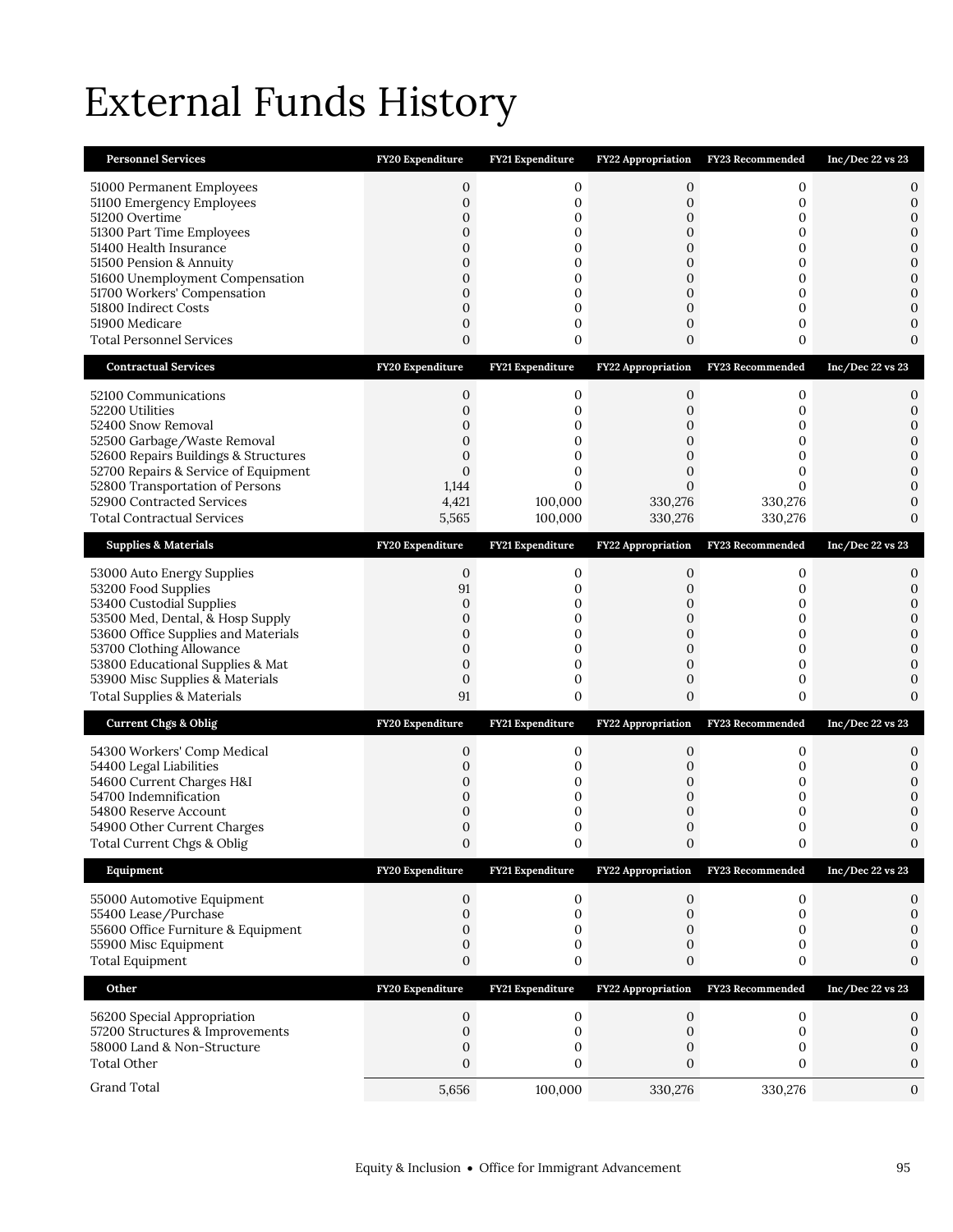# <span id="page-33-0"></span>Program 1. Immigrant Advancement

### **Yusufi Sabir Vali,** *Manager,* **Organization 113100**

#### **Program Description**

The Office for Immigrant Advancement aims at building partnerships with immigrant communities, assisting immigrants to participate in city government, providing cultural competence support for city departments so that they can better serve diverse linguistic and cultural constituents, increasing access to city services for immigrants, and developing leadership among Boston immigrant communities.

|       | <b>Operating Budget</b> |                                                                                           | <b>Actual</b> '20 | <b>Actual '21</b> | Approp '22    | Budget '23 |
|-------|-------------------------|-------------------------------------------------------------------------------------------|-------------------|-------------------|---------------|------------|
|       |                         |                                                                                           |                   |                   |               |            |
|       |                         | <b>Personnel Services</b>                                                                 | 471,398           | 688,559           | 838,138       | 931,633    |
|       |                         | Non Personnel                                                                             | 201,407           | 432,605           | 866,580       | 1,892,909  |
|       |                         | Total                                                                                     | 672,805           | 1,121,164         | 1,704,718     | 2,824,542  |
|       | Performance             |                                                                                           |                   |                   |               |            |
|       |                         |                                                                                           |                   |                   |               |            |
| Goal: |                         | Assist immigrant constituents in accessing programs, services & critical information      |                   |                   |               |            |
|       |                         | <b>Performance Measures</b>                                                               | Actual '20        | <b>Actual</b> '21 | Projected '22 | Target '23 |
|       |                         | # of constituents assisted with<br>programs, services or critical<br>information          |                   |                   | 3.079         | 3,500      |
|       |                         | # of constituents attended MOIA-<br>sponsored events                                      |                   |                   | 318           | 350        |
|       |                         | # of constituents served by MOIA-<br>facilitated grants                                   | 430               | 289               | 7,120         | 7,500      |
| Goal: |                         | Connect Immigrant-serving organizations to resources to better serve their constituents   |                   |                   |               |            |
|       |                         | <b>Performance Measures</b>                                                               | Actual '20        | <b>Actual</b> '21 | Projected '22 | Target '23 |
|       |                         | # of CBOs connected to resources to<br>serve their immigrant communities                  |                   |                   | 423           | 470        |
| Goal: |                         | Publicize critical resources and immigrant contributions to immigrant communities         |                   |                   |               |            |
|       |                         | <b>Performance Measures</b>                                                               | Actual '20        | <b>Actual</b> '21 | Projected '22 | Target '23 |
|       |                         | $#$ of mainstream media stories                                                           |                   |                   | 6             | 10         |
|       |                         | # of media stories in immigrant<br>serving media outlets                                  |                   |                   | 16            | 20         |
|       |                         | # of social media engagement<br>(Facebook, twitter, newsletter and<br>website)            |                   |                   | 769,000       | 900,000    |
| Goal: |                         | Support city, state, and federal agencies to more equitably serve our immigrant residents |                   |                   |               |            |
|       |                         | <b>Performance Measures</b>                                                               | Actual '20        | <b>Actual</b> '21 | Projected '22 | Target '23 |

| # of equity oriented<br>recommendations made to city.<br>state, federal agencies, non-profits<br>and for profit organizations |  |  |
|-------------------------------------------------------------------------------------------------------------------------------|--|--|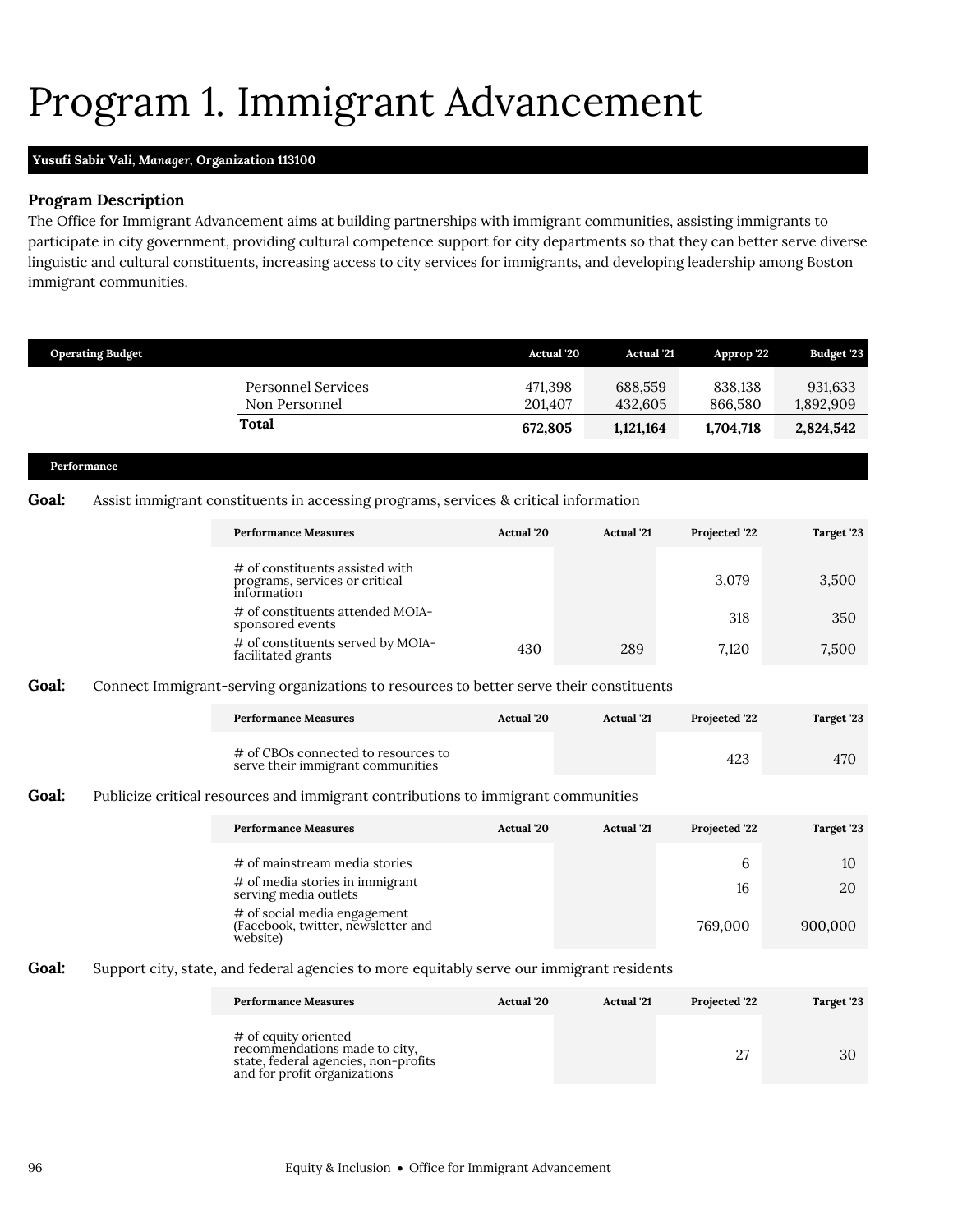## External Funds Projects

#### **Office of Immigrant Advancement Fund**

#### **Project Mission**

Purpose of funding: the Immigrant Integration and Empowerment Initiative, Immigrant Information Corners, Immigration Advice Clinics, Citizenship Day, Mini-grants to Immigrant-led non-profit organizations, the English for New Bostonians Initiative, a city-private-community partnership providing access to English classes, and other crucial programs that enable New Bostonians to play an active role in the economic, civic, social and cultural life of the city of Boston and, to promote the commemoration and public understanding of the contributions of immigrants to become full participants in Boston.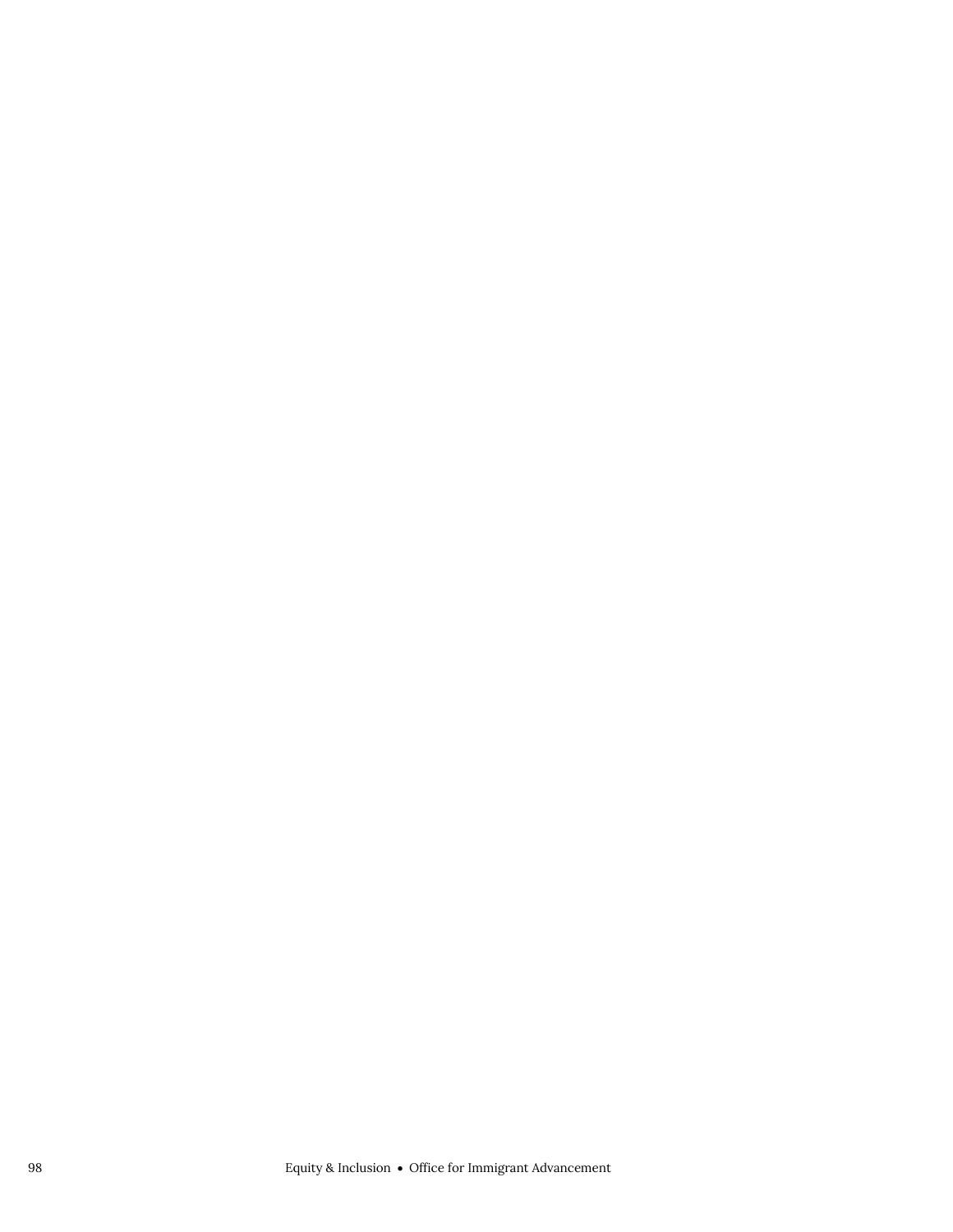# <span id="page-36-0"></span>Office of Diversity Operating Budget

## **Vacant,** *Chief Diversity Officer,* **Appropriation 407000**

### **Department Mission**

 $\mathcal{O}(\mathcal{O}_\mathcal{C})$  of  $\mathcal{O}_\mathcal{C}$  of  $\mathcal{O}_\mathcal{C}$ 

The Office of Diversity implements the City's workforce diversity goals by addressing racial and gender inequities in the City's workforce. The goal of the department is to give those underrepresented in the City more opportunities for work and advancement. \*In FY23, the Office of Diversity moved under the Office of Equity.

| <b>Operating Budget</b> | Program Name              | <b>Total Actual '20</b> |                   | Total Actual '21 Total Approp '22 Total Budget '23 |              |
|-------------------------|---------------------------|-------------------------|-------------------|----------------------------------------------------|--------------|
|                         | Diversity                 | 0                       | $\mathbf{0}$      | 354,667                                            | $\Omega$     |
|                         | Total                     | 0                       | $\bf{0}$          | 354,667                                            | $\bf{0}$     |
|                         |                           |                         |                   |                                                    |              |
| <b>Operating Budget</b> |                           | Actual '20              | <b>Actual</b> '21 | Approp '22                                         | Budget '23   |
|                         | <b>Personnel Services</b> | $\mathbf 0$             | $\mathbf{0}$      | 254,633                                            | $\mathbf{0}$ |
|                         | Non Personnel             | 0                       | 0                 | 100,034                                            | $\mathbf{0}$ |
|                         | Total                     | $\bf{0}$                | $\bf{0}$          | 354,667                                            | 0            |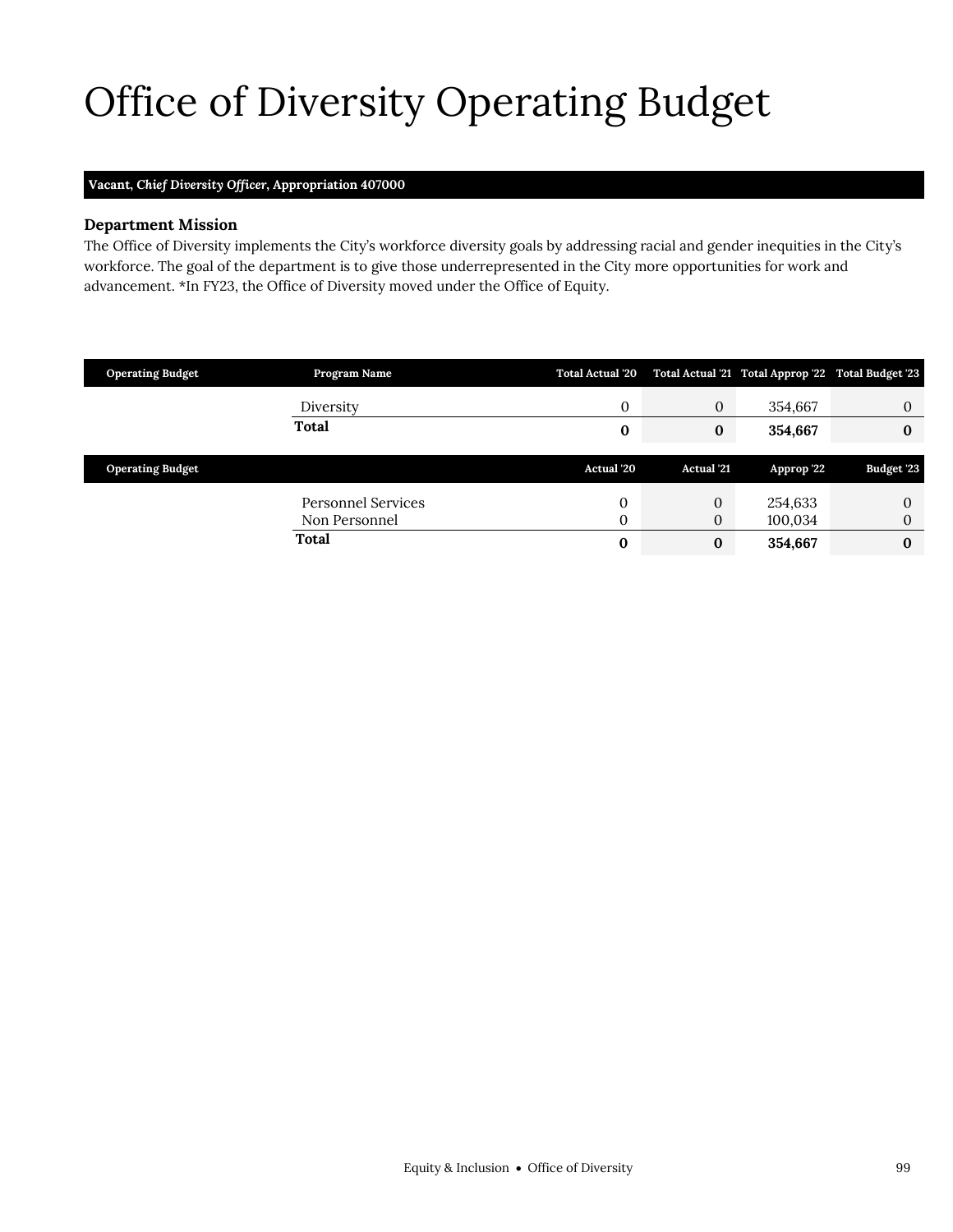## Office of Diversity Operating Budget



## **Description of Services**

The Office of Diversity leads the City's diversity agenda, including the ongoing development and delivery of the City's diversity goals and objectives in areas of hiring, leadership and career development, diversity training, strategic planning, recruitment and retention. The department performs outreach to community, academic, and business organizations in order to increase diversity of employee candidate pools, and assist in the development of hiring processes to ensure maximum opportunities for employment and career advancement for candidates from underrepresented demographic groups. To that end, the Office will be responsible for collecting, analyzing and reporting the City's employee diversity data, working closely with the City's Human Resources Department.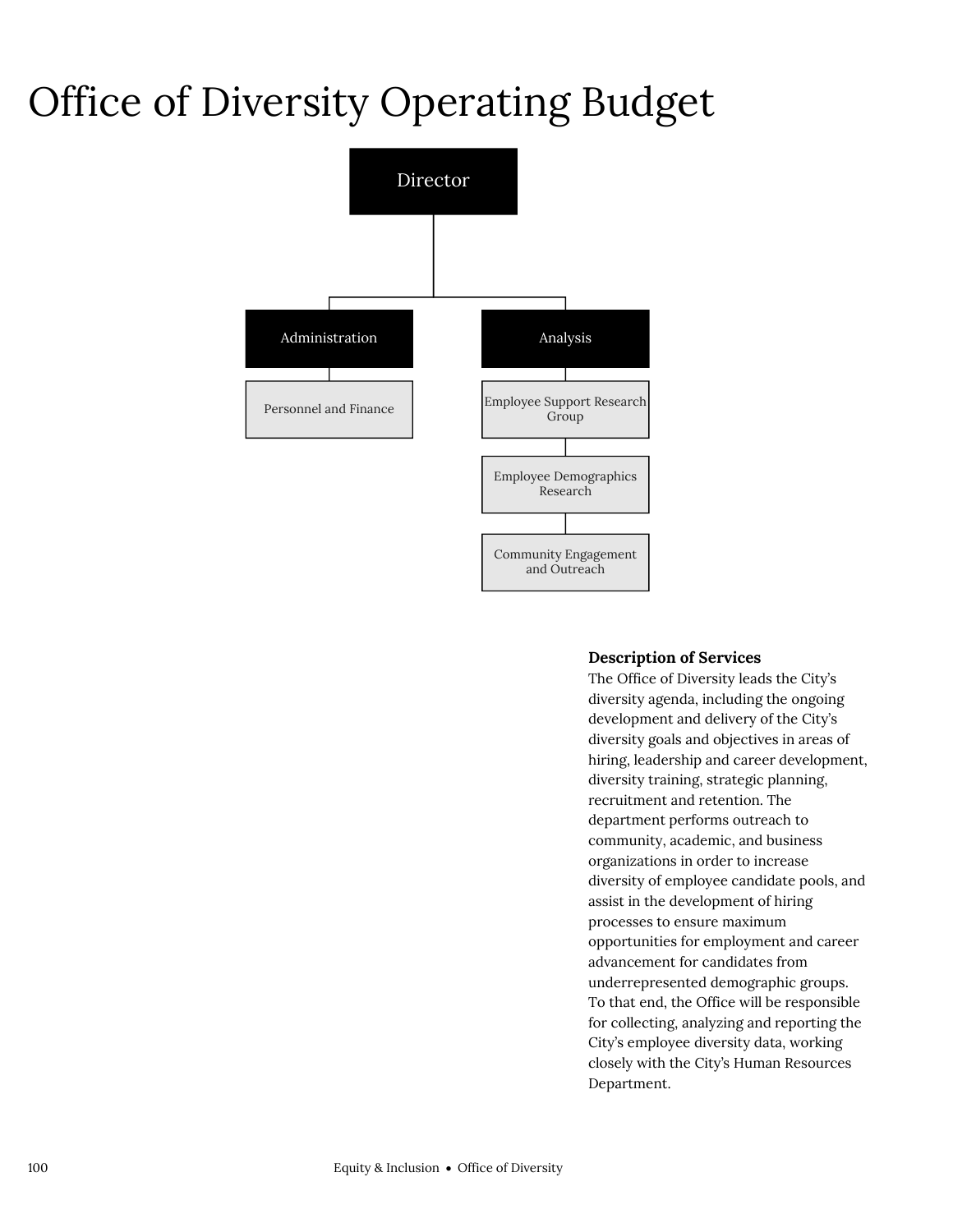# Department History

| <b>Personnel Services</b>                                                | FY20 Expenditure                 | FY21 Expenditure        | <b>FY22 Appropriation</b>        | FY23 Recommended        | Inc/Dec 22 vs 23               |
|--------------------------------------------------------------------------|----------------------------------|-------------------------|----------------------------------|-------------------------|--------------------------------|
| 51000 Permanent Employees                                                | 0                                | 0                       | 254,633                          | 0                       | $-254,633$                     |
| 51100 Emergency Employees<br>51200 Overtime                              | $\mathbf{0}$<br>0                | 0<br>0                  | 0<br>$\Omega$                    | 0<br>0                  | 0<br>0                         |
| 51600 Unemployment Compensation                                          | $\overline{0}$                   | 0                       | 0                                | 0                       | 0                              |
| 51700 Workers' Compensation                                              | $\mathbf{0}$                     | 0                       | 0                                | 0                       |                                |
| <b>Total Personnel Services</b>                                          | $\overline{0}$                   | $\overline{0}$          | 254,633                          | 0                       | $-254,633$                     |
| <b>Contractual Services</b>                                              | FY20 Expenditure                 | FY21 Expenditure        | FY22 Appropriation               | FY23 Recommended        | Inc/Dec 22 vs 23               |
| 52100 Communications                                                     | 0                                | 0                       | 2,160                            | 0                       | $-2,160$                       |
| 52200 Utilities<br>52400 Snow Removal                                    | 0<br>0                           | 0<br>0                  | $\mathbf{0}$<br>0                | 0<br>0                  | $\mathbf{0}$<br>$\mathbf{0}$   |
| 52500 Garbage/Waste Removal                                              | $\mathbf{0}$                     | 0                       | 0                                | 0                       | $\mathbf{0}$                   |
| 52600 Repairs Buildings & Structures                                     | $\overline{0}$                   | 0                       | 0                                | 0                       | $\mathbf{0}$                   |
| 52700 Repairs & Service of Equipment<br>52800 Transportation of Persons  | $\mathbf{0}$<br>$\overline{0}$   | 0<br>0                  | 0<br>$\Omega$                    | 0<br>0                  | $\Omega$                       |
| 52900 Contracted Services                                                | $\mathbf 0$                      | $\mathbf 0$             | 90,000                           | 0                       | $-90,000$                      |
| <b>Total Contractual Services</b>                                        | 0                                | 0                       | 92,160                           | 0                       | $-92,160$                      |
| <b>Supplies &amp; Materials</b>                                          | FY20 Expenditure                 | <b>FY21 Expenditure</b> | <b>FY22 Appropriation</b>        | <b>FY23 Recommended</b> | Inc/Dec 22 vs 23               |
| 53000 Auto Energy Supplies                                               | 0                                | 0                       | $\mathbf{0}$                     | 0                       | 0                              |
| 53200 Food Supplies<br>53400 Custodial Supplies                          | $\overline{0}$<br>0              | 0<br>0                  | 4,874<br>0                       | 0<br>0                  | $-4,874$<br>$\Omega$           |
| 53500 Med, Dental, & Hosp Supply                                         | $\overline{0}$                   | 0                       | $\overline{0}$                   | 0                       | $\mathbf{0}$                   |
| 53600 Office Supplies and Materials                                      | $\overline{0}$                   | 0                       | 3,000                            | 0                       | $-3,000$                       |
| 53700 Clothing Allowance<br>53800 Educational Supplies & Mat             | $\overline{0}$<br>$\mathbf 0$    | 0<br>0                  | 0<br>0                           | 0<br>0                  | $\mathbf{0}$<br>$\mathbf{0}$   |
|                                                                          |                                  |                         |                                  |                         |                                |
|                                                                          | $\mathbf 0$                      | 0                       | 0                                | 0                       | $\Omega$                       |
| 53900 Misc Supplies & Materials<br><b>Total Supplies &amp; Materials</b> | $\overline{0}$                   | 0                       | 7,874                            | 0                       | $-7,874$                       |
| <b>Current Chgs &amp; Oblig</b>                                          | FY20 Expenditure                 | <b>FY21 Expenditure</b> | <b>FY22 Appropriation</b>        | FY23 Recommended        | Inc/Dec 22 vs 23               |
|                                                                          | 0                                | 0                       | 0                                | 0                       | 0                              |
| 54300 Workers' Comp Medical<br>54400 Legal Liabilities                   | $\mathbf 0$                      | 0                       | 0                                | 0                       | 0                              |
| 54500 Aid To Veterans                                                    | 0                                | 0                       | 0                                | 0                       | $\mathbf{0}$                   |
| 54600 Current Charges H&I<br>54700 Indemnification                       | $\overline{0}$<br>$\overline{0}$ | 0<br>0                  | $\overline{0}$<br>$\overline{0}$ | 0<br>0                  | $\overline{0}$<br>$\mathbf{0}$ |
| 54800 Reserve Account                                                    | $\mathbf 0$                      | 0                       | 0                                | 0                       | $\mathbf{0}$                   |
| 54900 Other Current Charges                                              | $\mathbf 0$<br>0                 | 0<br>0                  | $\mathbf 0$<br>0                 | 0<br>0                  | $\mathbf{0}$<br>$\Omega$       |
| Total Current Chgs & Oblig<br>Equipment                                  | FY20 Expenditure                 | FY21 Expenditure        |                                  | FY23 Recommended        | Inc/Dec 22 vs 23               |
|                                                                          |                                  |                         | FY22 Appropriation               |                         |                                |
| 55000 Automotive Equipment<br>55400 Lease/Purchase                       | $\Omega$<br>0                    | $\Omega$<br>0           | 0<br>0                           | 0<br>0                  | $\Omega$<br>0                  |
| 55600 Office Furniture & Equipment                                       | $\Omega$                         | 0                       | $\Omega$                         | 0                       | 0                              |
| 55900 Misc Equipment                                                     | 0                                | 0                       | 0                                | 0                       | 0                              |
| <b>Total Equipment</b>                                                   | 0                                | 0                       | 0                                | 0                       | 0                              |
| Other                                                                    | FY20 Expenditure                 | FY21 Expenditure        | <b>FY22 Appropriation</b>        | FY23 Recommended        | Inc/Dec 22 vs 23               |
| 56200 Special Appropriation                                              | 0                                | 0                       | 0                                | 0                       | 0                              |
| 57200 Structures & Improvements<br>58000 Land & Non-Structure            | 0<br>0                           | 0<br>0                  | 0<br>0                           | 0<br>0                  | 0<br>0                         |
| <b>Total Other</b>                                                       | 0                                | 0                       | $\mathbf{0}$                     | 0                       | $\Omega$                       |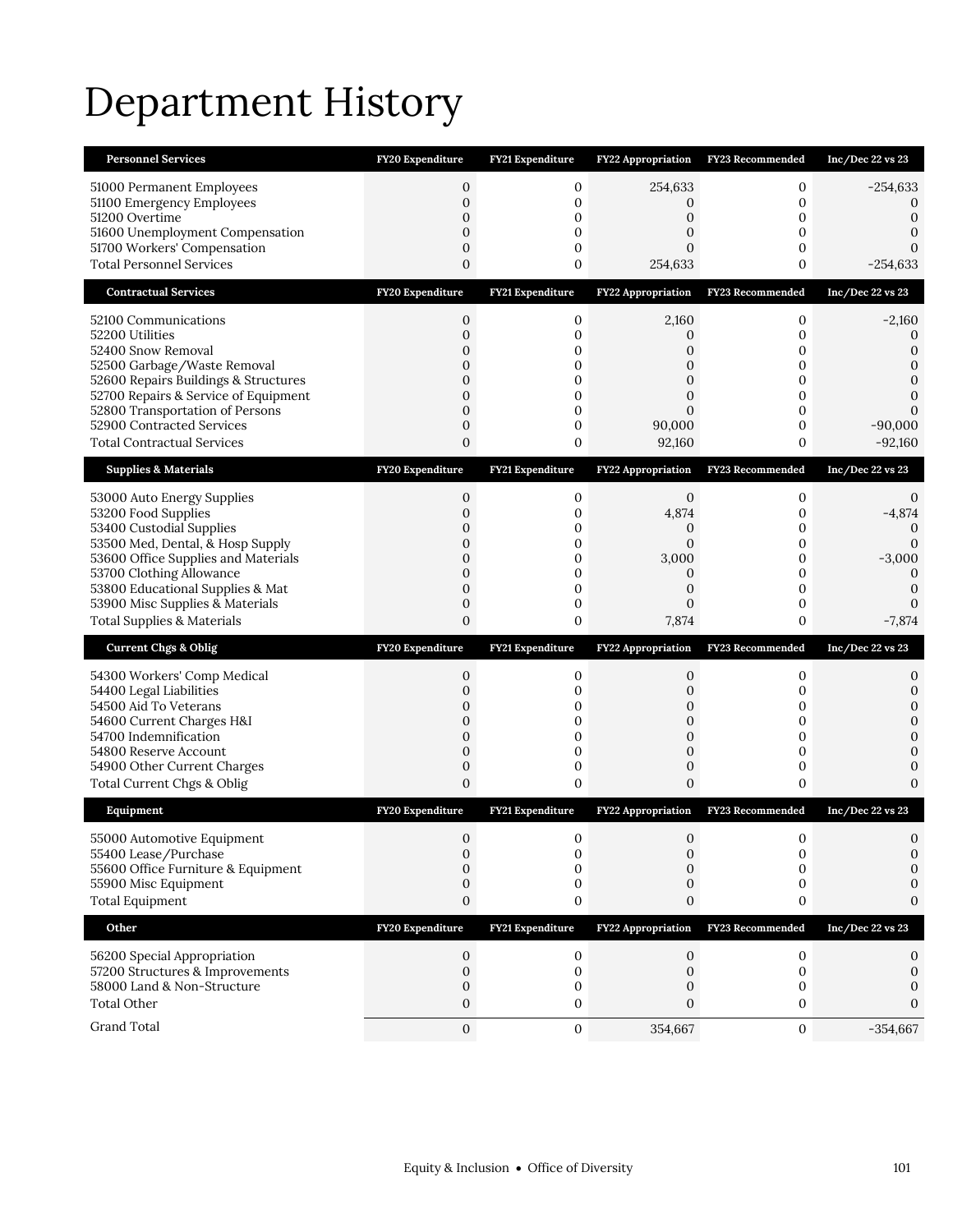# <span id="page-39-0"></span>Program 1. Diversity

## **Vacant,** *Chief Diversity Officer,* **Organization 407100**

### **Program Description**

The Office of Diversity promotes transparency through the publication of an Employee Demographic Dashboard and regular reports on employment, inclusion through Employee Resource Groups, and community engagement through neighborhood career fairs and partnerships with organizations in the private sector.

| <b>Operating Budget</b>             | Actual '20 | <b>Actual</b> '21 | Approp '22         | Budget '23 |
|-------------------------------------|------------|-------------------|--------------------|------------|
| Personnel Services<br>Non Personnel |            | U                 | 254,633<br>100.034 |            |
| <b>Total</b>                        |            |                   | 354.667            |            |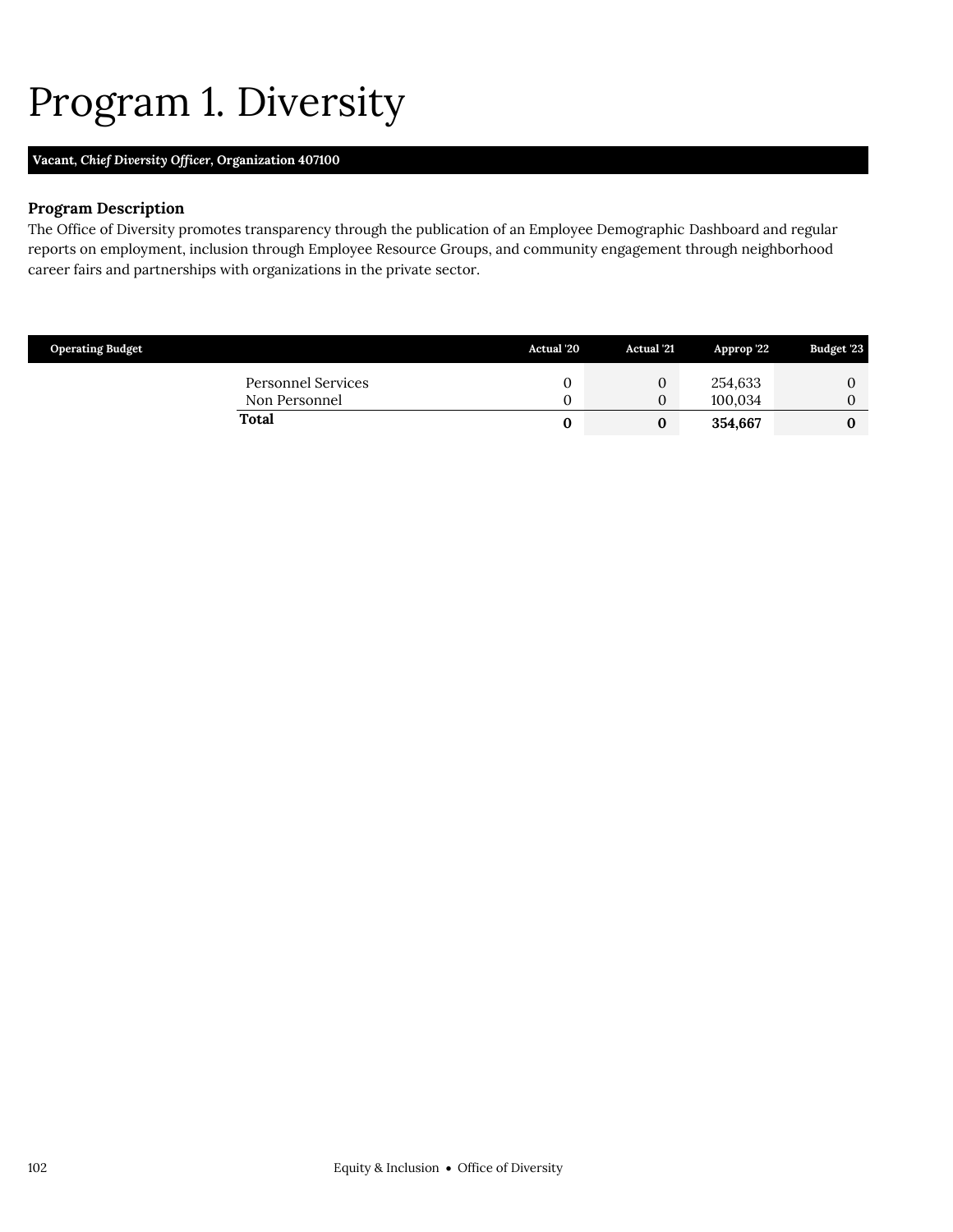# Office of Equity Operating Budget

## **Mariangely Solis Cervera,** *Chief of Equity,* **Appropriation 402000**

#### **Department Mission**

 $\mathcal{O}(\mathcal{O}_\mathcal{C})$  of  $\mathcal{O}_\mathcal{C}$ 

The Office of Equity actively works to align the City's plans and policies through a unified equity lens, dismantle systemic policy and process barriers to advancement, and execute institutional change, both internally and externally through local and national partnerships. \*In FY23, the Office of Diversity moved under the Office of Equity. Also, the Equity & Inclusion org became the Department of Supplier and Workforce Diversity in the Economic Opportunity & Inclusion Cabinet.

| <b>Operating Budget</b>      | Program Name                                            | <b>Total Actual '20</b> |                         | Total Actual '21 Total Approp '22 Total Budget '23 |                      |
|------------------------------|---------------------------------------------------------|-------------------------|-------------------------|----------------------------------------------------|----------------------|
|                              | Equity<br>Equity & Inclusion                            | $\mathbf{0}$            | $\boldsymbol{0}$        | 529,482<br>3,816,852                               | 1,363,194            |
|                              | Total                                                   | $\bf{0}$                | $\bf{0}$                | 4,346,334                                          | 1,363,194            |
| <b>External Funds Budget</b> | <b>Fund Name</b>                                        | <b>Total Actual '20</b> |                         | Total Actual '21 Total Approp '22 Total Budget '23 |                      |
|                              | Equity Planning/Implementation<br>Economic Mobility Lab | $\mathbf{0}$<br>253,355 | $\mathbf{0}$<br>174,921 | $\mathbf{0}$<br>141,201                            | 200,000<br>50,137    |
|                              | Total                                                   | 253,355                 | 174,921                 | 141,201                                            | 250,137              |
| <b>Operating Budget</b>      |                                                         | Actual '20              | <b>Actual</b> '21       | Approp '22                                         | Budget '23           |
|                              | <b>Personnel Services</b><br>Non Personnel              | 0<br>0                  | 0<br>0                  | 2,842,970<br>1,503,364                             | 1,229,074<br>134,120 |
|                              | Total                                                   | $\bf{0}$                | $\bf{0}$                | 4,346,334                                          | 1,363,194            |

<span id="page-40-0"></span> $\mathsf{l}$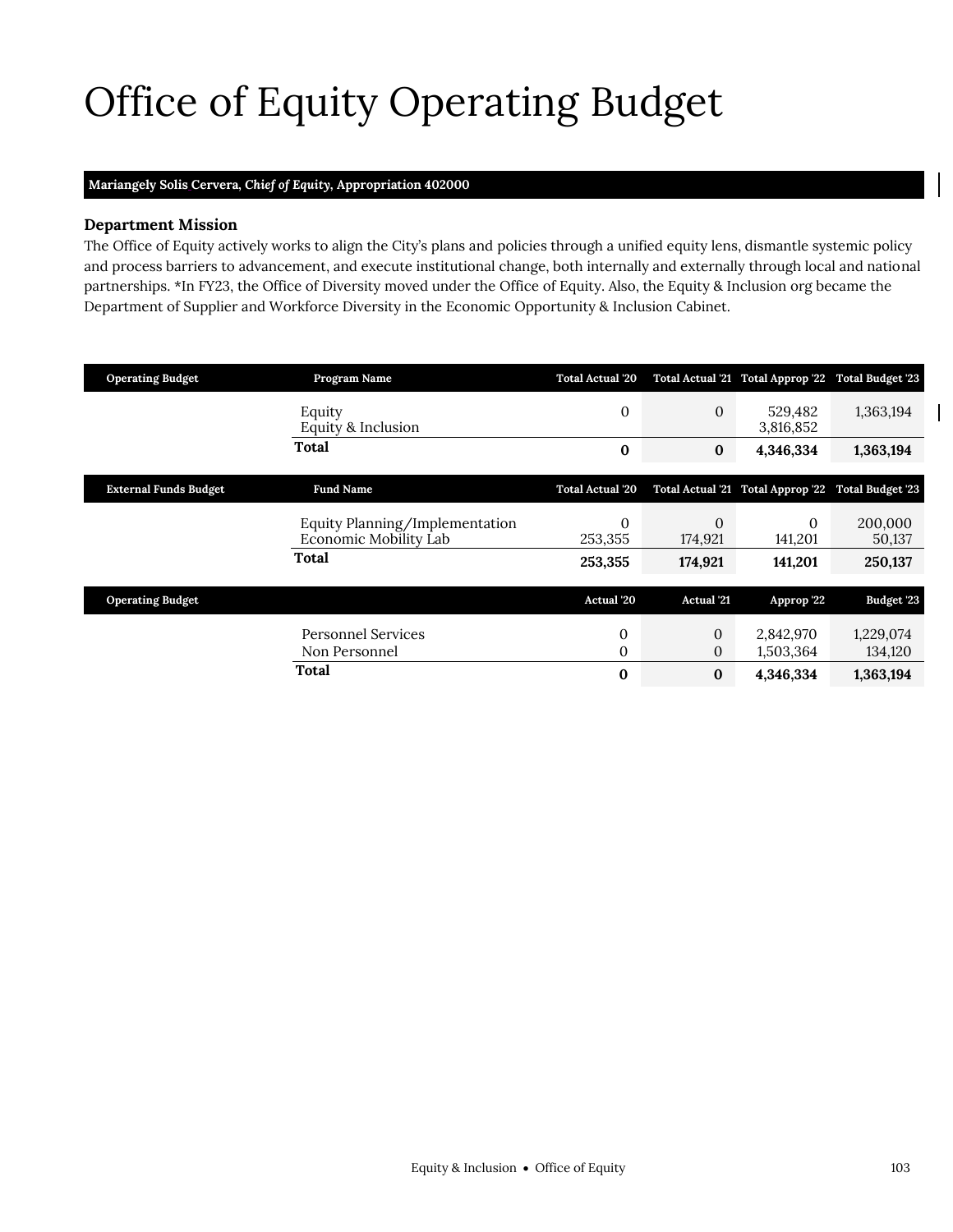# Office of Equity Operating Budget



## **Description of Services**

The Office of Equity actively engages with city departments, quasi-agencies, and local non-profit organizations to advance broad systemic policy change. We focus on collaborative work, organizing stakeholders across the Equity Cabinet to dismantle barriers to racial, gender, health, and socioeconomic disparities internal to City Hall as well as externally. Additionally, the Office of Equity can be used as a resource for constituents seeking to provide feedback about areas for improvement and community engagement opportunities.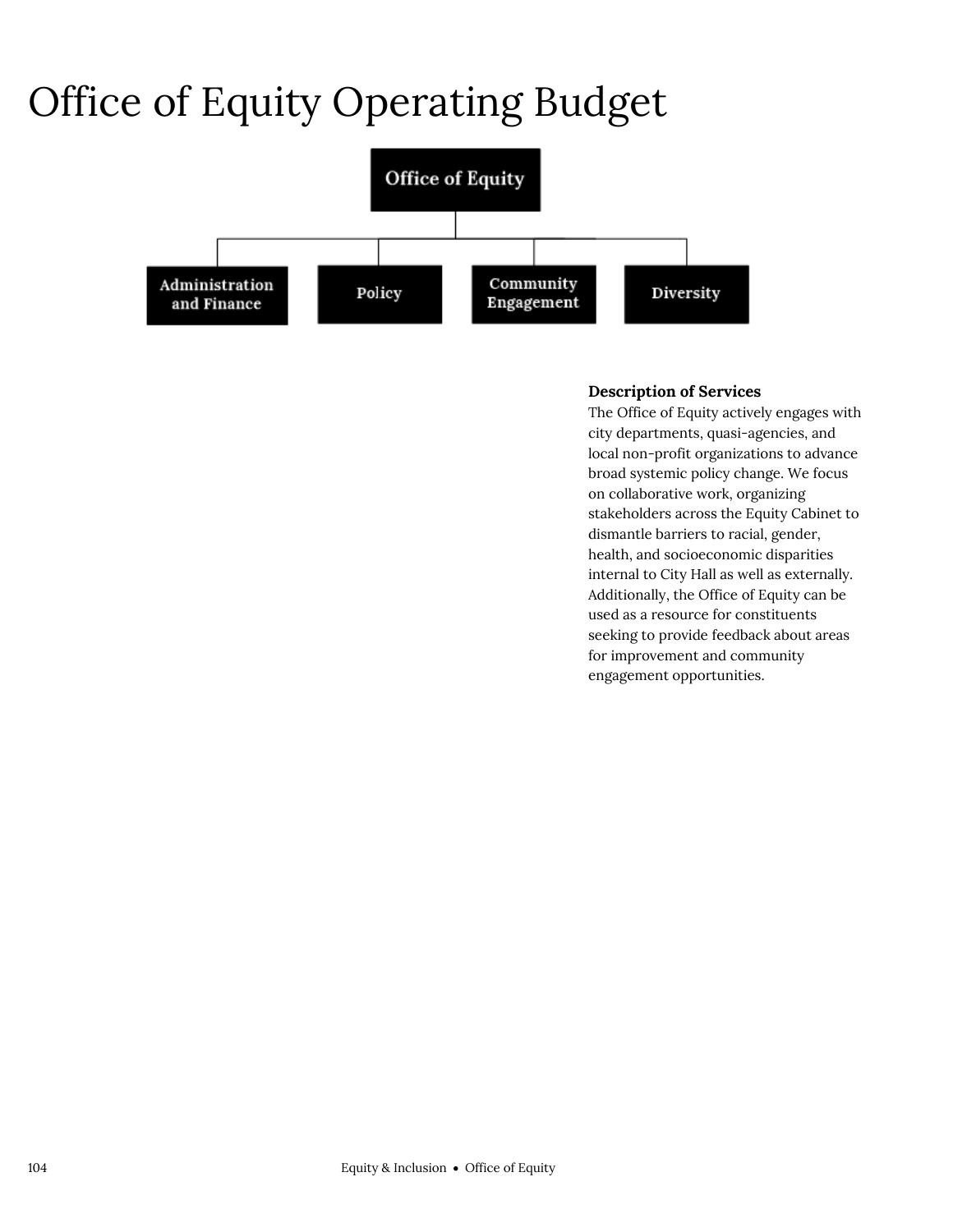# Department History

| <b>Personnel Services</b>                                                | FY20 Expenditure                 | FY21 Expenditure              | <b>FY22 Appropriation</b> | <b>FY23 Recommended</b> | Inc/Dec 22 vs 23                  |
|--------------------------------------------------------------------------|----------------------------------|-------------------------------|---------------------------|-------------------------|-----------------------------------|
| 51000 Permanent Employees<br>51100 Emergency Employees<br>51200 Overtime | 0<br>$\mathbf{0}$<br>$\mathbf 0$ | 0<br>0<br>$\mathbf 0$         | 2,806,955<br>0<br>0       | 1,229,074<br>0<br>0     | $-1,577,881$<br>0<br>$\mathbf{0}$ |
| 51600 Unemployment Compensation                                          | $\overline{0}$                   | $\mathbf{0}$                  | $\Omega$                  | 0                       | $\Omega$                          |
| 51700 Workers' Compensation<br><b>Total Personnel Services</b>           | $\mathbf{0}$<br>$\overline{0}$   | $\mathbf 0$<br>$\overline{0}$ | 36,015<br>2,842,970       | 0<br>1,229,074          | $-36,015$<br>$-1,613,896$         |
| <b>Contractual Services</b>                                              | FY20 Expenditure                 | FY21 Expenditure              | FY22 Appropriation        | FY23 Recommended        | Inc/Dec 22 vs 23                  |
| 52100 Communications                                                     | $\boldsymbol{0}$                 | 0                             | 3,060                     | 5,220                   | 2,160                             |
| 52200 Utilities                                                          | $\mathbf 0$                      | $\mathbf 0$                   | $\mathbf{0}$              | 0                       | $\mathbf{0}$                      |
| 52400 Snow Removal                                                       | $\mathbf{0}$<br>$\mathbf{0}$     | 0<br>$\mathbf 0$              | 0                         | 0<br>0                  | $\mathbf{0}$<br>$\mathbf{0}$      |
| 52500 Garbage/Waste Removal<br>52600 Repairs Buildings & Structures      | $\overline{0}$                   | $\mathbf{0}$                  | 0<br>$\overline{0}$       | 0                       | $\mathbf{0}$                      |
| 52700 Repairs & Service of Equipment                                     | $\mathbf{0}$                     | $\mathbf 0$                   | $\overline{0}$            | 0                       | $\Omega$                          |
| 52800 Transportation of Persons<br>52900 Contracted Services             | $\overline{0}$<br>$\mathbf{0}$   | 0<br>$\mathbf 0$              | 3,700<br>1,489,374        | 900<br>100,500          | $-2,800$<br>$-1,388,874$          |
| <b>Total Contractual Services</b>                                        | $\mathbf 0$                      | 0                             | 1,496,134                 | 106,620                 | $-1,389,514$                      |
| <b>Supplies &amp; Materials</b>                                          | FY20 Expenditure                 | FY21 Expenditure              | <b>FY22 Appropriation</b> | FY23 Recommended        | Inc/Dec 22 vs 23                  |
| 53000 Auto Energy Supplies                                               | 0                                | 0                             | 0                         | $\mathbf{0}$            | 0                                 |
| 53200 Food Supplies<br>53400 Custodial Supplies                          | $\overline{0}$<br>0              | $\mathbf 0$<br>0              | $\mathbf{0}$<br>0         | 5,000<br>0              | 5,000<br>$\Omega$                 |
| 53500 Med, Dental, & Hosp Supply                                         | $\mathbf{0}$                     | $\mathbf 0$                   | $\overline{0}$            | $\mathbf{0}$            | $\mathbf{0}$                      |
| 53600 Office Supplies and Materials<br>53700 Clothing Allowance          | $\overline{0}$<br>$\mathbf{0}$   | $\mathbf{0}$<br>$\mathbf 0$   | 1,000<br>2,300            | 5,500<br>0              | 4,500<br>$-2,300$                 |
| 53800 Educational Supplies & Mat                                         | $\mathbf{0}$                     | $\mathbf 0$                   | $\mathbf{0}$              | $\mathbf{0}$            | $\mathbf{0}$                      |
| 53900 Misc Supplies & Materials                                          | $\mathbf{0}$                     | $\mathbf 0$                   | 1,430                     | 0                       | $-1,430$                          |
| <b>Total Supplies &amp; Materials</b>                                    | $\overline{0}$                   | 0                             | 4,730                     | 10,500                  | 5,770                             |
| <b>Current Chgs &amp; Oblig</b>                                          |                                  |                               | <b>FY22 Appropriation</b> |                         |                                   |
|                                                                          | FY20 Expenditure                 | FY21 Expenditure              |                           | FY23 Recommended        | Inc/Dec 22 vs 23                  |
| 54300 Workers' Comp Medical                                              | $\boldsymbol{0}$                 | 0                             | 0                         | 0                       | 0                                 |
| 54400 Legal Liabilities<br>54500 Aid To Veterans                         | $\mathbf{0}$<br>$\mathbf{0}$     | $\mathbf 0$<br>$\mathbf 0$    | $\mathbf{0}$<br>0         | 0<br>0                  | 0<br>$\mathbf{0}$                 |
| 54600 Current Charges H&I                                                | $\mathbf{0}$                     | $\mathbf 0$                   | $\overline{0}$            | 0                       | $\overline{0}$                    |
| 54700 Indemnification                                                    | $\mathbf{0}$                     | $\mathbf 0$                   | $\overline{0}$            | 0<br>$\Omega$           | $\mathbf{0}$<br>$\Omega$          |
| 54800 Reserve Account<br>54900 Other Current Charges                     | $\mathbf{0}$<br>$\mathbf{0}$     | 0<br>$\mathbf 0$              | $\overline{0}$<br>2,500   | 11,000                  | 8,500                             |
| Total Current Chgs & Oblig                                               | 0                                | 0                             | 2,500                     | 11,000                  | 8,500                             |
| Equipment                                                                | FY20 Expenditure                 | FY21 Expenditure              | <b>FY22 Appropriation</b> | FY23 Recommended        | Inc/Dec 22 vs 23                  |
| 55000 Automotive Equipment                                               | $\mathbf{0}$                     | 0                             | $\Omega$                  | 0                       | $\Omega$                          |
| 55400 Lease/Purchase                                                     | 0                                | 0                             | 0                         | $\boldsymbol{0}$        | $\mathbf 0$                       |
| 55600 Office Furniture & Equipment<br>55900 Misc Equipment               | 0<br>$\boldsymbol{0}$            | $\mathbf{0}$<br>0             | 0<br>$\mathbf{0}$         | $\Omega$<br>6,000       | 0<br>6,000                        |
| <b>Total Equipment</b>                                                   | $\boldsymbol{0}$                 | 0                             | 0                         | 6,000                   | 6,000                             |
| Other                                                                    | FY20 Expenditure                 | FY21 Expenditure              | <b>FY22 Appropriation</b> | FY23 Recommended        | Inc/Dec 22 vs 23                  |
| 56200 Special Appropriation                                              | $\mathbf{0}$                     | 0                             | 0                         | 0                       | 0                                 |
| 57200 Structures & Improvements                                          | $\mathbf{0}$                     | $\mathbf 0$                   | $\mathbf{0}$              | $\mathbf{0}$            | 0                                 |
| 58000 Land & Non-Structure<br><b>Total Other</b>                         | $\boldsymbol{0}$<br>0            | 0<br>0                        | 0<br>$\mathbf{0}$         | 0<br>0                  | 0<br>$\Omega$                     |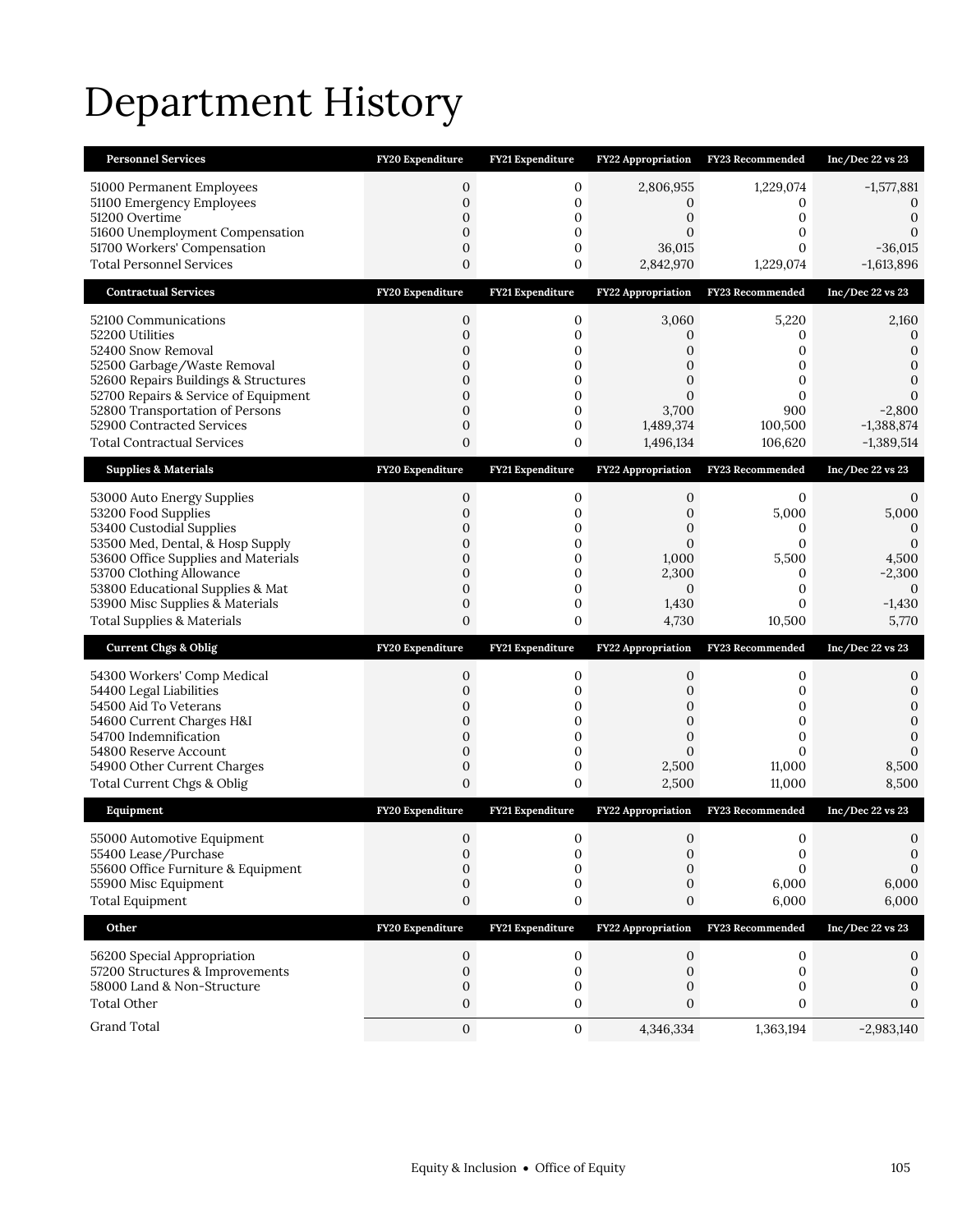## Department Personnel

| Title                             | Union<br>Code | Grade | Position | <b>FY23 Salary</b> | Title                      | Union<br>Code | Grade          | Position | <b>FY23 Salary</b> |
|-----------------------------------|---------------|-------|----------|--------------------|----------------------------|---------------|----------------|----------|--------------------|
|                                   |               |       |          |                    |                            |               |                |          |                    |
| Administrative Asst               | <b>MYO</b>    | 05    | 1.00     | 64,557             | Diversity Outreach Officer | <b>MYO</b>    | 07             | 1.00     | 72,785             |
| <b>Asst Director</b>              | <b>MYO</b>    | 13    | 1.00     | 110,980            | Exec Asst                  | <b>MYO</b>    | 06             | 1.00     | 50,631             |
| Chief Diversity Officer           | <b>CDH</b>    | NG    | 1.00     | 114,313            | Spec Asst IV               | <b>MYO</b>    | 14             | 1.00     | 100,135            |
| Chief of Equity                   | <b>CDH</b>    | NG    | 1.00     | 150,412            | Staff Asst                 | <b>MYO</b>    | 0 <sub>5</sub> | 1.00     | 45,660             |
| Director of Admin and Finance EXM |               | 09    | 1.00     | 79,904             | Temporary Mayoral Staff    | <b>TMS</b>    | NG             | 2.00     | 123,000            |
|                                   |               |       |          |                    | <b>Total</b>               |               |                | 11       | 912,377            |
|                                   |               |       |          |                    | Adjustments                |               |                |          |                    |
|                                   |               |       |          |                    | Differential Payments      |               |                |          | $\Omega$           |
|                                   |               |       |          |                    | Other                      |               |                |          | 316.696            |

Salary Savings

Chargebacks 0<br>Salary Savings 0

**FY23 Total Request 1,229,074**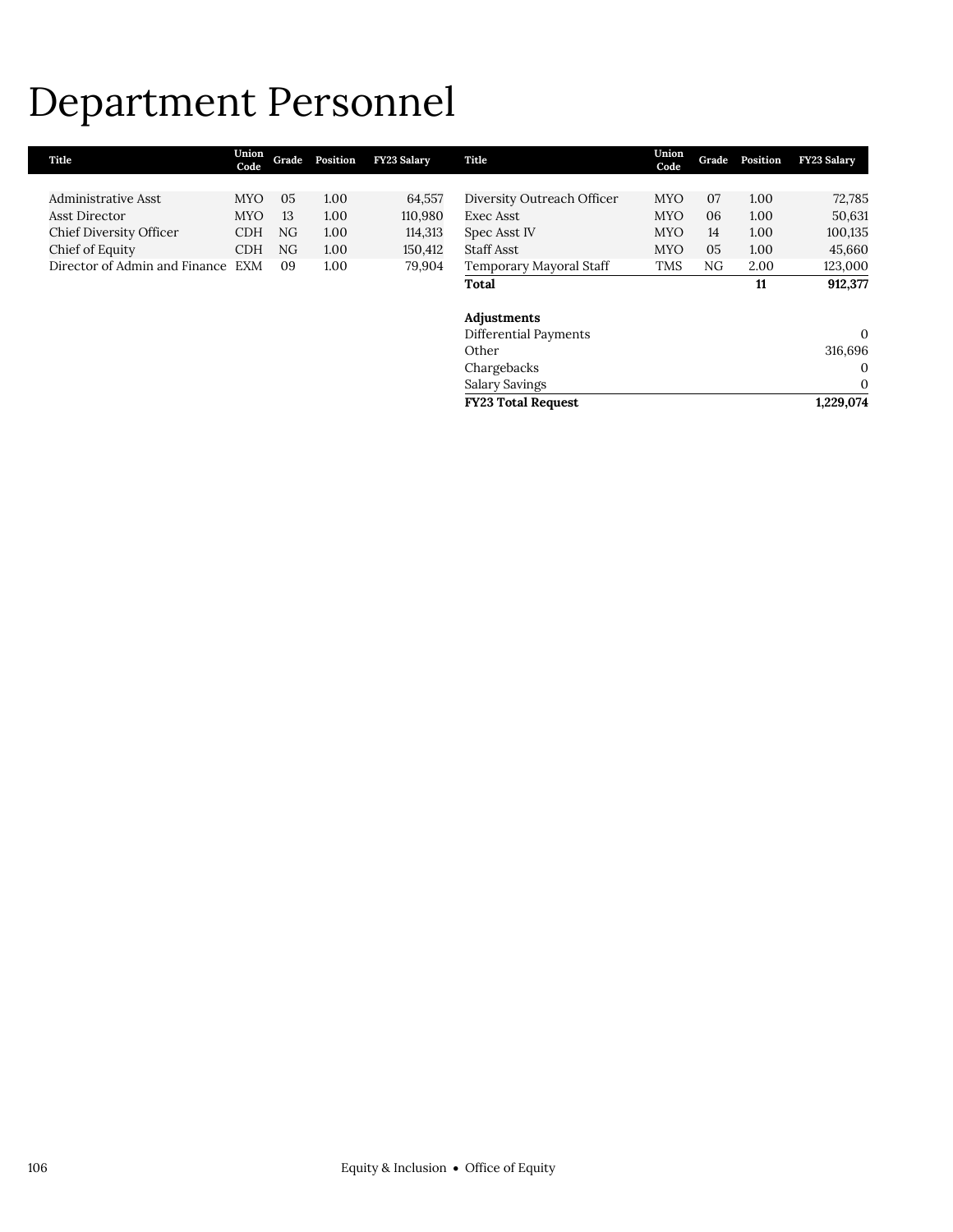# External Funds History

| <b>Personnel Services</b>                                                                                                                                                                                                                                                                                 | FY20 Expenditure                                                                          | FY21 Expenditure                                                                                   | <b>FY22 Appropriation</b>                                                         | FY23 Recommended                                              | Inc/Dec $22$ vs $23$                                                                                                                 |
|-----------------------------------------------------------------------------------------------------------------------------------------------------------------------------------------------------------------------------------------------------------------------------------------------------------|-------------------------------------------------------------------------------------------|----------------------------------------------------------------------------------------------------|-----------------------------------------------------------------------------------|---------------------------------------------------------------|--------------------------------------------------------------------------------------------------------------------------------------|
| 51000 Permanent Employees<br>51100 Emergency Employees<br>51200 Overtime<br>51300 Part Time Employees<br>51400 Health Insurance<br>51500 Pension & Annuity<br>51600 Unemployment Compensation<br>51700 Workers' Compensation<br>51800 Indirect Costs<br>51900 Medicare<br><b>Total Personnel Services</b> | 190,105<br>0<br>$\overline{0}$<br>0<br>13,088<br>8,309<br>0<br>0<br>0<br>1,853<br>213,355 | 156,099<br>0<br>0<br>0<br>$\mathbf{0}$<br>534<br>0<br>$\mathbf{0}$<br>0<br>$\mathbf{0}$<br>156,633 | 73,201<br>0<br>$\overline{0}$<br>$\Omega$<br>0<br>0<br>0<br>0<br>0<br>0<br>73,201 | 50,137<br>0<br>0<br>0<br>0<br>0<br>0<br>0<br>0<br>0<br>50,137 | $-23,064$<br>$\Omega$<br>$\mathbf{0}$<br>$\mathbf{0}$<br>$\mathbf{0}$<br>$\mathbf{0}$<br>$\Omega$<br>0<br>0<br>$\Omega$<br>$-23,064$ |
| <b>Contractual Services</b>                                                                                                                                                                                                                                                                               | FY20 Expenditure                                                                          | FY21 Expenditure                                                                                   | FY22 Appropriation                                                                | FY23 Recommended                                              | $Inc/Dec$ 22 vs 23                                                                                                                   |
| 52100 Communications<br>52200 Utilities<br>52400 Snow Removal<br>52500 Garbage/Waste Removal<br>52600 Repairs Buildings & Structures<br>52700 Repairs & Service of Equipment<br>52800 Transportation of Persons<br>52900 Contracted Services<br><b>Total Contractual Services</b>                         | 0<br>0<br>0<br>0<br>$\mathbf{0}$<br>$\mathbf{0}$<br>$\Omega$<br>40,000<br>40,000          | 0<br>0<br>0<br>0<br>0<br>0<br>$\Omega$<br>18,138<br>18,138                                         | 0<br>0<br>0<br>0<br>0<br>0<br>$\Omega$<br>68,000<br>68,000                        | 0<br>0<br>0<br>0<br>0<br>0<br>$\Omega$<br>200,000<br>200,000  | 0<br>$\boldsymbol{0}$<br>$\Omega$<br>$\mathbf{0}$<br>$\Omega$<br>$\Omega$<br>0<br>132,000<br>132,000                                 |
| <b>Supplies &amp; Materials</b>                                                                                                                                                                                                                                                                           | FY20 Expenditure                                                                          | FY21 Expenditure                                                                                   | <b>FY22 Appropriation</b>                                                         | FY23 Recommended                                              | $Inc/Dec$ 22 vs 23                                                                                                                   |
| 53000 Auto Energy Supplies<br>53200 Food Supplies<br>53400 Custodial Supplies<br>53500 Med, Dental, & Hosp Supply<br>53600 Office Supplies and Materials<br>53700 Clothing Allowance<br>53800 Educational Supplies & Mat<br>53900 Misc Supplies & Materials<br>Total Supplies & Materials                 | 0<br>$\overline{0}$<br>0<br>0<br>0<br>0<br>0<br>$\mathbf{0}$<br>0                         | 0<br>0<br>0<br>0<br>0<br>0<br>$\mathbf{0}$<br>150<br>150                                           | 0<br>0<br>0<br>$\overline{0}$<br>0<br>0<br>0<br>0<br>0                            | 0<br>0<br>0<br>0<br>0<br>0<br>0<br>0<br>0                     | 0<br>0<br>$\mathbf{0}$<br>$\mathbf{0}$<br>$\mathbf{0}$<br>$\Omega$<br>$\mathbf{0}$<br>$\mathbf{0}$<br>$\mathbf{0}$                   |
| <b>Current Chgs &amp; Oblig</b>                                                                                                                                                                                                                                                                           | FY20 Expenditure                                                                          | FY21 Expenditure                                                                                   | <b>FY22 Appropriation</b>                                                         | FY23 Recommended                                              | Inc/Dec 22 vs 23                                                                                                                     |
| 54300 Workers' Comp Medical<br>54400 Legal Liabilities<br>54600 Current Charges H&I<br>54700 Indemnification<br>54800 Reserve Account<br>54900 Other Current Charges<br>Total Current Chgs & Oblig                                                                                                        | 0<br>0<br>0<br>0<br>0<br>0<br>0                                                           | 0<br>0<br>0<br>0<br>0<br>0<br>0                                                                    | 0<br>0<br>0<br>0<br>0<br>0                                                        | 0<br>0<br>0<br>0<br>0<br>0                                    | 0<br>$\mathbf{0}$<br>$\Omega$<br>0<br>0<br>$\mathbf{0}$                                                                              |
| Equipment                                                                                                                                                                                                                                                                                                 | FY20 Expenditure                                                                          | FY21 Expenditure                                                                                   | <b>FY22 Appropriation</b>                                                         | FY23 Recommended                                              | Inc/Dec 22 vs 23                                                                                                                     |
| 55000 Automotive Equipment<br>55400 Lease/Purchase<br>55600 Office Furniture & Equipment<br>55900 Misc Equipment<br><b>Total Equipment</b>                                                                                                                                                                | 0<br>$\mathbf{0}$<br>0<br>0<br>0                                                          | 0<br>0<br>0<br>0<br>0                                                                              | 0<br>0<br>0<br>0<br>0                                                             | 0<br>0<br>0<br>0<br>0                                         | 0<br>$\boldsymbol{0}$<br>$\boldsymbol{0}$<br>$\boldsymbol{0}$<br>$\boldsymbol{0}$                                                    |
| Other                                                                                                                                                                                                                                                                                                     | FY20 Expenditure                                                                          | FY21 Expenditure                                                                                   | FY22 Appropriation                                                                | FY23 Recommended                                              | Inc/Dec 22 vs 23                                                                                                                     |
| 56200 Special Appropriation<br>57200 Structures & Improvements<br>58000 Land & Non-Structure<br><b>Total Other</b>                                                                                                                                                                                        | 0<br>0<br>0<br>0                                                                          | 0<br>0<br>0<br>0                                                                                   | 0<br>0<br>0<br>0                                                                  | $\mathbf 0$<br>$\mathbf{0}$<br>0<br>0                         | 0<br>$\boldsymbol{0}$<br>$\boldsymbol{0}$<br>$\mathbf{0}$                                                                            |
| Grand Total                                                                                                                                                                                                                                                                                               | 253,355                                                                                   | 174,921                                                                                            | 141,201                                                                           | 250,137                                                       | 108,936                                                                                                                              |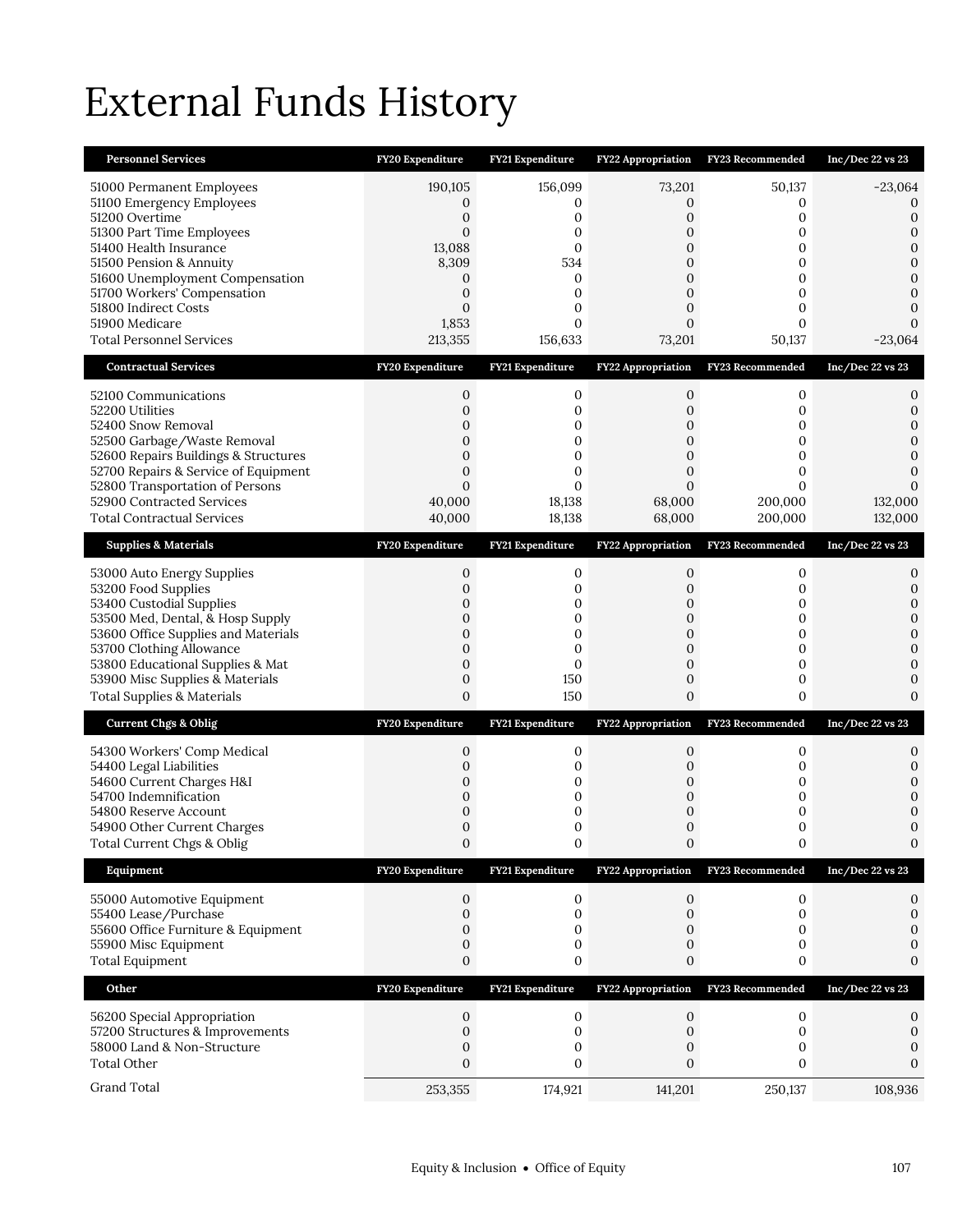# <span id="page-45-0"></span>Program 1. Equity

## **Mariangely Solis Cervera,** *Chief of Equity,* **Organization 402100**

### **Program Description**

The Equity program seeks to dismantle systemic barriers to achieve racial, gender, health and socio-economic equality, develop a city workforce that is representative at all levels of the demographics of the city, support immigrant, refugee and other vulnerable communities to promote public safety, quality of life, and human rights, support communities of color and marginalized groups across all departments, and building equitable governmental structures, support coordinated efforts to drive forward equity throughout the City of Boston, such as through supporting the Boston Racial Equity Fund, and working across City departments to address Health Equity, Digital Equity, and Police Reform.

| <b>Operating Budget</b>                    | <b>Actual '20</b> | <b>Actual</b> '21    | Approp '22       | <b>Budget '23</b>    |
|--------------------------------------------|-------------------|----------------------|------------------|----------------------|
| <b>Personnel Services</b><br>Non Personnel |                   | $\Omega$<br>$\Omega$ | 522.522<br>6.960 | 1,229,074<br>134,120 |
| <b>Total</b>                               | 0                 |                      | 529,482          | 1,363,194            |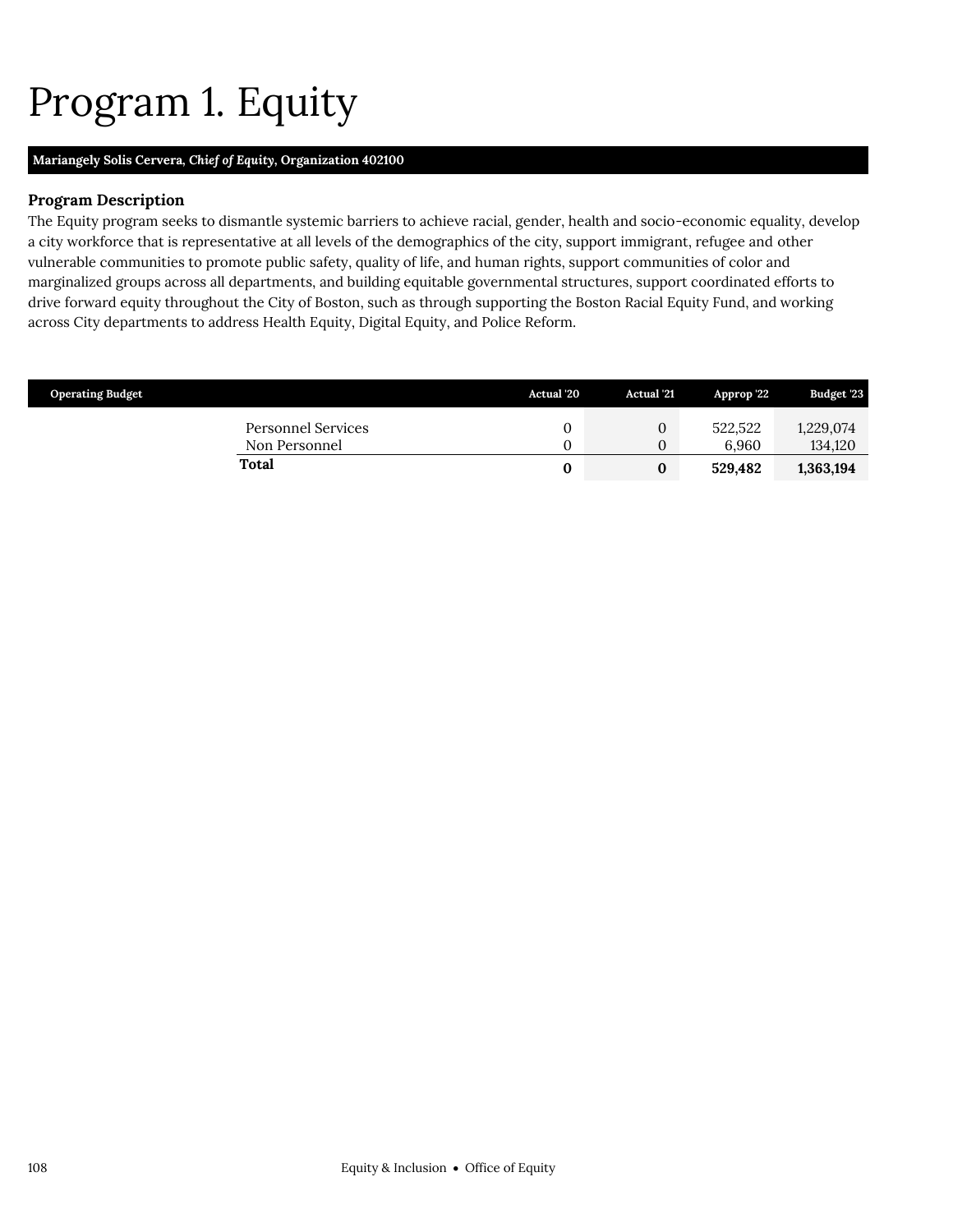## External Funds Projects

#### **Economic Mobility Lab**

#### **Project Mission**

The City of Boston, in partnership with 100 Resilient Cities and the Rockefeller Foundation, has launched an Economic Mobility Lab. The Lab works across City departments and agencies to advance economic mobility for Bostonians by analyzing existing programs and policies, highlighting and expanding what works, and creating innovative, scalable solutions to promote economic security for everyone. The structure of the Economic Mobility Lab is modeled on successful innovation labs in the Mayor's Office of New Urban Mechanics (MONUM), the City's civic innovation team.

**Equity Planning and Implementation Grant**

#### **Project Mission**

Funded by the Barr Foundation, this grant aims to build internal capacity within the City's Equity Cabinet departments, support operations and fund an internship program. The Equity Cabinet was created in FY22, and these funds would support the strategic direction towards a more equitable Boston. The \$200,000 amount will be expensed during FY23.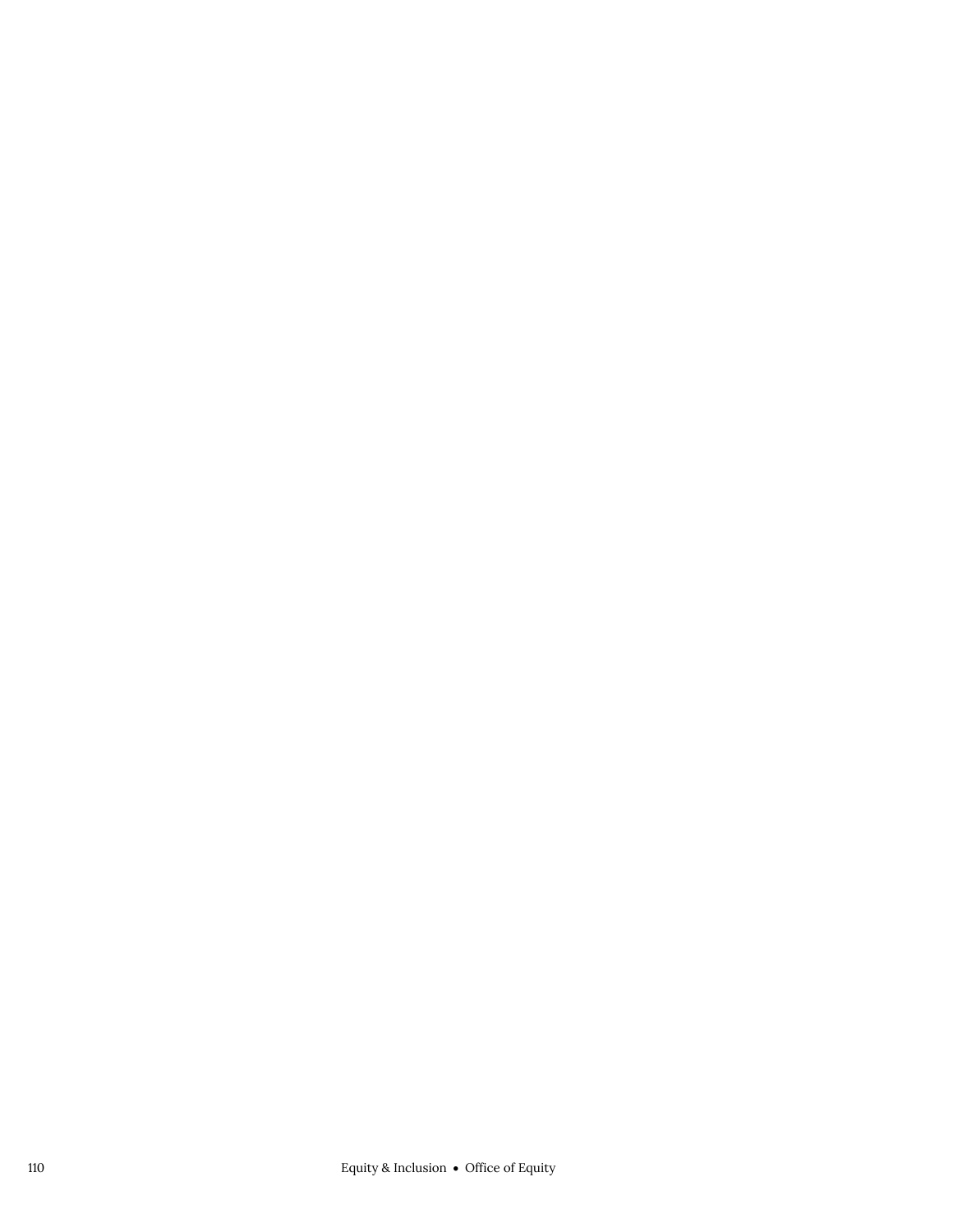## <span id="page-48-0"></span>Office of Language & Communications Access Operating Budget

**Jeniffer Vivar Wong,** *Director,* **Appropriation 409000**

#### **Department Mission**

To ensure all City of Boston programs, services and activities are meaningfully accessible to all.

| <b>Operating Budget</b> | Program Name              | <b>Total Actual '20</b> |                   | Total Actual 21 Total Approp 22 Total Budget 23 |            |
|-------------------------|---------------------------|-------------------------|-------------------|-------------------------------------------------|------------|
|                         | LCA                       | $\mathbf{0}$            | $\boldsymbol{0}$  | 1,169,967                                       | 1,835,217  |
|                         | Total                     | 0                       | $\bf{0}$          | 1,169,967                                       | 1,835,217  |
|                         |                           | <b>Actual</b> '20       | <b>Actual</b> '21 |                                                 |            |
| <b>Operating Budget</b> |                           |                         |                   | Approp '22                                      | Budget '23 |
|                         |                           |                         |                   |                                                 |            |
|                         | <b>Personnel Services</b> | 0                       | $\mathbf{0}$      | 269,382                                         | 734,632    |
|                         | Non Personnel             | $\Omega$                | $\mathbf{0}$      | 900,585                                         | 1,100,585  |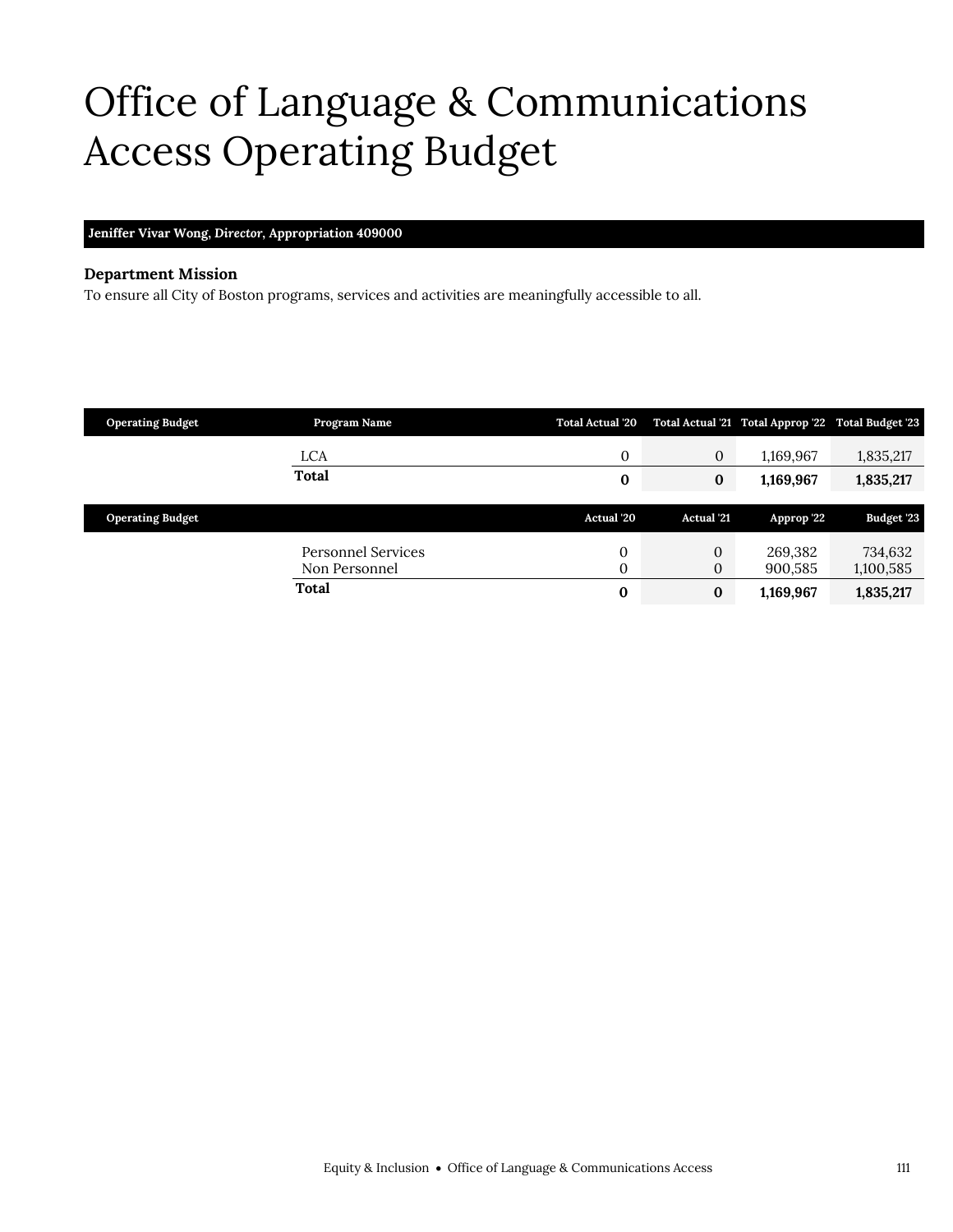## Office of Language & Communications Access Operating Budget



### **Authorizing Statutes**

Communications Ordinance of 2016.

#### **Description of Services**

The Mayor's Office of Language and Communications Access is a mostly internal facing department which focuses on serving as a guiding office to other departments when it comes to implementing language & communications access. The department supports other City departments by creating resources and training sessions, and working oneon-one with their LCA liaisons to ensure language & communications access is incorporated in all their programming, documents and events. Externally, LCA communicates with individuals and community based organizations to inform them about their rights when it comes to language & communications access within the City and the accommodations available to them.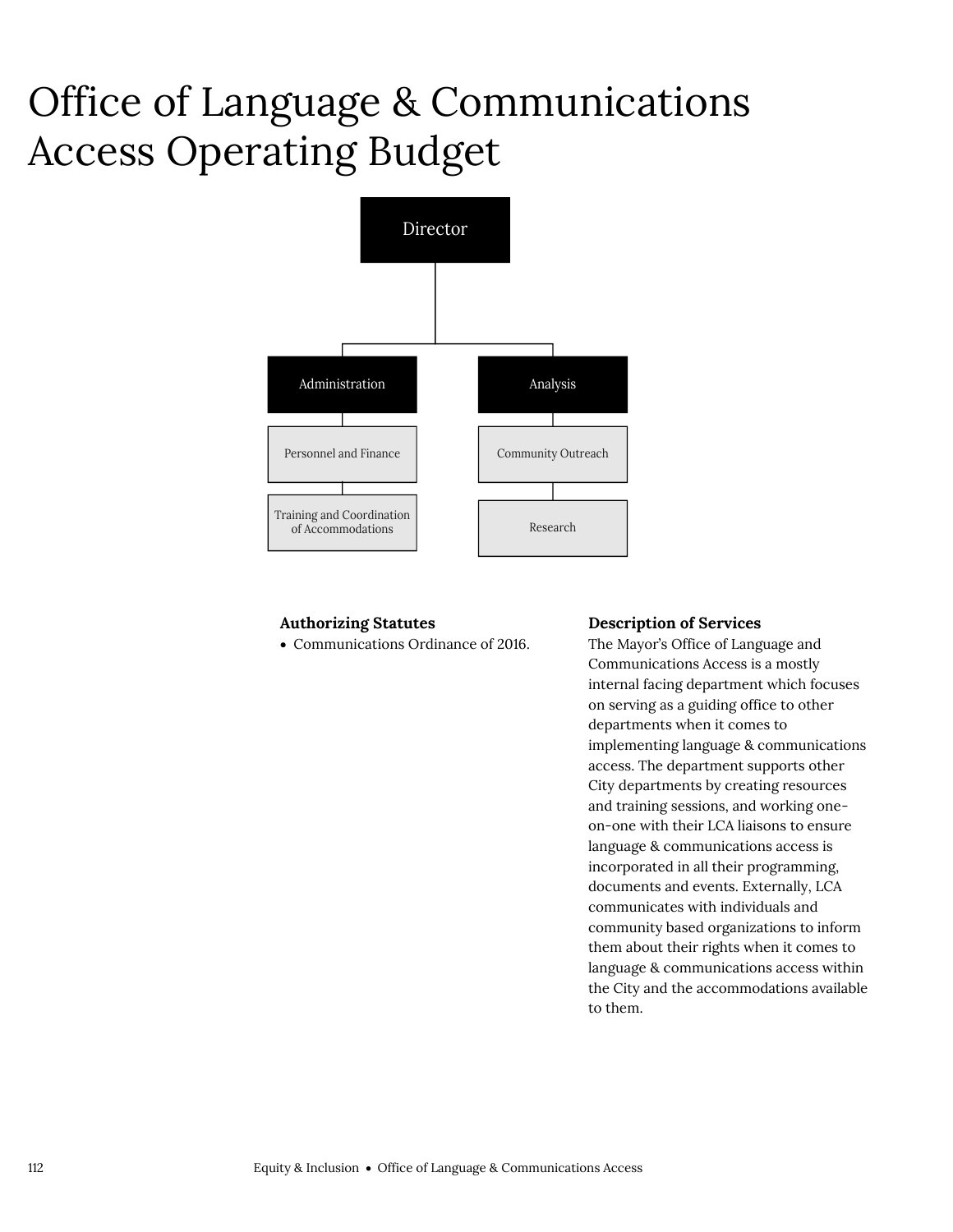# Department History

| <b>Personnel Services</b>             | <b>FY20 Expenditure</b> | FY21 Expenditure | <b>FY22 Appropriation</b> | FY23 Recommended | Inc/Dec 22 vs 23 |
|---------------------------------------|-------------------------|------------------|---------------------------|------------------|------------------|
| 51000 Permanent Employees             | $\mathbf{0}$            | 0                | 269,382                   | 734,632          | 465,250          |
| 51100 Emergency Employees             | $\mathbf{0}$            | $\mathbf 0$      | 0                         | 0                | 0                |
| 51200 Overtime                        | $\overline{0}$          | 0                | 0                         | 0                | $\mathbf{0}$     |
| 51600 Unemployment Compensation       | $\mathbf{0}$            | 0                | 0                         | 0                | 0                |
| 51700 Workers' Compensation           | $\mathbf{0}$            | 0                | 0                         | 0                | $\Omega$         |
| <b>Total Personnel Services</b>       | $\overline{0}$          | 0                | 269,382                   | 734,632          | 465,250          |
| <b>Contractual Services</b>           | FY20 Expenditure        | FY21 Expenditure | FY22 Appropriation        | FY23 Recommended | Inc/Dec 22 vs 23 |
| 52100 Communications                  | $\boldsymbol{0}$        | $\boldsymbol{0}$ | $\boldsymbol{0}$          | 3,659            | 3,659            |
| 52200 Utilities                       | $\mathbf{0}$            | $\mathbf 0$      | $\overline{0}$            | 0                | 0                |
| 52400 Snow Removal                    | $\mathbf{0}$            | $\mathbf 0$      | $\mathbf{0}$              | 0                | 0                |
| 52500 Garbage/Waste Removal           | $\mathbf{0}$            | 0                | 0                         | 0                | 0                |
| 52600 Repairs Buildings & Structures  | $\mathbf{0}$            | $\mathbf 0$      | $\overline{0}$            | 0                | $\mathbf{0}$     |
| 52700 Repairs & Service of Equipment  | $\overline{0}$          | 0                | $\mathbf{0}$              | 0                | $\Omega$         |
| 52800 Transportation of Persons       | $\overline{0}$          | $\mathbf 0$      | $\Omega$                  | $\Omega$         | 0                |
| 52900 Contracted Services             | 0                       | 0                | 897,585                   | 1,044,892        | 147,307          |
| <b>Total Contractual Services</b>     | $\mathbf{0}$            | 0                | 897,585                   | 1,048,551        | 150,966          |
| <b>Supplies &amp; Materials</b>       | FY20 Expenditure        | FY21 Expenditure | FY22 Appropriation        | FY23 Recommended | Inc/Dec 22 vs 23 |
| 53000 Auto Energy Supplies            | $\mathbf{0}$            | 0                | 0                         | 0                | 0                |
| 53200 Food Supplies                   | $\mathbf{0}$            | $\mathbf 0$      | 0                         | 500              | 500              |
| 53400 Custodial Supplies              | 0                       | 0                | 0                         | 0                | $\mathbf{0}$     |
| 53500 Med, Dental, & Hosp Supply      | $\mathbf{0}$            | $\mathbf 0$      | $\overline{0}$            | $\boldsymbol{0}$ | $\mathbf{0}$     |
| 53600 Office Supplies and Materials   | $\overline{0}$          | $\mathbf{0}$     | 3,000                     | 1,436            | $-1,564$         |
| 53700 Clothing Allowance              | $\mathbf{0}$            | 0                | $\mathbf{0}$              | 0                | $\mathbf{0}$     |
| 53800 Educational Supplies & Mat      | $\overline{0}$          | $\mathbf 0$      | 0                         | $\mathbf{0}$     | $\boldsymbol{0}$ |
| 53900 Misc Supplies & Materials       | $\mathbf{0}$            | $\mathbf 0$      | 0                         | $\mathbf{0}$     | $-1,064$         |
| <b>Total Supplies &amp; Materials</b> | $\overline{0}$          | 0                | 3,000                     | 1,936            |                  |
| <b>Current Chgs &amp; Oblig</b>       | FY20 Expenditure        | FY21 Expenditure | FY22 Appropriation        | FY23 Recommended | Inc/Dec 22 vs 23 |
| 54300 Workers' Comp Medical           | 0                       | 0                | 0                         | 0                | 0                |
| 54400 Legal Liabilities               | $\overline{0}$          | $\mathbf 0$      | 0                         | 0                | 0                |
| 54500 Aid To Veterans                 | 0                       | 0                | 0                         | 0                | 0                |
| 54600 Current Charges H&I             | $\mathbf{0}$            | $\mathbf 0$      | $\mathbf{0}$              | 0                | $\overline{0}$   |
| 54700 Indemnification                 | $\overline{0}$          | $\mathbf{0}$     | 0                         | 0                | 0                |
| 54800 Reserve Account                 | $\mathbf 0$             | $\mathbf 0$      | $\mathbf 0$               | 0                | $\Omega$         |
| 54900 Other Current Charges           | $\mathbf{0}$            | $\mathbf 0$      | 0                         | 5,670            | 5,670            |
| Total Current Chgs & Oblig            | $\overline{0}$          | 0                | 0                         | 5,670            | 5,670            |
| Equipment                             | FY20 Expenditure        | FY21 Expenditure | FY22 Appropriation        | FY23 Recommended | Inc/Dec 22 vs 23 |
| 55000 Automotive Equipment            | $\mathbf{0}$            | 0                | $\mathbf{0}$              | 0                | $\Omega$         |
| 55400 Lease/Purchase                  | 0                       | 0                | 0                         | $\boldsymbol{0}$ | $\mathbf{0}$     |
| 55600 Office Furniture & Equipment    | 0                       | $\mathbf{0}$     | 0                         | $\Omega$         | 0                |
| 55900 Misc Equipment                  | $\boldsymbol{0}$        | 0                | $\mathbf{0}$              | 44,428           | 44,428           |
| <b>Total Equipment</b>                | $\boldsymbol{0}$        | 0                | $\boldsymbol{0}$          | 44,428           | 44,428           |
| Other                                 | FY20 Expenditure        | FY21 Expenditure | <b>FY22 Appropriation</b> | FY23 Recommended | Inc/Dec 22 vs 23 |
| 56200 Special Appropriation           | 0                       | 0                | 0                         | 0                | 0                |
| 57200 Structures & Improvements       | $\mathbf{0}$            | $\mathbf 0$      | $\mathbf{0}$              | 0                | 0                |
| 58000 Land & Non-Structure            | $\boldsymbol{0}$        | 0                | 0                         | 0                | 0                |
| <b>Total Other</b>                    | 0                       | 0                | 0                         | 0                | $\Omega$         |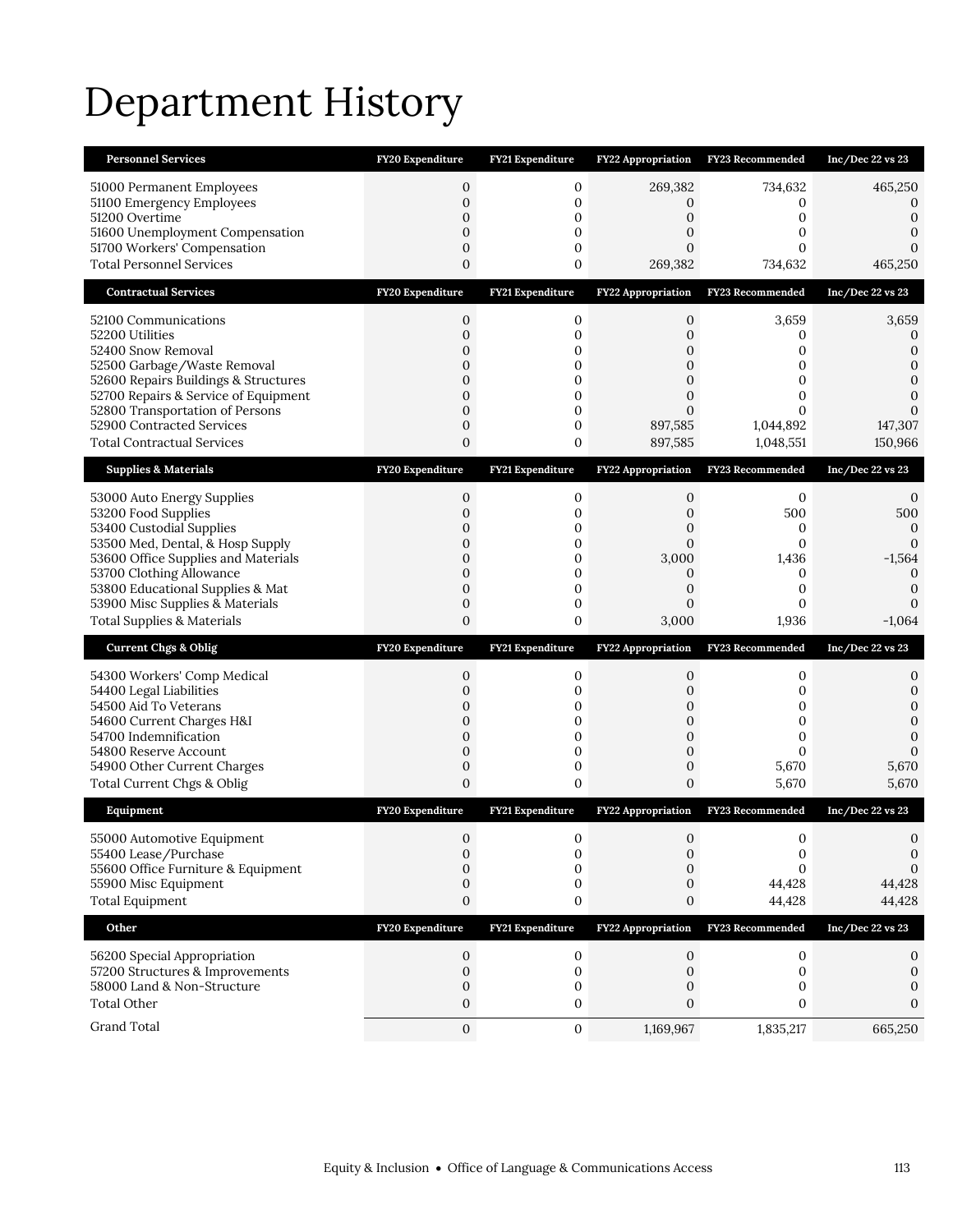## Department Personnel

| Title         | Union<br>Code |    | Grade Position | <b>FY23 Salary</b> | Title                      | Union<br>Code | Grade | Position | <b>FY23 Salary</b> |
|---------------|---------------|----|----------------|--------------------|----------------------------|---------------|-------|----------|--------------------|
|               |               |    |                |                    |                            |               |       |          |                    |
| Admin Manager | <b>MYO</b>    | 08 | 1.00           | 75,002             | Exec Asst (Office Manager) | <b>MYO</b>    | 06    | 1.00     | 50,631             |
| Director      | <b>CDH</b>    | NG | 1.00           | 90,247             | Staff Assistant II         | <b>MYO</b>    | 06    | 7.00     | 402,893            |
|               |               |    |                |                    | Total                      |               |       | 10       | 618,773            |
|               |               |    |                |                    |                            |               |       |          |                    |
|               |               |    |                |                    | Adjustments                |               |       |          |                    |
|               |               |    |                |                    | Differential Payments      |               |       |          | $\mathbf{0}$       |
|               |               |    |                |                    | Other                      |               |       |          | 115,859            |
|               |               |    |                |                    | Chargebacks                |               |       |          | $\mathbf{0}$       |
|               |               |    |                |                    | Salary Savings             |               |       |          | $\mathbf{0}$       |
|               |               |    |                |                    | <b>FY23 Total Request</b>  |               |       |          | 734,632            |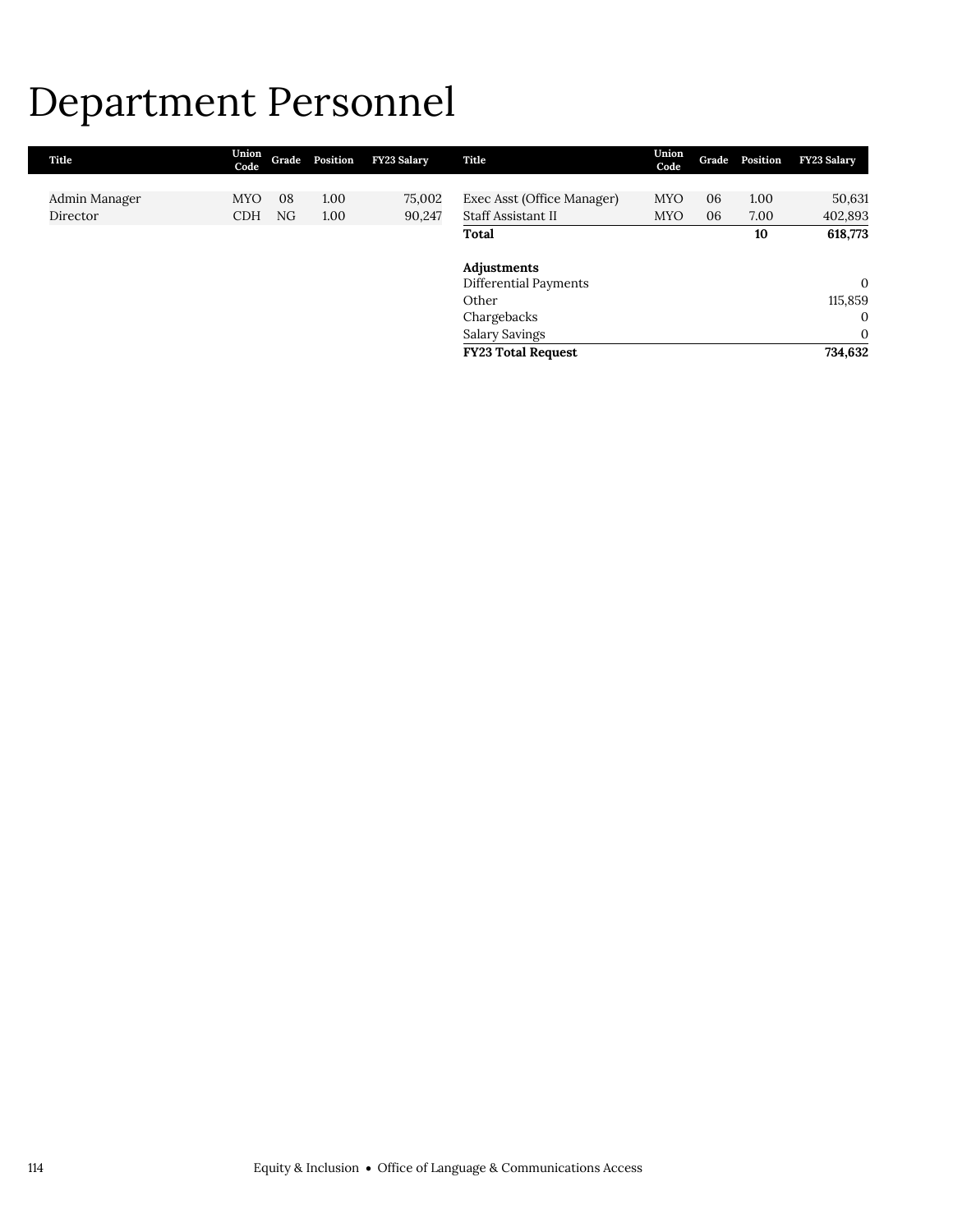# <span id="page-52-0"></span>Program 1. LCA

#### **Jennifer Vivar Wong,** *Director,* **Organization 409100**

### **Program Description**

The Office of Language and Communications Access coordinates access to City resources through the procurement of interpretation and translation services. Program staff also facilitate the training of front-facing City staff and coordination of assistive technologies and services.

| <b>Operating Budget</b>                    | Actual '20 | <b>Actual</b> '21                | Approp 22          | <b>Budget '23</b>    |
|--------------------------------------------|------------|----------------------------------|--------------------|----------------------|
| <b>Personnel Services</b><br>Non Personnel |            | $\overline{0}$<br>$\overline{0}$ | 269.382<br>900.585 | 734.632<br>1,100,585 |
| <b>Total</b>                               |            | 0                                | 1,169,967          | 1,835,217            |

## **Performance**

#### **Goal:** Improve use of limited city resources

| <b>Performance Measures</b>                                                           | Actual '20 | <b>Actual</b> '21 | Projected '22 | Target '23 |
|---------------------------------------------------------------------------------------|------------|-------------------|---------------|------------|
| $\#$ of staff trained on LCA 101<br># of staff trained on On-Demand<br>Interpretation |            | 400<br>322        | 100<br>100    | 40<br>40   |
| # of interpreters provided                                                            |            | 196               | 200           | 300        |
| # of documents translated (vital and<br>non-vital                                     |            | 225               | 255           | 300        |
| # of proactive community<br>outreaches                                                |            | $\overline{4}$    | 20            | 30         |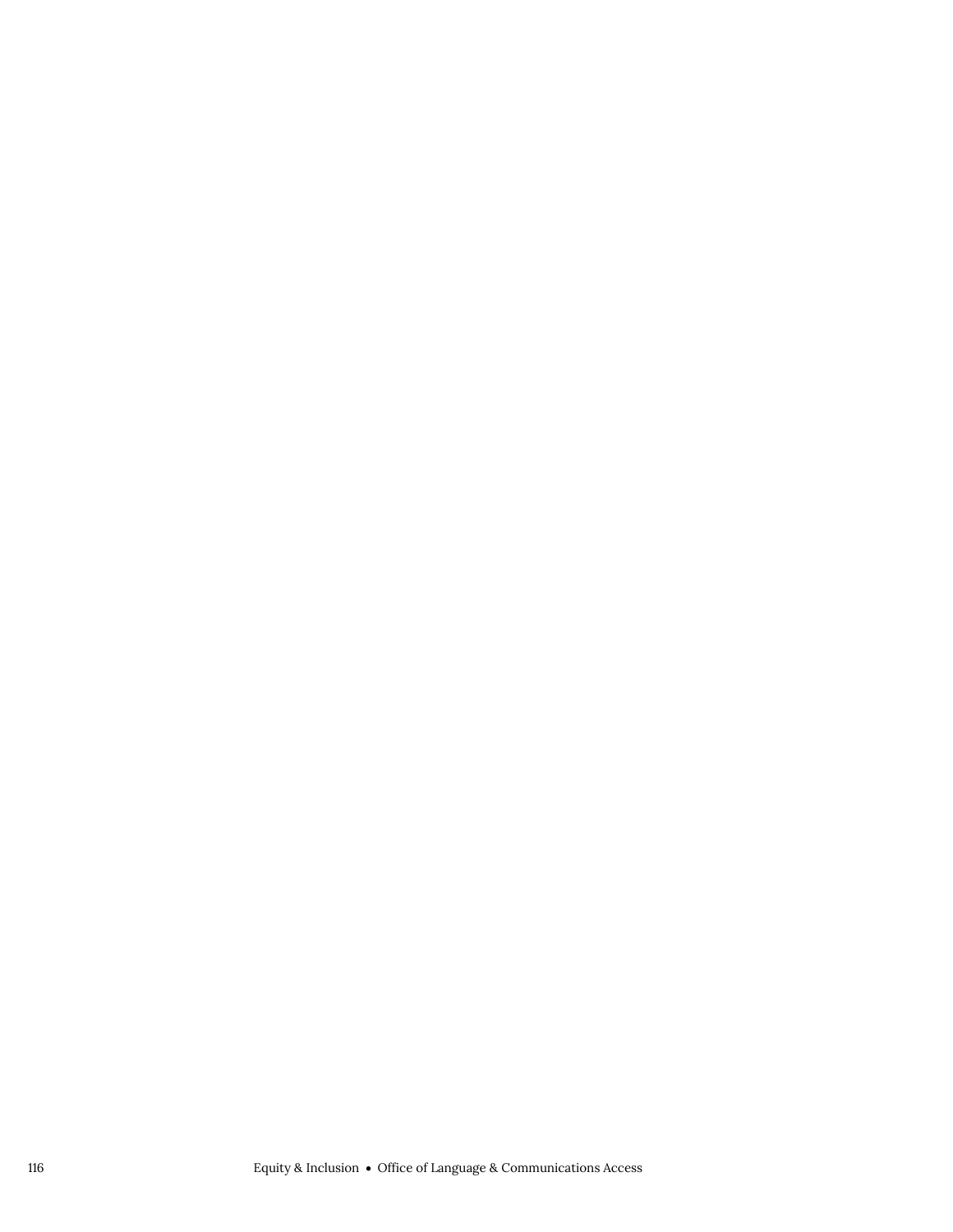# <span id="page-54-0"></span>Office of Resiliency & Racial Equity Operating Budget

### **Lori Nelson,** *Chief Resilience Officer,* **Appropriation 408000**

#### **Department Mission**

Our mission is to ensure that historically marginalized communities and voices have equitable access and opportunities from childhood to retirement.

| <b>Operating Budget</b> | Program Name       | <b>Total Actual '20</b> |                   | Total Actual '21 Total Approp '22 Total Budget '23 |                   |
|-------------------------|--------------------|-------------------------|-------------------|----------------------------------------------------|-------------------|
|                         | <b>MORRE</b>       | 0                       | $\mathbf{0}$      | 1,651,392                                          | 1,123,825         |
|                         | <b>Total</b>       | 0                       | $\bf{0}$          | 1,651,392                                          | 1,123,825         |
|                         |                    |                         |                   |                                                    |                   |
|                         |                    |                         |                   |                                                    |                   |
| <b>Operating Budget</b> |                    | <b>Actual</b> '20       | <b>Actual</b> '21 | Approp '22                                         | <b>Budget '23</b> |
|                         | Personnel Services | 0                       | $\mathbf{0}$      | 275.287                                            | 281,260           |
|                         | Non Personnel      | 0                       | $\mathbf{0}$      | 1,376,105                                          | 842,565           |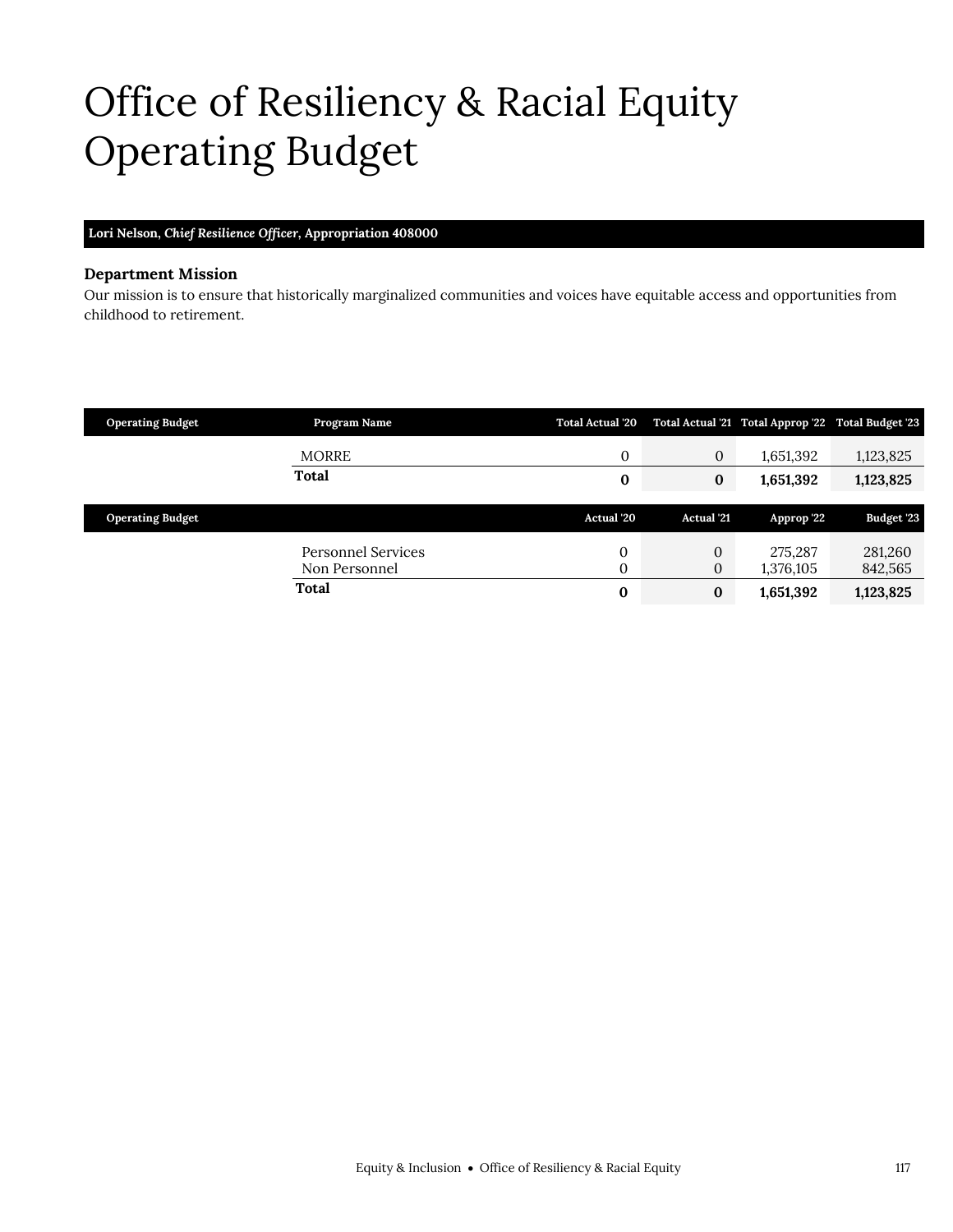# Office of Resiliency & Racial Equity Operating Budget



## **Description of Services**

Services provided by the Mayor's Office of Resilience and Racial Equity include offering guidance to City departments on the implementation of Boston's Resilience strategy, overseeing the citywide Racial Equity and Leadership (REAL) training, sponsoring programming that promotes reflection and confrontation of racism, and partnering with community organizations to advance racial equity and economic opportunity.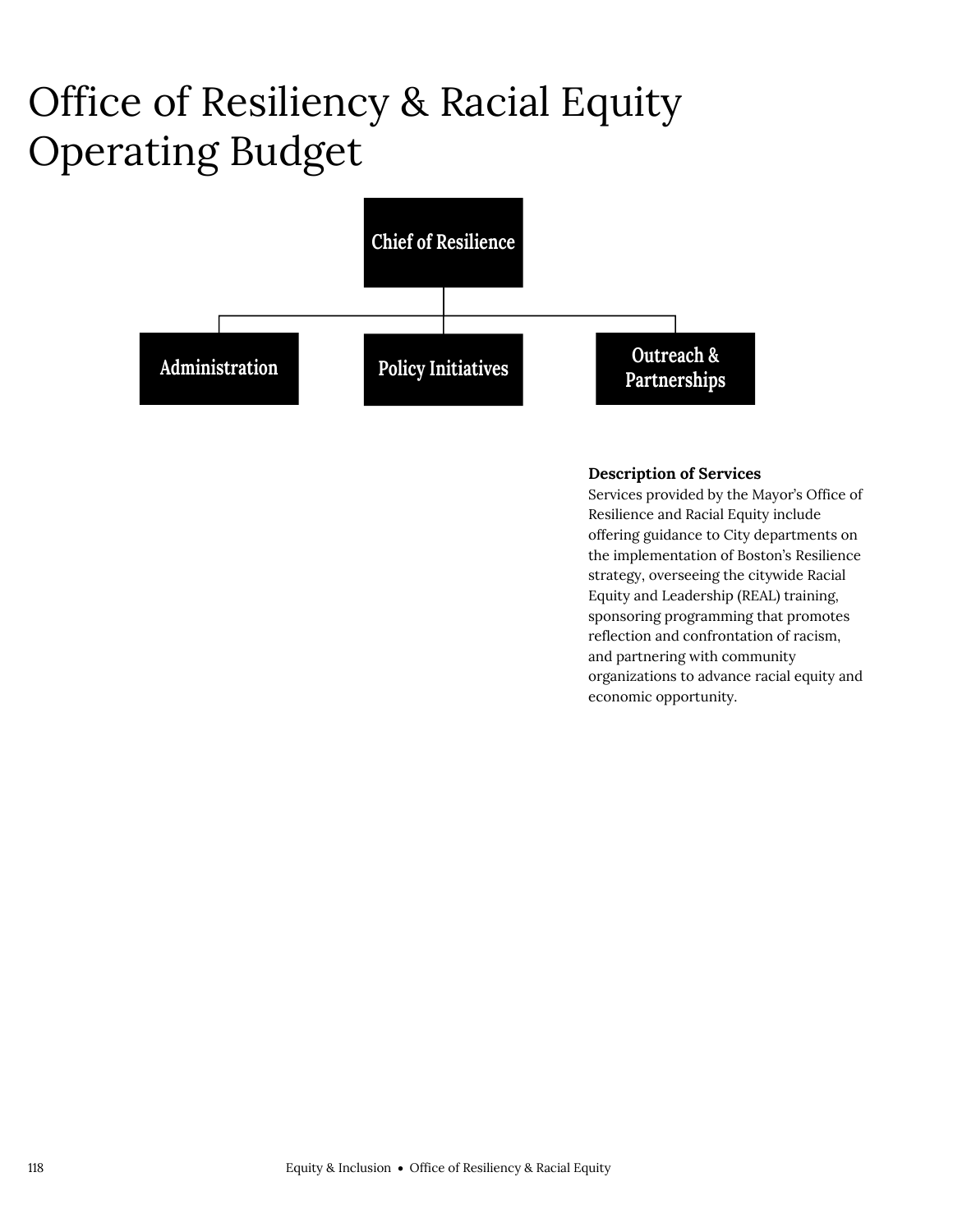# Department History

| <b>Personnel Services</b>                                           | FY20 Expenditure                | FY21 Expenditure                | FY22 Appropriation             | FY23 Recommended   | Inc/Dec 22 vs 23               |
|---------------------------------------------------------------------|---------------------------------|---------------------------------|--------------------------------|--------------------|--------------------------------|
| 51000 Permanent Employees<br>51100 Emergency Employees              | $\mathbf{0}$<br>$\mathbf{0}$    | 0<br>$\mathbf 0$                | 275,287<br>0                   | 281,260<br>0       | 5,973<br>$\boldsymbol{0}$      |
| 51200 Overtime<br>51600 Unemployment Compensation                   | $\overline{0}$<br>$\mathbf 0$   | 0<br>$\mathbf 0$                | 0<br>$\overline{0}$            | 0<br>0             | $\boldsymbol{0}$<br>0          |
| 51700 Workers' Compensation                                         | $\mathbf{0}$                    | $\mathbf 0$                     | 0                              | 0                  | 0                              |
| <b>Total Personnel Services</b>                                     | $\overline{0}$                  | 0                               | 275,287                        | 281,260            | 5,973                          |
| <b>Contractual Services</b>                                         | FY20 Expenditure                | FY21 Expenditure                | FY22 Appropriation             | FY23 Recommended   | Inc/Dec 22 vs 23               |
| 52100 Communications<br>52200 Utilities                             | $\boldsymbol{0}$<br>$\mathbf 0$ | $\boldsymbol{0}$<br>$\mathbf 0$ | 2,160<br>0                     | 2,160<br>0         | 0<br>$\mathbf{0}$              |
| 52400 Snow Removal                                                  | $\mathbf 0$                     | $\mathbf 0$                     | 0                              | 0                  | $\Omega$                       |
| 52500 Garbage/Waste Removal<br>52600 Repairs Buildings & Structures | $\mathbf{0}$<br>$\mathbf{0}$    | 0<br>$\mathbf 0$                | $\mathbf{0}$<br>$\overline{0}$ | 0<br>0             | 0<br>0                         |
| 52700 Repairs & Service of Equipment                                | $\overline{0}$                  | 0                               | 0                              | 0                  | $\Omega$                       |
| 52800 Transportation of Persons                                     | $\overline{0}$                  | $\mathbf 0$                     | 600                            | $\Omega$           | $-600$                         |
| 52900 Contracted Services<br><b>Total Contractual Services</b>      | 0<br>$\mathbf{0}$               | 0<br>0                          | 1,372,940<br>1,375,700         | 840,000<br>842,160 | $-532,940$<br>$-533,540$       |
|                                                                     |                                 |                                 |                                |                    |                                |
| <b>Supplies &amp; Materials</b>                                     | FY20 Expenditure                | FY21 Expenditure                | FY22 Appropriation             | FY23 Recommended   | Inc/Dec 22 vs 23               |
| 53000 Auto Energy Supplies<br>53200 Food Supplies                   | $\mathbf{0}$<br>$\mathbf{0}$    | 0<br>$\mathbf 0$                | 0<br>0                         | 0<br>0             | 0<br>0                         |
| 53400 Custodial Supplies                                            | 0                               | 0                               | 0                              | 0                  | $\mathbf{0}$                   |
| 53500 Med, Dental, & Hosp Supply                                    | $\mathbf{0}$                    | $\mathbf 0$                     | $\mathbf{0}$                   | $\mathbf 0$        | $\mathbf{0}$                   |
| 53600 Office Supplies and Materials<br>53700 Clothing Allowance     | $\overline{0}$<br>$\mathbf{0}$  | $\mathbf{0}$<br>0               | 250<br>0                       | 250<br>0           | $\mathbf{0}$<br>$\mathbf{0}$   |
| 53800 Educational Supplies & Mat                                    | $\overline{0}$                  | $\mathbf{0}$                    | $\mathbf{0}$                   | $\mathbf{0}$       | 0                              |
|                                                                     |                                 |                                 |                                |                    |                                |
| 53900 Misc Supplies & Materials                                     | $\mathbf{0}$                    | $\mathbf{0}$                    | $\mathbf 0$                    | 0                  | $\overline{0}$                 |
| <b>Total Supplies &amp; Materials</b>                               | $\overline{0}$                  | 0                               | 250                            | 250                | $\Omega$                       |
| <b>Current Chgs &amp; Oblig</b>                                     | FY20 Expenditure                | <b>FY21 Expenditure</b>         | FY22 Appropriation             | FY23 Recommended   | Inc/Dec 22 vs 23               |
| 54300 Workers' Comp Medical                                         | 0                               | 0                               | 0                              | 0                  | 0                              |
| 54400 Legal Liabilities                                             | $\overline{0}$                  | $\mathbf 0$                     | 0                              | 0                  | 0                              |
| 54500 Aid To Veterans                                               | 0<br>$\mathbf{0}$               | 0<br>$\mathbf 0$                | 0<br>$\mathbf{0}$              | 0<br>$\mathbf 0$   | $\overline{0}$<br>$\mathbf{0}$ |
| 54600 Current Charges H&I<br>54700 Indemnification                  | $\mathbf{0}$                    | $\mathbf{0}$                    | $\mathbf{0}$                   | 0                  | $\Omega$                       |
| 54800 Reserve Account                                               | $\mathbf{0}$                    | $\mathbf 0$                     | $\mathbf{0}$                   | 0                  | $\mathbf{0}$                   |
| 54900 Other Current Charges<br>Total Current Chgs & Oblig           | $\mathbf{0}$<br>$\overline{0}$  | $\mathbf 0$<br>0                | 155<br>155                     | 155<br>155         | 0<br>$\Omega$                  |
| Equipment                                                           | FY20 Expenditure                | FY21 Expenditure                | FY22 Appropriation             | FY23 Recommended   | Inc/Dec 22 vs 23               |
|                                                                     | $\mathbf{0}$                    | 0                               | $\mathbf{0}$                   | 0                  | $\Omega$                       |
| 55000 Automotive Equipment<br>55400 Lease/Purchase                  | $\mathbf 0$                     | 0                               | 0                              | 0                  | 0                              |
| 55600 Office Furniture & Equipment                                  | 0                               | 0                               | $\Omega$                       | 0                  | 0                              |
| 55900 Misc Equipment                                                | 0<br>$\boldsymbol{0}$           | 0<br>0                          | 0<br>0                         | 0<br>0             | 0<br>0                         |
| <b>Total Equipment</b><br>Other                                     | FY20 Expenditure                | FY21 Expenditure                | <b>FY22 Appropriation</b>      | FY23 Recommended   | Inc/Dec 22 vs 23               |
|                                                                     |                                 |                                 |                                |                    |                                |
| 56200 Special Appropriation<br>57200 Structures & Improvements      | 0<br>$\mathbf 0$                | 0<br>0                          | 0<br>0                         | 0<br>$\mathbf{0}$  | 0<br>0                         |
| 58000 Land & Non-Structure                                          | 0                               | 0                               | 0                              | 0                  | 0                              |
| <b>Total Other</b><br>Grand Total                                   | 0<br>$\mathbf{0}$               | 0                               | 0<br>1,651,392                 | 0<br>1,123,825     | 0                              |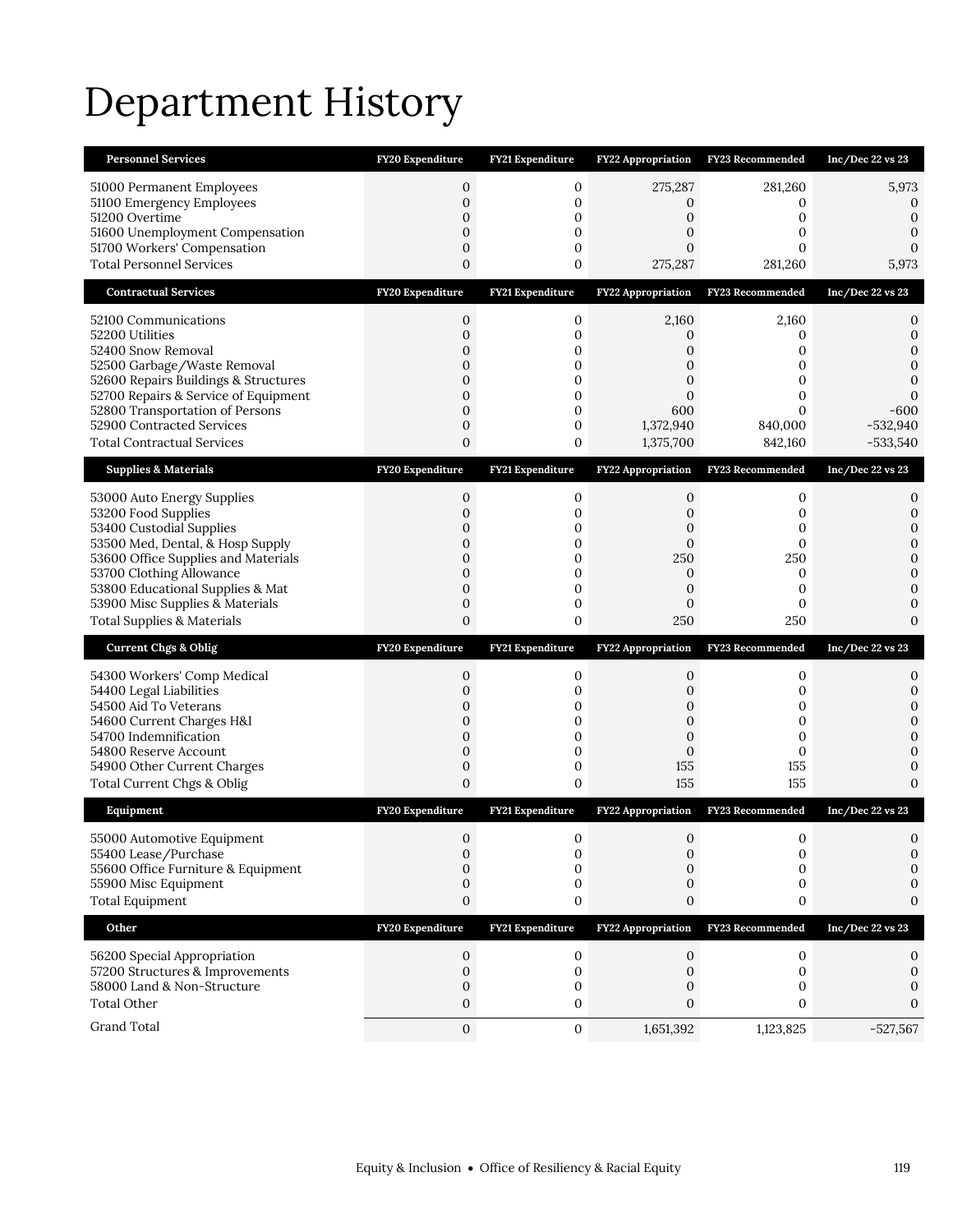## Department Personnel

| Title     | Union<br>Code |    | Grade Position | FY23 Salary | Title                     | Union<br>Code |    | Grade Position | FY23 Salary  |
|-----------|---------------|----|----------------|-------------|---------------------------|---------------|----|----------------|--------------|
|           |               |    |                |             |                           |               |    |                |              |
| Spec Asst | <b>MYN</b>    | NG | 1.00           | 125,034     | Spec Asst I               | <b>MYO</b>    | 10 | 1.00           | 83,201       |
|           |               |    |                |             | <b>Staff Asst IV</b>      | <b>MYO</b>    | 09 | 1.00           | 70,525       |
|           |               |    |                |             | Total                     |               |    | 3              | 278,760      |
|           |               |    |                |             | Adjustments               |               |    |                |              |
|           |               |    |                |             | Differential Payments     |               |    |                | $\mathbf{0}$ |
|           |               |    |                |             | Other                     |               |    |                | 2,500        |
|           |               |    |                |             | Chargebacks               |               |    |                | $\mathbf{0}$ |
|           |               |    |                |             | Salary Savings            |               |    |                | $\mathbf{0}$ |
|           |               |    |                |             | <b>FY23 Total Request</b> |               |    |                | 281,260      |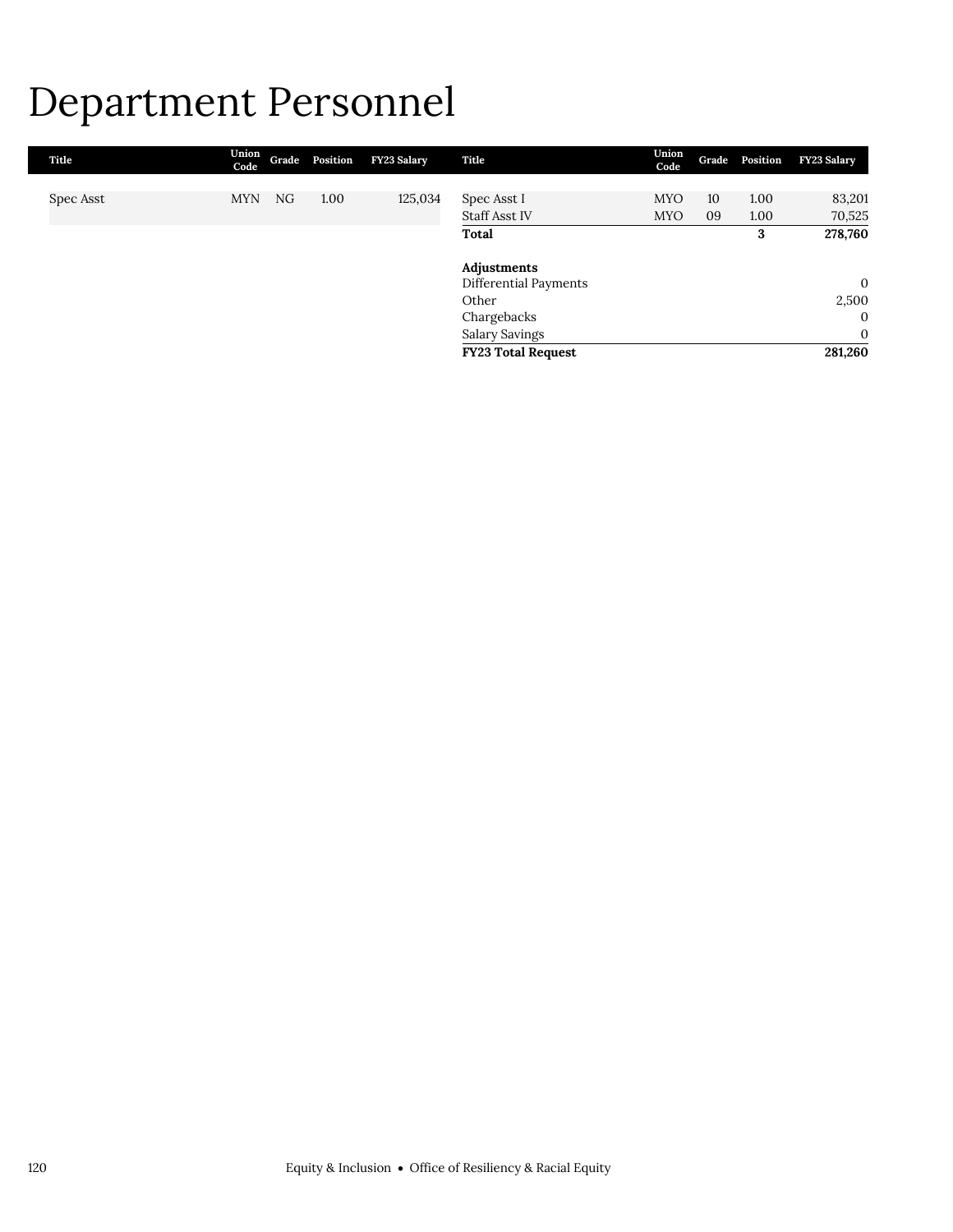## <span id="page-58-0"></span>Program 1. MORRE

## **Lori Nelson,** *Chief Resilience Officer,* **Organization 408100**

## **Program Description**

Our department works to dismantle systemic racism within the city of Boston by executing Boston's Resilience strategy. Our work is focused on social and economic justice resilience in a City affected by historic and persistent divisions of race and class.

| <b>Operating Budget</b>             | Actual '20 | <b>Actual</b> '21   | Approp '22           | Budget '23         |
|-------------------------------------|------------|---------------------|----------------------|--------------------|
| Personnel Services<br>Non Personnel |            | 0<br>$\overline{0}$ | 275,287<br>1.376.105 | 281,260<br>842,565 |
| Total                               |            | 0                   | 1,651,392            | 1,123,825          |

#### **Performance**

#### Goal: To successfully train the citywide employee universe in REAL (Race, Equity and Leadership) training

| <b>Performance Measures</b>                                                    | Actual '20 | <b>Actual</b> '21 | Projected '22 | Target '23   |
|--------------------------------------------------------------------------------|------------|-------------------|---------------|--------------|
| $\#$ of employees trained (REAL)<br>% of employees trained (REAL)              |            |                   | 8,400<br>60%  | 8,400<br>80% |
| # of departments with mission<br>statements reflecting commitment<br>to equity |            |                   | 20            | 45           |
| # of department trainers (TT)<br>(REAL)                                        |            |                   | 30            | 30           |
| # of employees who have engaged<br>in a speaker series                         |            |                   | 150           | 600          |
| Satisfaction rate of speaker series<br>attendees                               |            |                   | 85            | 85           |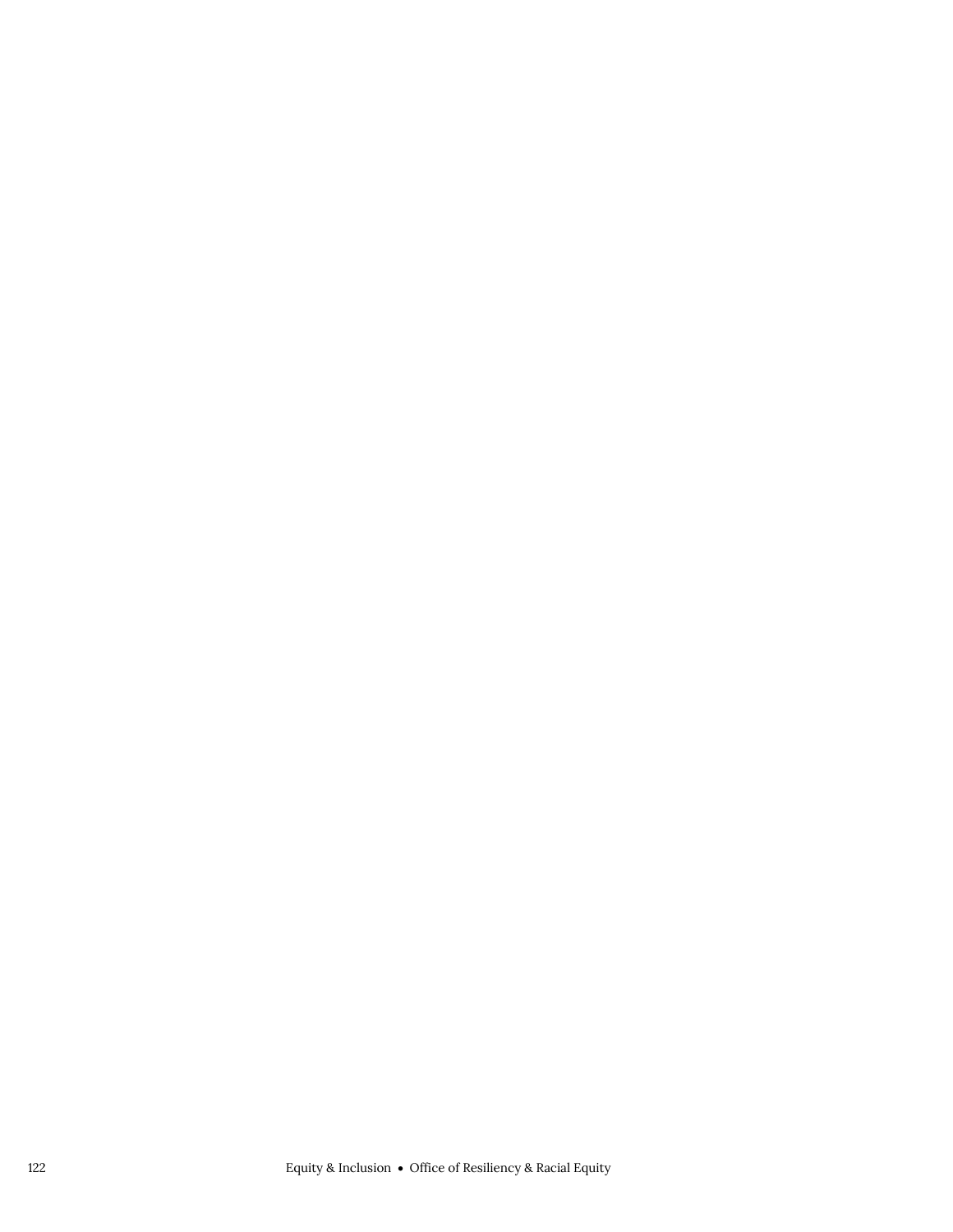# Women's Advancement Operating Budget

#### **Alexandra Valdez,** *Executive Director,* **Appropriation 417000**

#### **Department Mission**

Women's Advancement

The mission of the Mayor's Office of Women's Advancement is to advocate for equal opportunity for women in all arenas of our city. The Office provides educational opportunities for women that emphasize economic equality, child care, programs for young girls and the health and safety of all women. \*In FY23, childcare-related initiatives in the Office of Women's Advancement moved to the new Office of Early Childhood within the Human Services Department.

#### <span id="page-60-0"></span>**Selected Performance Goals**

#### **Women's Advancement**

Decrease the wage gap for women in Boston.

| <b>Operating Budget</b> | Program Name                        | <b>Total Actual '20</b> |                    | Total Actual '21 Total Approp '22 Total Budget '23 |                    |
|-------------------------|-------------------------------------|-------------------------|--------------------|----------------------------------------------------|--------------------|
|                         | Women's Advancement                 | 339,764                 | 466,354            | 869,497                                            | 466,386            |
|                         | Total                               | 339,764                 | 466,354            | 869,497                                            | 466,386            |
|                         |                                     |                         |                    |                                                    |                    |
| <b>Operating Budget</b> |                                     | <b>Actual</b> '20       | <b>Actual</b> '21  | Approp '22                                         | Budget '23         |
|                         | Personnel Services<br>Non Personnel | 276,763<br>63,001       | 309,482<br>156,872 | 359.184<br>510,313                                 | 330,873<br>135,513 |
|                         | Total                               | 339,764                 | 466,354            | 869,497                                            | 466,386            |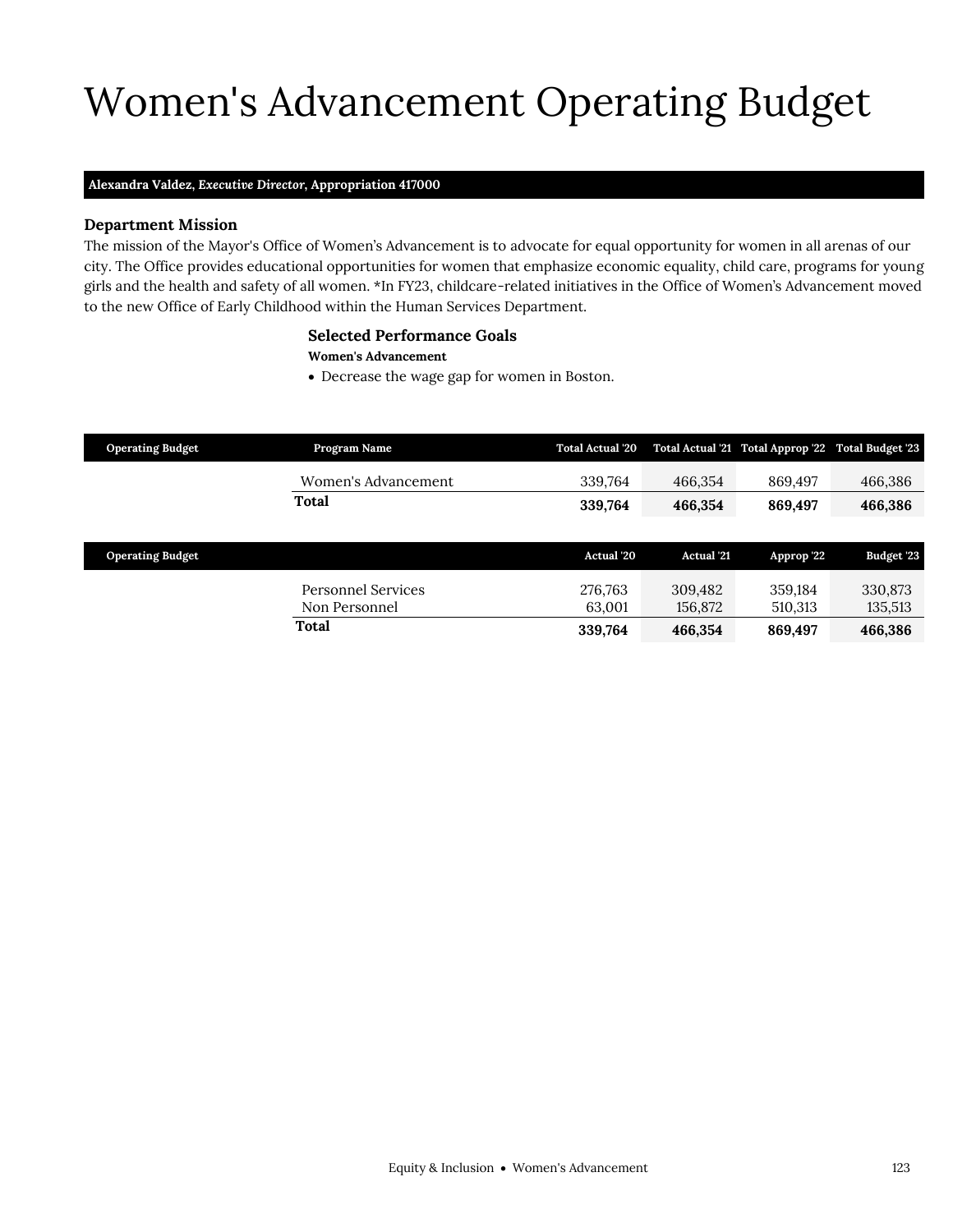## Women's Advancement Operating Budget



## **Description of Services**

Services provided by the Mayor's Office of Women's Advancement include outreach to individuals and groups, organizing working groups and task forces, and advocacy through support of legislative initiatives. The Office collaborates with state and city agencies and non-profit organizations on women's issues.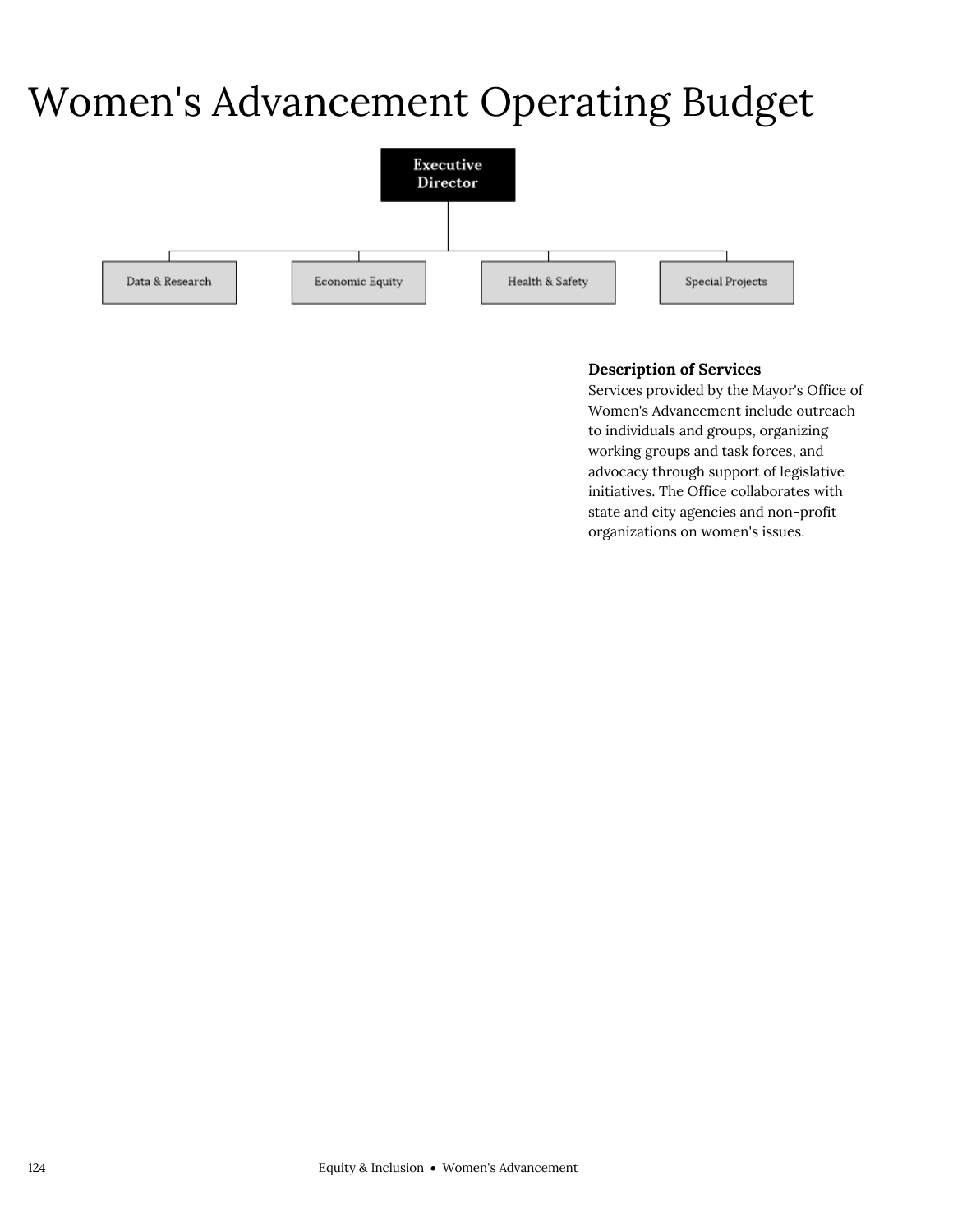# Department History

| <b>Personnel Services</b>                                               | FY20 Expenditure                 | <b>FY21 Expenditure</b> | <b>FY22 Appropriation</b> | FY23 Recommended        | Inc/Dec $22$ vs $23$             |
|-------------------------------------------------------------------------|----------------------------------|-------------------------|---------------------------|-------------------------|----------------------------------|
| 51000 Permanent Employees                                               | 276,763                          | 309,482                 | 359,184                   | 330,873                 | $-28,311$                        |
| 51100 Emergency Employees<br>51200 Overtime                             | 0<br>0                           | 0<br>$\mathbf{0}$       | 0<br>$\mathbf{0}$         | 0<br>$\mathbf{0}$       | 0<br>$\boldsymbol{0}$            |
| 51600 Unemployment Compensation                                         | 0                                | 0                       | 0                         | $\mathbf{0}$            | $\mathbf{0}$                     |
| 51700 Workers' Compensation                                             | $\overline{0}$                   | 0                       | $\overline{0}$            | $\mathbf{0}$            | $\mathbf{0}$                     |
| <b>Total Personnel Services</b>                                         | 276,763                          | 309,482                 | 359,184                   | 330,873                 | $-28,311$                        |
| <b>Contractual Services</b>                                             | FY20 Expenditure                 | FY21 Expenditure        | <b>FY22 Appropriation</b> | <b>FY23 Recommended</b> | $Inc/Dec$ 22 vs 23               |
| 52100 Communications                                                    | 703                              | 973                     | 948                       | 948                     | 0                                |
| 52200 Utilities<br>52400 Snow Removal                                   | $\mathbf 0$<br>0                 | 0<br>$\mathbf{0}$       | 0<br>0                    | 0<br>$\mathbf{0}$       | $\mathbf{0}$<br>$\mathbf{0}$     |
| 52500 Garbage/Waste Removal                                             | 0                                | $\mathbf{0}$            | 0                         | $\mathbf{0}$            | $\mathbf{0}$                     |
| 52600 Repairs Buildings & Structures                                    | $\boldsymbol{0}$                 | 0                       | $\mathbf{0}$              | $\mathbf 0$             | $\mathbf{0}$                     |
| 52700 Repairs & Service of Equipment<br>52800 Transportation of Persons | 77<br>$\overline{4}$             | 75<br>$-200$            | 350<br>0                  | 350<br>$\mathbf{0}$     | $\mathbf{0}$<br>$\mathbf{0}$     |
| 52900 Contracted Services                                               | 61,495                           | 156,024                 | 508,075                   | 133,275                 | $-374,800$                       |
| <b>Total Contractual Services</b>                                       | 62,279                           | 156,872                 | 509,373                   | 134,573                 | $-374,800$                       |
| <b>Supplies &amp; Materials</b>                                         | FY20 Expenditure                 | FY21 Expenditure        | <b>FY22 Appropriation</b> | FY23 Recommended        | $Inc/Dec$ 22 vs 23               |
| 53000 Auto Energy Supplies                                              | 0                                | 0                       | 0                         | 0                       | 0                                |
| 53200 Food Supplies<br>53400 Custodial Supplies                         | 0<br>0                           | 0<br>0                  | 0<br>0                    | 0<br>0                  | $\mathbf 0$<br>$\boldsymbol{0}$  |
| 53500 Med, Dental, & Hosp Supply                                        | 0                                | 0                       | 0                         | $\mathbf{0}$            | $\boldsymbol{0}$                 |
| 53600 Office Supplies and Materials                                     | 7                                | 0                       | 800                       | 800                     | $\mathbf{0}$                     |
| 53700 Clothing Allowance<br>53800 Educational Supplies & Mat            | $\overline{0}$<br>$\overline{0}$ | 0<br>0                  | 0<br>0                    | 0<br>$\mathbf{0}$       | $\mathbf{0}$<br>$\boldsymbol{0}$ |
|                                                                         |                                  |                         |                           |                         |                                  |
| 53900 Misc Supplies & Materials                                         | 0                                | 0                       | $\mathbf{0}$              | $\mathbf{0}$            | $\mathbf 0$                      |
| <b>Total Supplies &amp; Materials</b>                                   | 7                                | 0                       | 800                       | 800                     | $\mathbf{0}$                     |
| <b>Current Chgs &amp; Oblig</b>                                         | FY20 Expenditure                 | FY21 Expenditure        | FY22 Appropriation        | FY23 Recommended        | Inc/Dec 22 vs 23                 |
| 54300 Workers' Comp Medical                                             | 0                                | 0                       | 0                         | 0                       | 0                                |
| 54400 Legal Liabilities                                                 | 0                                | 0                       | $\mathbf{0}$              | 0                       | $\mathbf{0}$                     |
| 54500 Aid To Veterans                                                   | 0<br>$\boldsymbol{0}$            | 0<br>0                  | 0<br>$\mathbf{0}$         | 0<br>$\mathbf 0$        | $\mathbf{0}$<br>$\boldsymbol{0}$ |
| 54600 Current Charges H&I<br>54700 Indemnification                      | $\mathbf{0}$                     | $\mathbf{0}$            | 0                         | $\mathbf{0}$            | $\mathbf{0}$                     |
| 54800 Reserve Account                                                   | $\boldsymbol{0}$                 | 0                       | $\mathbf{0}$              | $\mathbf 0$             | $\mathbf{0}$                     |
| 54900 Other Current Charges<br>Total Current Chgs & Oblig               | 140<br>140                       | 0<br>0                  | 140<br>140                | 140<br>140              | $\mathbf 0$<br>$\mathbf{0}$      |
| Equipment                                                               | FY20 Expenditure                 | FY21 Expenditure        | <b>FY22 Appropriation</b> | FY23 Recommended        | Inc/Dec 22 vs 23                 |
|                                                                         |                                  |                         |                           |                         |                                  |
| 55000 Automotive Equipment<br>55400 Lease/Purchase                      | $\mathbf{0}$<br>0                | 0<br>0                  | $\mathbf{0}$<br>0         | 0<br>0                  | 0<br>$\mathbf{0}$                |
| 55600 Office Furniture & Equipment                                      | $\boldsymbol{0}$                 | 0                       | 0                         | $\mathbf{0}$            | 0                                |
| 55900 Misc Equipment                                                    | 575<br>575                       | 0<br>0                  | 0<br>0                    | 0<br>0                  | 0<br>$\boldsymbol{0}$            |
| <b>Total Equipment</b><br>Other                                         | FY20 Expenditure                 | FY21 Expenditure        | <b>FY22 Appropriation</b> | FY23 Recommended        | $Inc/Dec$ 22 vs 23               |
|                                                                         |                                  |                         |                           |                         |                                  |
| 56200 Special Appropriation<br>57200 Structures & Improvements          | 0<br>0                           | 0<br>0                  | 0<br>0                    | 0<br>0                  | 0<br>0                           |
| 58000 Land & Non-Structure                                              | 0                                | 0                       | 0                         | 0                       | $\Omega$                         |
| <b>Total Other</b><br>Grand Total                                       | 0                                | 0                       | 0                         | 0                       | $\Omega$                         |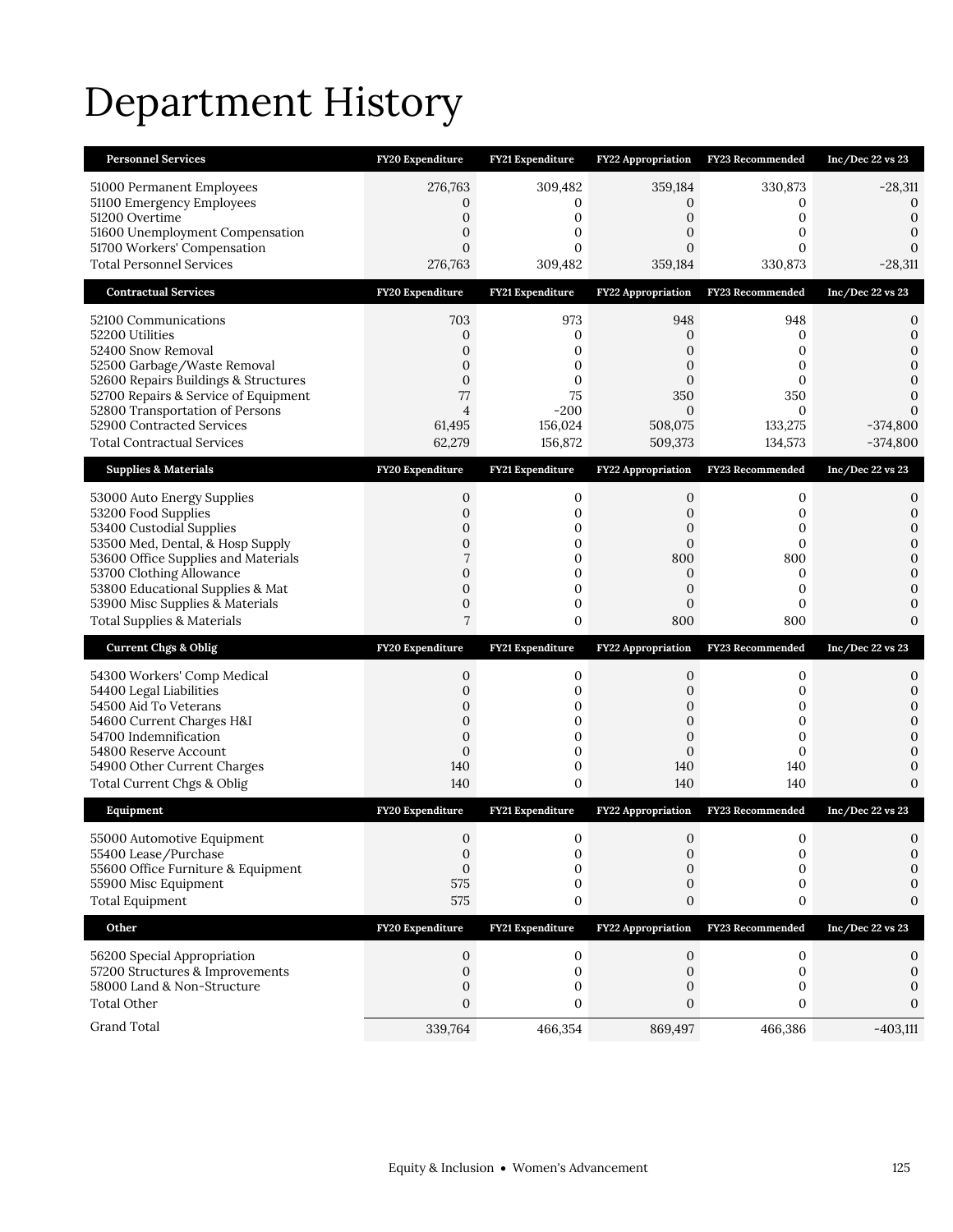## Department Personnel

| Title                             | Union<br>Code | Grade | Position | <b>FY23 Salary</b> | Title                     | Union<br>Code | Grade | Position | <b>FY23 Salary</b> |
|-----------------------------------|---------------|-------|----------|--------------------|---------------------------|---------------|-------|----------|--------------------|
|                                   |               |       |          |                    |                           |               |       |          |                    |
| Director                          | <b>CDH</b>    | NG    | 1.00     | 105,288            | Policy Analyst            | <b>MYO</b>    | 08    | 1.00     | 73,915             |
| Office Manager/Contract<br>Manage | <b>MYO</b>    | 07    | 1.00     | 74,839             | Staff Asst III            | <b>MYO</b>    | 07    | 1.00     | 74,531             |
|                                   |               |       |          |                    | Total                     |               |       | 4        | 328,573            |
|                                   |               |       |          |                    | Adjustments               |               |       |          |                    |
|                                   |               |       |          |                    | Differential Payments     |               |       |          | $\overline{0}$     |
|                                   |               |       |          |                    | Other                     |               |       |          | 2,300              |
|                                   |               |       |          |                    | Chargebacks               |               |       |          | $\mathbf{0}$       |
|                                   |               |       |          |                    | Salary Savings            |               |       |          | $\mathbf{0}$       |
|                                   |               |       |          |                    | <b>FY23 Total Request</b> |               |       |          | 330,873            |